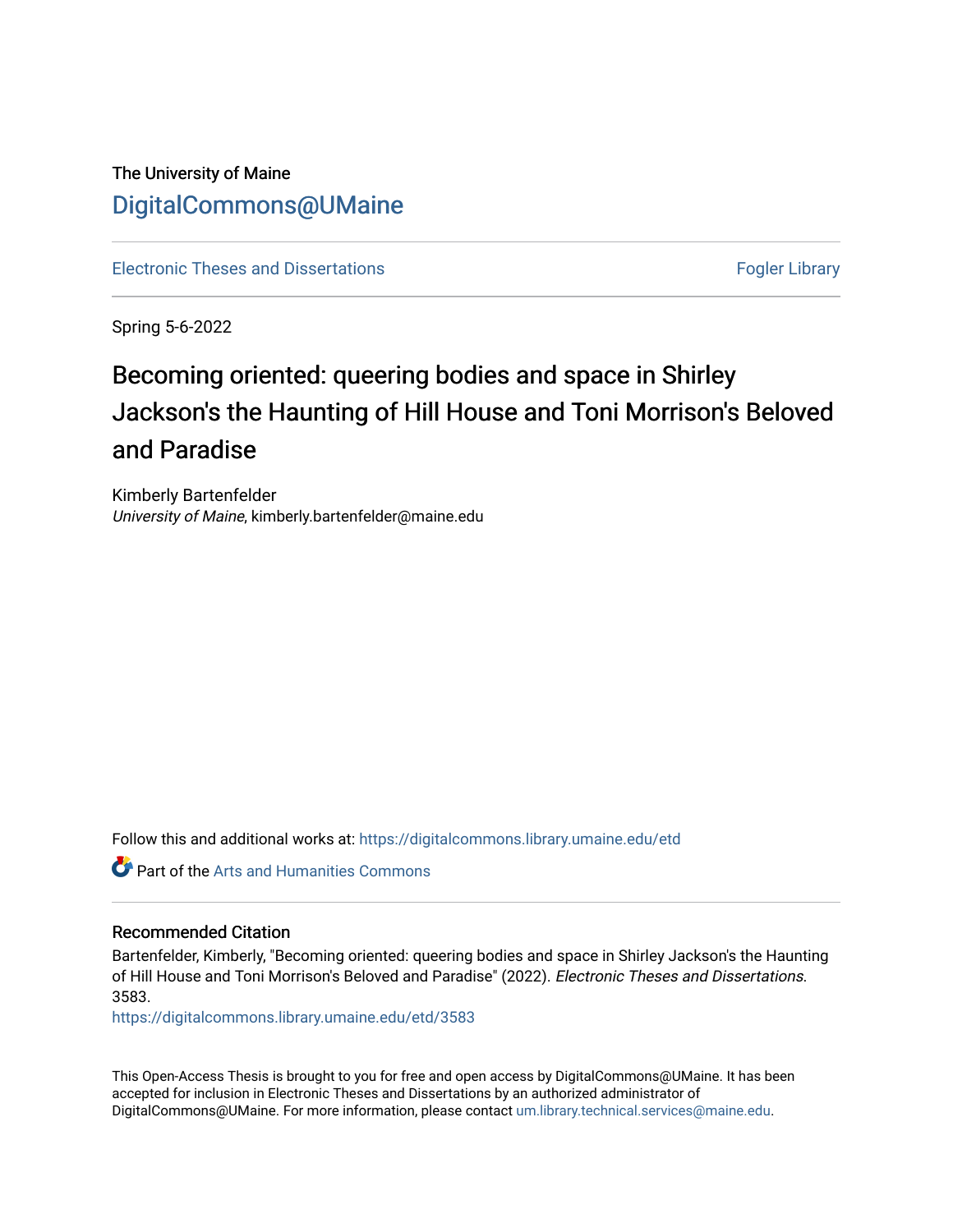## **BECOMING ORIENTED: QUEERING BODIES AND SPACE IN SHIRLEY JACKSON'S** *THE HAUNTING OF HILL HOUSE* **AND TONI MORRISON'S** *BELOVED* **AND** *PARADISE*

By

Kimberly Bartenfelder B.A. George Mason University, 2020 M.A. University of Maine, 2022

A THESIS

Submitted in Partial Fulfillment of the Requirements for the Degree of Master of Arts (in English)

> The Graduate School The University of Maine May 2022

Advisory Committee:

Dr. Gregory Howard, Associate Professor of English, Advisor

Dr. Michael Swacha, Lecturer of English and Philosophy, Advisor

Dr. Kirsten Jacobson, Chair and Professor of Philosophy, Committee Member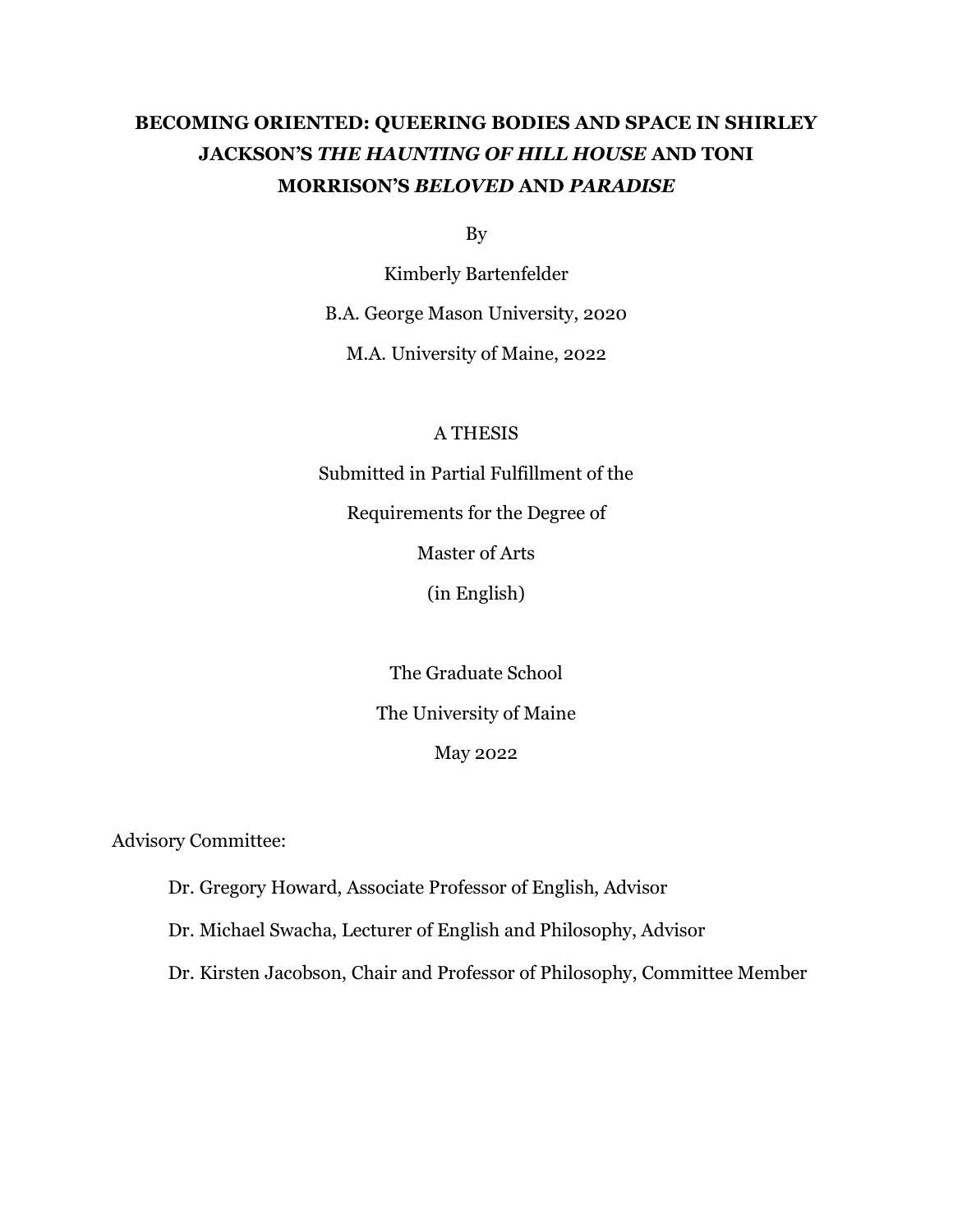Copyright 2022 Kimberly Bartenfelder

All Rights Reserved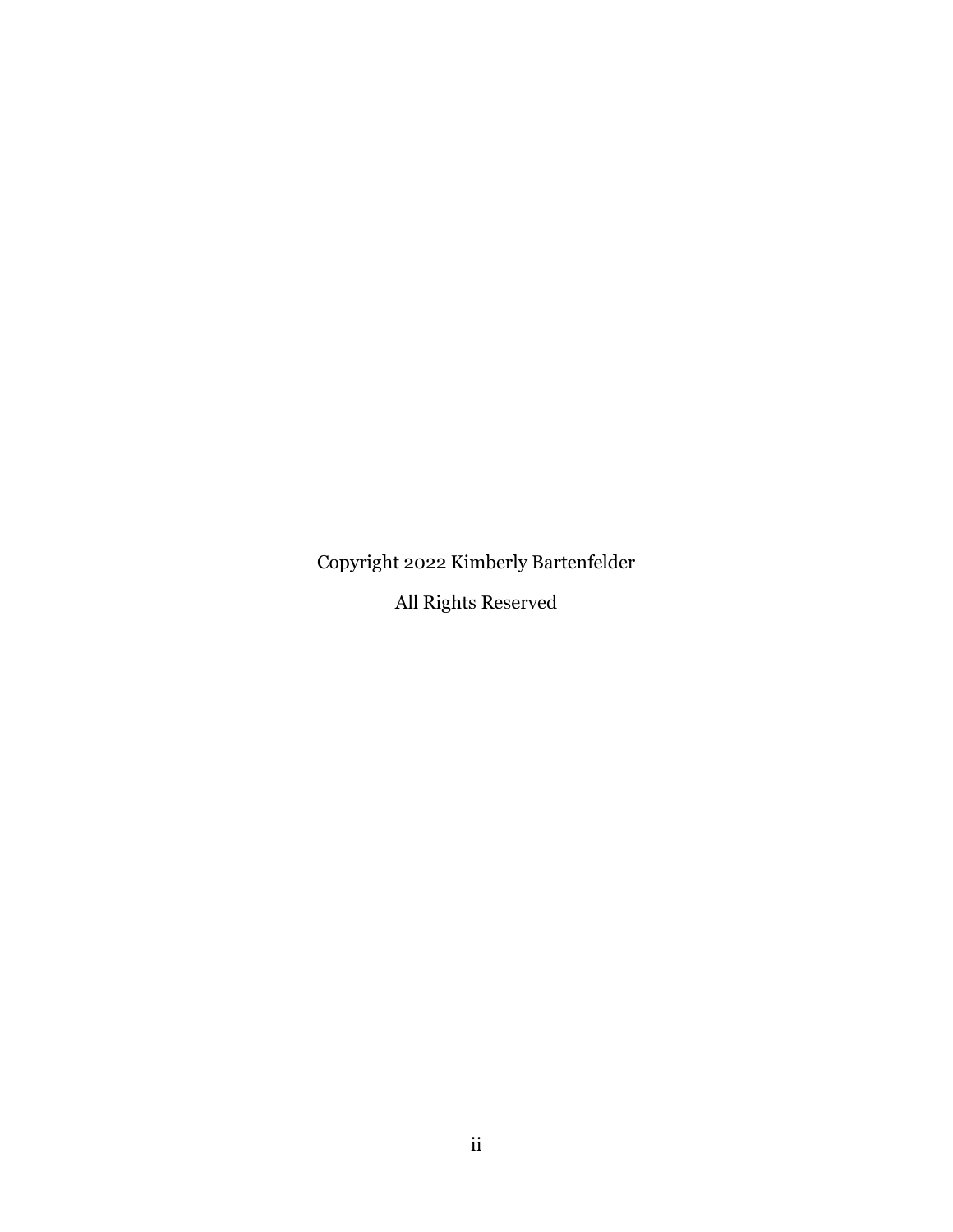## **BECOMING ORIENTED: QUEERING BODIES AND SPACE IN SHIRLEY JACKSON'S** *THE HAUNTING OF HILL HOUSE* **AND TONI MORRISON'S** *BELOVED* **AND** *PARADISE*

By Kimberly Bartenfelder

Thesis Advisors: Dr. Gregory Howard & Dr. Michael Swacha

An Abstract of the Thesis Presented in Partial Fulfillment of the Requirements for the Degree of Master of Arts (in English) May 2022

This thesis project is titled "Becoming Oriented: Queering Bodies and Space in Shirley Jackson's *The Haunting of Hill House* and Toni Morrison's *Beloved* and *Paradise.*" It attempts to explore how and why bodies and space(s) become oriented towards one another. Key ideas in this thesis are: bodies, space, becoming, potential, queer/queering, normativity, knowledge, narrative, race, and gender.

In exploring how and why bodies and space become oriented towards one another, this thesis is primarily concerned with constructing a conceptual framework of orientation. As such, part of its construction includes a variety of scholars (i.e., Sara Ahmed, Kirsten Jacobson, bell hooks, Audre Lorde, Maurice Merleau-Ponty, Emily S. Lee, Sigmund Freud, Sara Robinson, etc) within, generally, the fields of phenomenology, feminism, and the gothic, which often intersect. Namely, this thesis will act as if these scholars are seated at the same table in which I present a queer/queered/queering methodology to orientation as inspired by Sara Ahmed. Queer/queered/queering will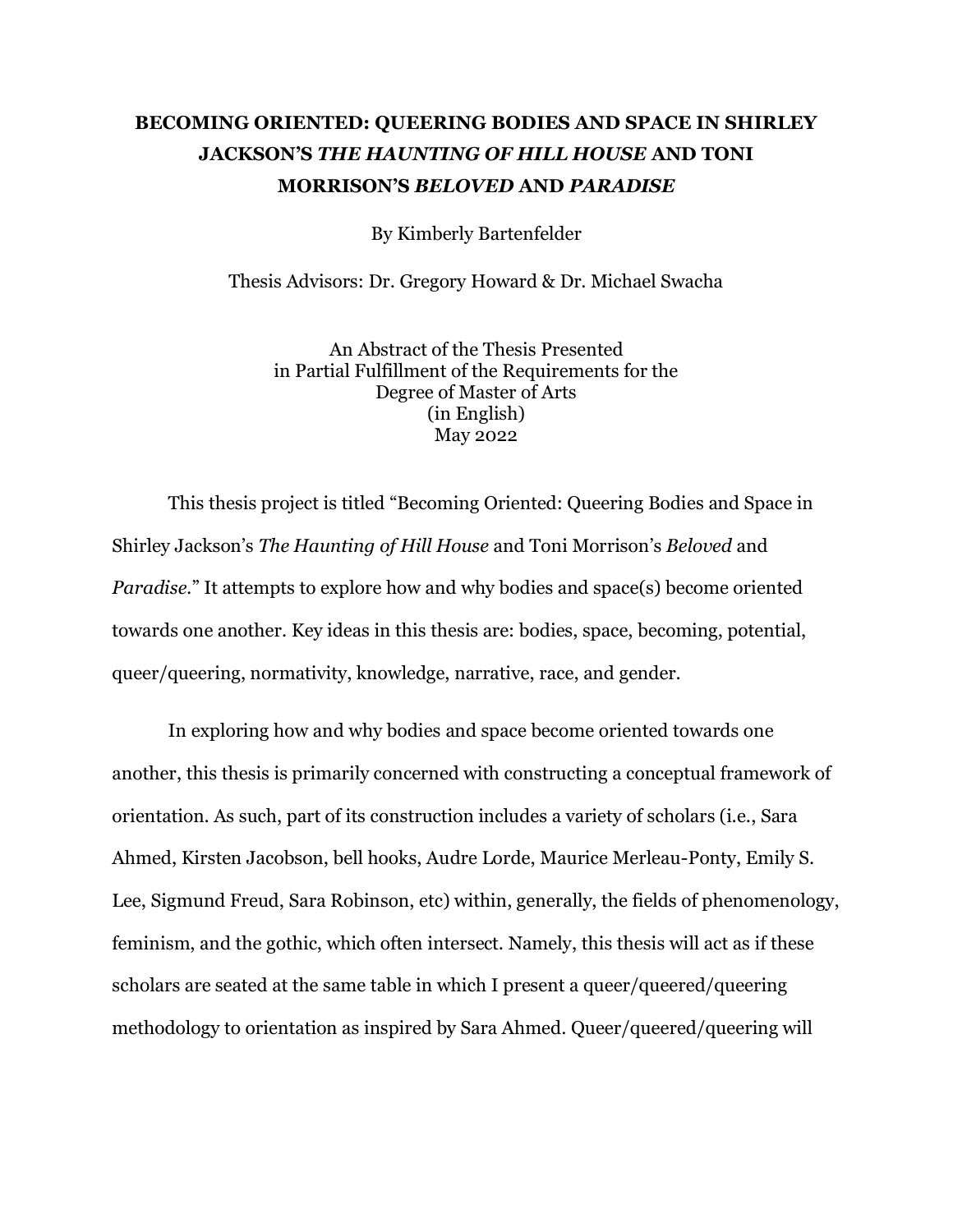function as the ability to be or make strange or unfamiliar, queer identity (i.e., LGBTQ+), and as an activity that often requires bodies and space to participate in.

This conceptual framework will then be put in conversation with three selected pieces of literature: *The Haunting of Hill House*, *Beloved*, and *Paradise*. When situated in conversation, each text will offer a critical lens to queer/queered/queering orientation. In other words, each chapter will focus on one selected text and one register of orientation: queering normativity and queer positionality in *The Haunting of Hill House* (Chapter 1); queered/queering knowledge as informed by race and gender in *Beloved* (Chapter 2); queering narrative in *Paradise* (Chapter 3).

Ultimately the goal of this thesis is to illuminate how a conceptual framework allows readers to reconsider literature as a site for social change, social participation, and personal reflection. Namely, the conceptual framework compels readers to reconsider their complicity of\$ reproducing established norms by offering a queer/queering lens. As such, a bridge is formed from conceptual-lived framework(s), fiction-reality, reader-writer, and so forth.

.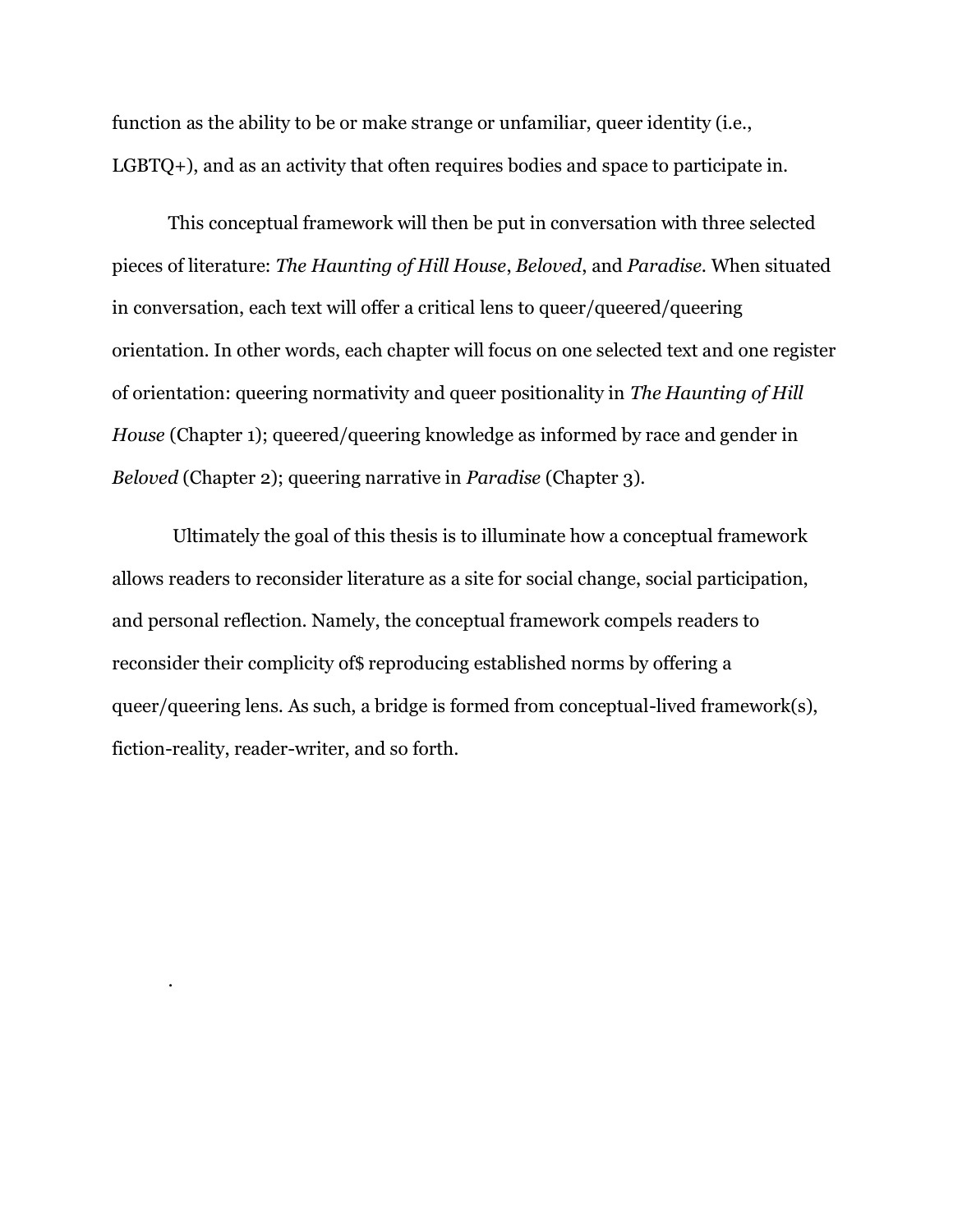## **DEDICATION**

To my family, Noah, and the version of myself that often doubted that I could write this. We did it!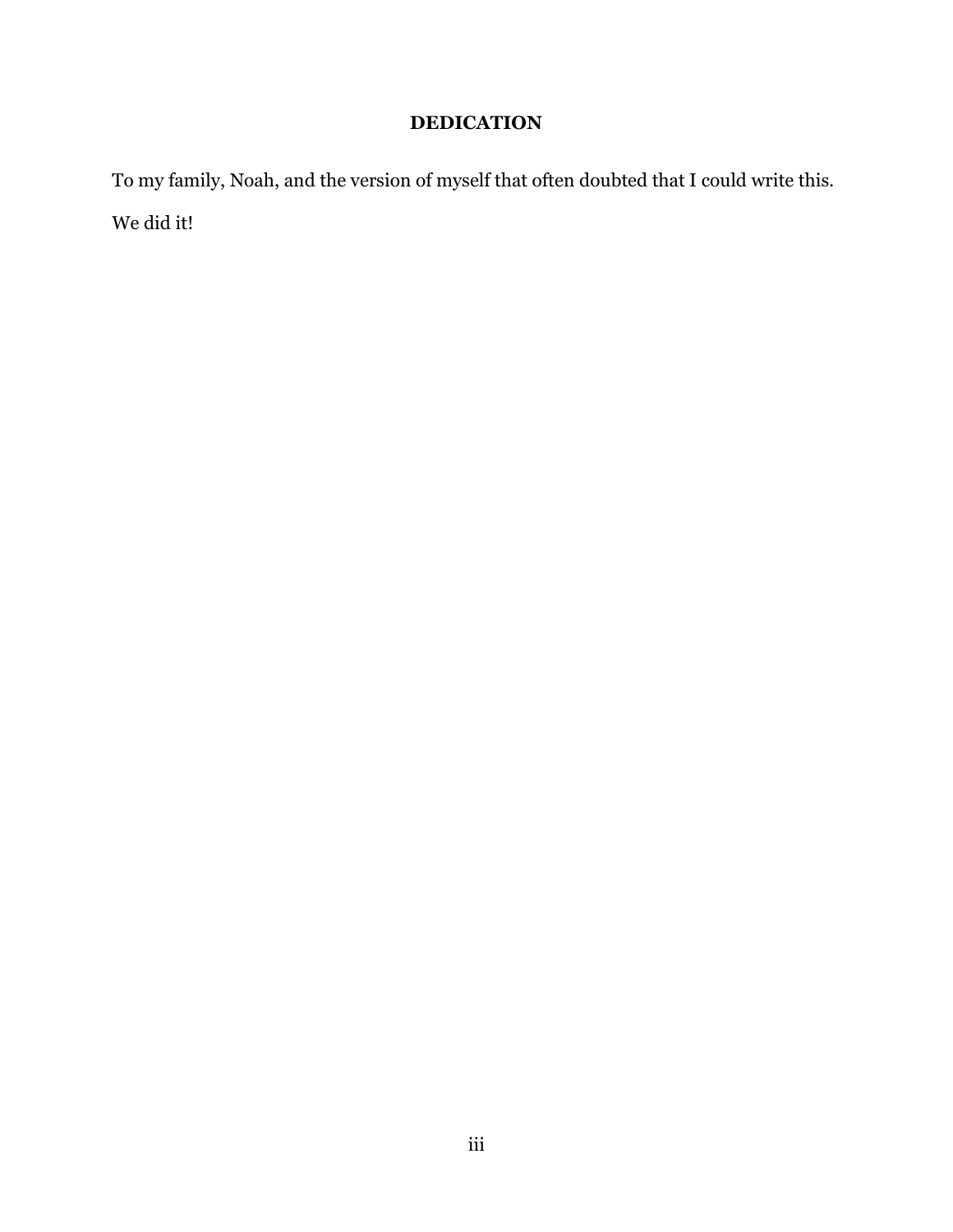#### **ACKNOWLEDGEMENTS**

I'd like to thank Dr. Gregory Howard for his infectious enthusiasm during every stage of this thesis as it often inspired me to be a better writer and scholar and for his unrelenting encouragement of this project's potential from the start. I would also like to thank Dr. Michael Swacha for challenging me to think more complexly and his careful attention to my intellectual breakthroughs. Additionally, thank you to Dr. Kirsten Jacobson for her endless reading recommendations and generative conversations as they proved to guide my thinking and inquiries. Thank you to Adam Ray Wagner for being my first and most dear friend at the University of Maine. I would also like to acknowledge and thank Benjamin Markey as I have often felt that he took me under his wing as an academic colleague and friend. To all, I am deeply indebted.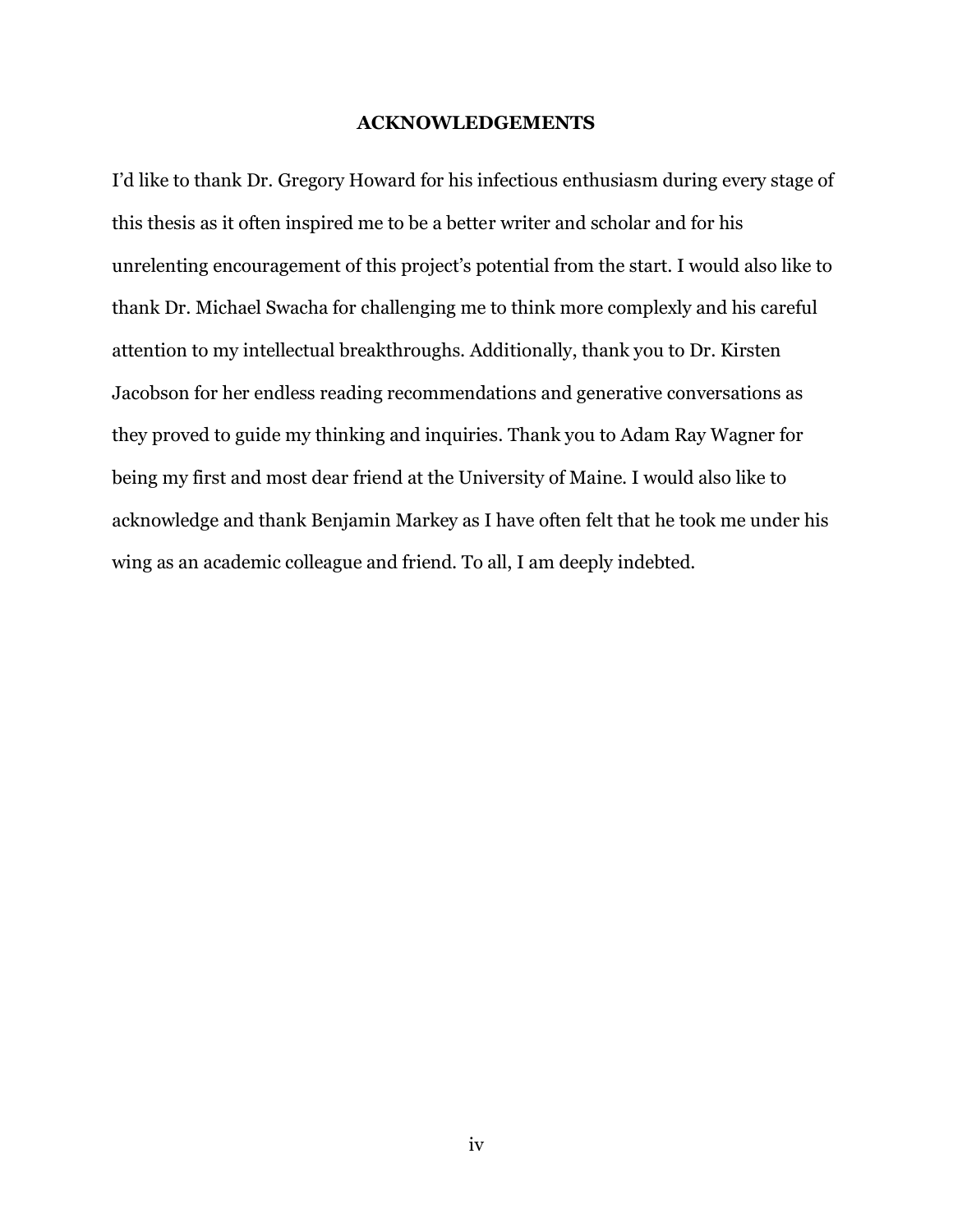| Chapters                                                  |
|-----------------------------------------------------------|
| 1. ACCOUNTING FOR QUEERNESS: ORIENTATIONS OF THE BODY AND |
|                                                           |
|                                                           |
| 2. ACCOUNTING FOR BOUNDARIES AND THRESHOLDS: ORIENTATIONS |
|                                                           |
| 3. ACCOUNTING FOR NARRATIVE: ORIENTATIONS OF THE BODY AND |
|                                                           |
|                                                           |
|                                                           |
|                                                           |

## **TABLE OF CONTENTS**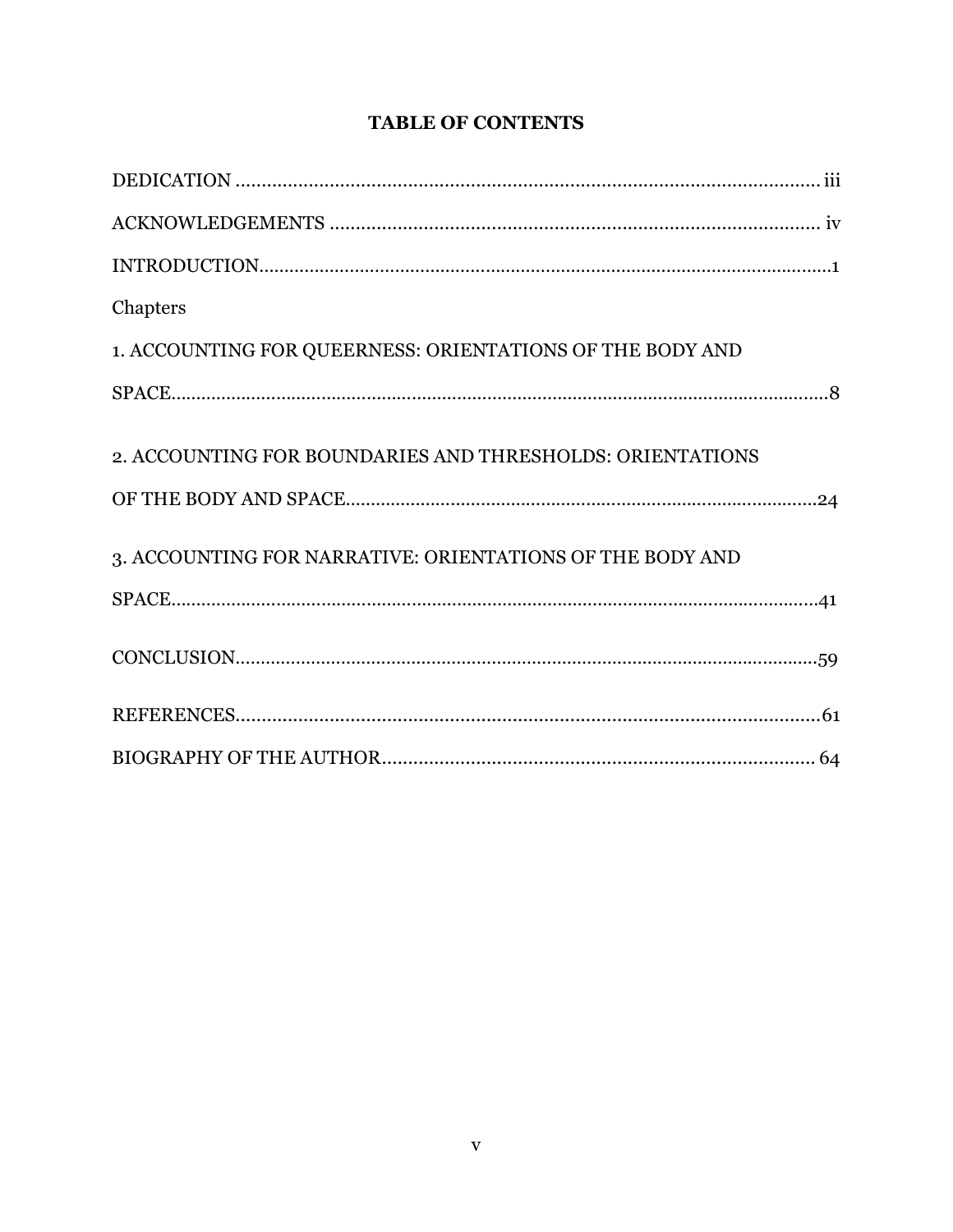### **INTRODUCTION**

This thesis titled "Becoming Oriented: Queering Bodies and Space in Shirley Jackson's *The Haunting of Hill House* and Toni Morrison's *Beloved* and *Paradise*" grounds itself in my interests of bodies, space, speculative and haunted fiction, and thinking of literary texts as having a palpable impact on not only readers, but communities and their experiences, and theoretical frameworks. In other words, by reading speculative, haunted texts like *The Haunting of Hill House, Beloved* and *Paradise* through the lens in which people experience the world, both real and fictional, these texts become sites of potential for reconsidering literature as actionable and providing closer insight into social, cultural, and historical experiences (i.e., new ways of thinking, acting, and responding)—one key idea in this thesis. Notably, this potential manifests as a distinct aspect of social awareness, social participation, and personal reflection. It is with these sorts of potential that this thesis attempts to investigate and further understand what kinds of social contexts allow for (or disallow) social awareness, participation, and reflection by utilizing a framework of "queering" and "orientation." In particular, this thesis greatly considers Sara Ahmed's article "Orientations Towards a Queer Phenomenology" as its inspiration because of her negotiation of "queering" and "orientation" as both queer identities and queering as a phenomenological, orienting activity. In considering Ahmed, this thesis makes room for "queering" and "orientation" through a sense of becoming (i.e., a form of relationality). I situate becoming with "relationality" because of the ways in which one becomes, there is a transition or marker that moves a body or space from one meaning or understanding to the next and are therefore relational in their becoming (they both must be present to become). In other words, to queer one's orientation, specifically that of their body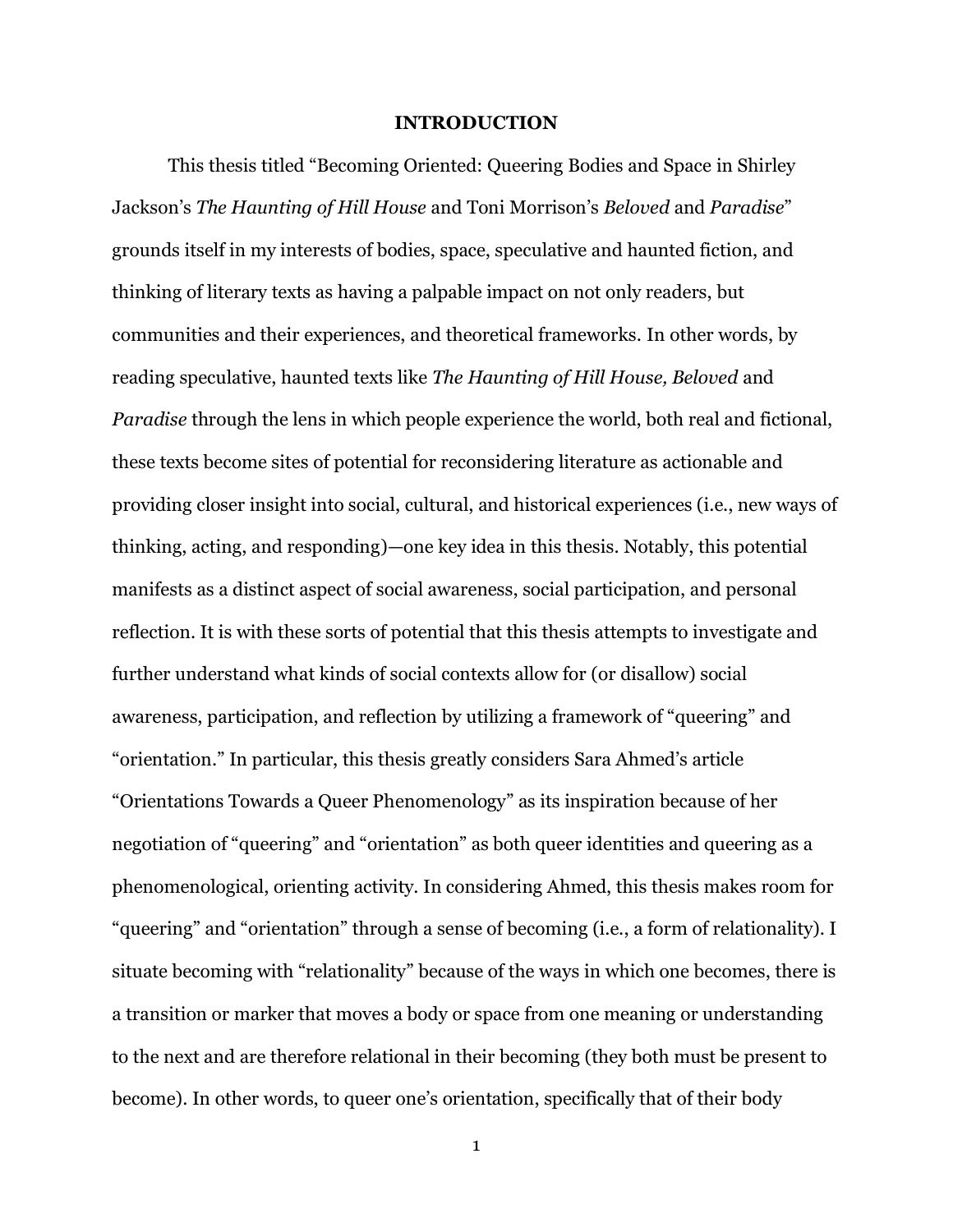and/or space, allows those same bodies and/or space to become a site of potential not bound strictly to the text or to the framework, rather, an actualized potential.

To illustrate the impact of Ahmed's article, I invoke Jacques Derrida's "Parergon." Although not explicitly included in chapter discussions, Derrida has informed this thesis' basic methodological standpoint. In "Parergon" Derrida articulates a necessity to reconfigure what is inside the frame and what is outside the frame. He says, "Where is the gap? What gap are we talking about? And if it were the frame. If the gap constituted the frame of the theory. Not its accident, but its frame. More or less restated: if the gap were not only the lack of a theory of the frame, but also the place of the gap in the theory of the frame" (Derrida 9). I understand Derrida in this instance to map that we cannot, or perhaps should not, mistake theory for the gap (and vice versa). In other words, there is motion in the frame to consider what is central and periphery at any given time so that they both may be "central." There is a reciprocal dynamic that centrality and periphery share. They are dependent on the other's presence and therefore must be reconfigured. I perceive Ahmed engaging in such a reconsideration activity (i.e., queer and queering) that Derrida poses to which this thesis also emulates: a negotiation of the "centrality" of normativity or dominant narratives with the "periphery" of queering and/or queerness, perhaps even the haunting/haunted-ness as previously described.

As you will see throughout each chapter, the potentiality of queering and orientation takes shape through keys ideas such as gender and normativity, a racialized and gendered knowledge construction, and through narrative form. In doing so, the body and space become focal points by highlighting that bodies experience "queering" and "orientation" when and if confronted with space that (dis-)allows them to.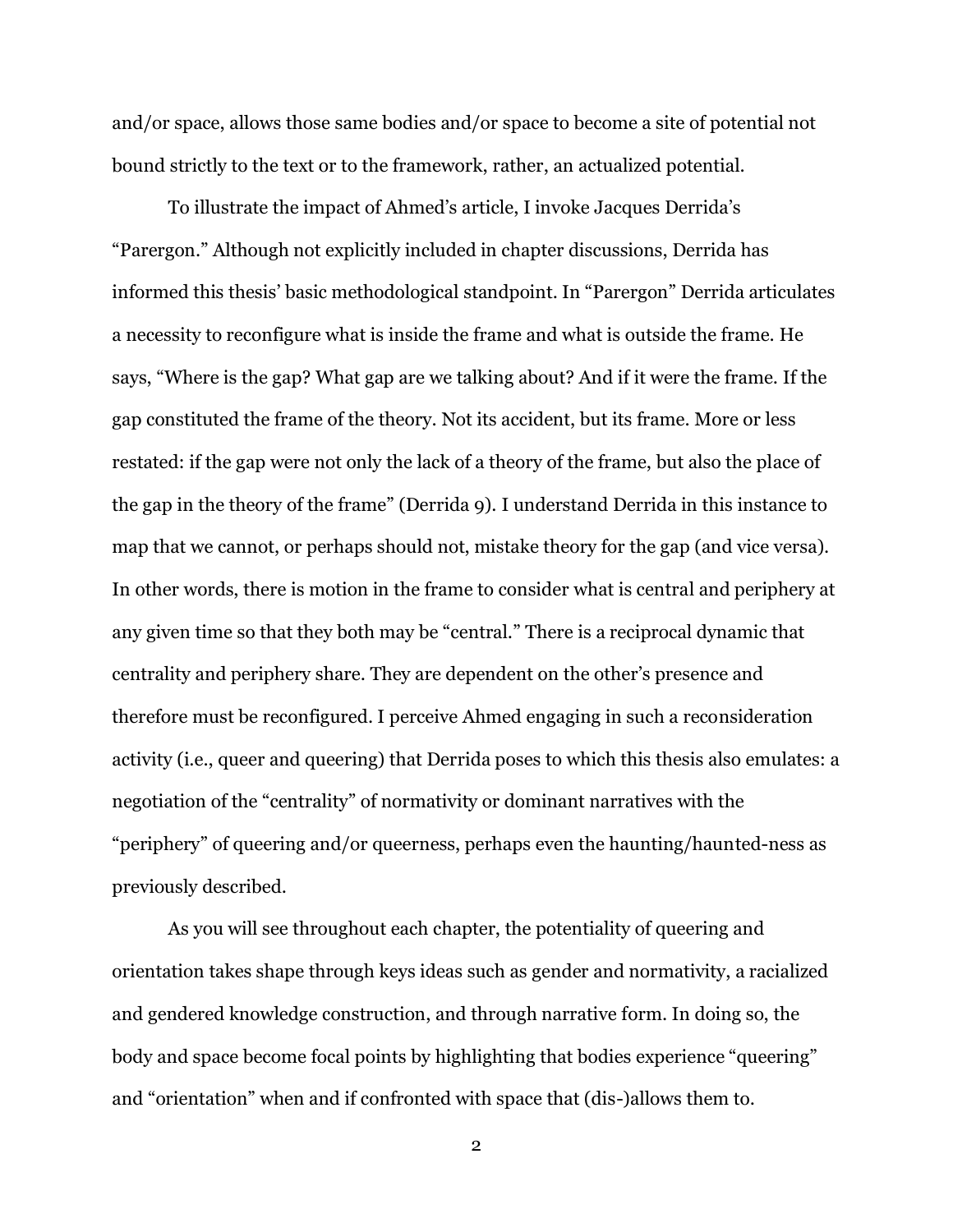In situating this thesis with three texts, *The Haunting of Hill House, Beloved* and *Paradise,* two of which are by Toni Morrison, I interrupt what is often recognized as her trilogy—*Beloved*, *Jazz*, and *Paradise*. I intentionally interrupt Morrison's trilogy by the inclusion of *The Haunting of Hill House* to mobilize a legibility that both informs and challenges normative discourse. In other words, *The Haunting of Hill House* mobilizes queerness as a social legibility that informs the limits of normative discourse while simultaneously challenges the extent to which queerness is active and participates in ongoing discussions of orientation not described in *Jazz*. Additionally, I also situate these three texts in conversation because of their haunted positionalities, both in haunted bodies and spaces. For instance, each text imagines a haunting or the haunted through social frameworks-- *The Haunting of Hill House* through a supernatural haunting of homespace (i.e., a space that is home or considered as home) as well as a residual haunting of heteronormativity on one's psyche*, Beloved* through the haunting of generational slavery as well as the corporealization of the female (en-)slave(d) body and knowledge, and *Paradise* through the characterization of the haunted and the hunted. In other words, haunting makes room for speculation of social frameworks which I have tasked this thesis to investigate through orientation.

As such, this thesis distinctively situates itself in a conceptual framework -that of orientation—by anchoring itself in evidentiary literature (i.e., literature that offers evidence of such a conceptual framework as opposed to an application of such a framework). In doing so, this thesis diverts from a literary analysis or criticism which might simply apply the conceptual framework and instead imagines and theorizes the work's potential to understand the very aspects of sociality that the text themselves investigate. In other words, this thesis diverts from a literary analysis or criticism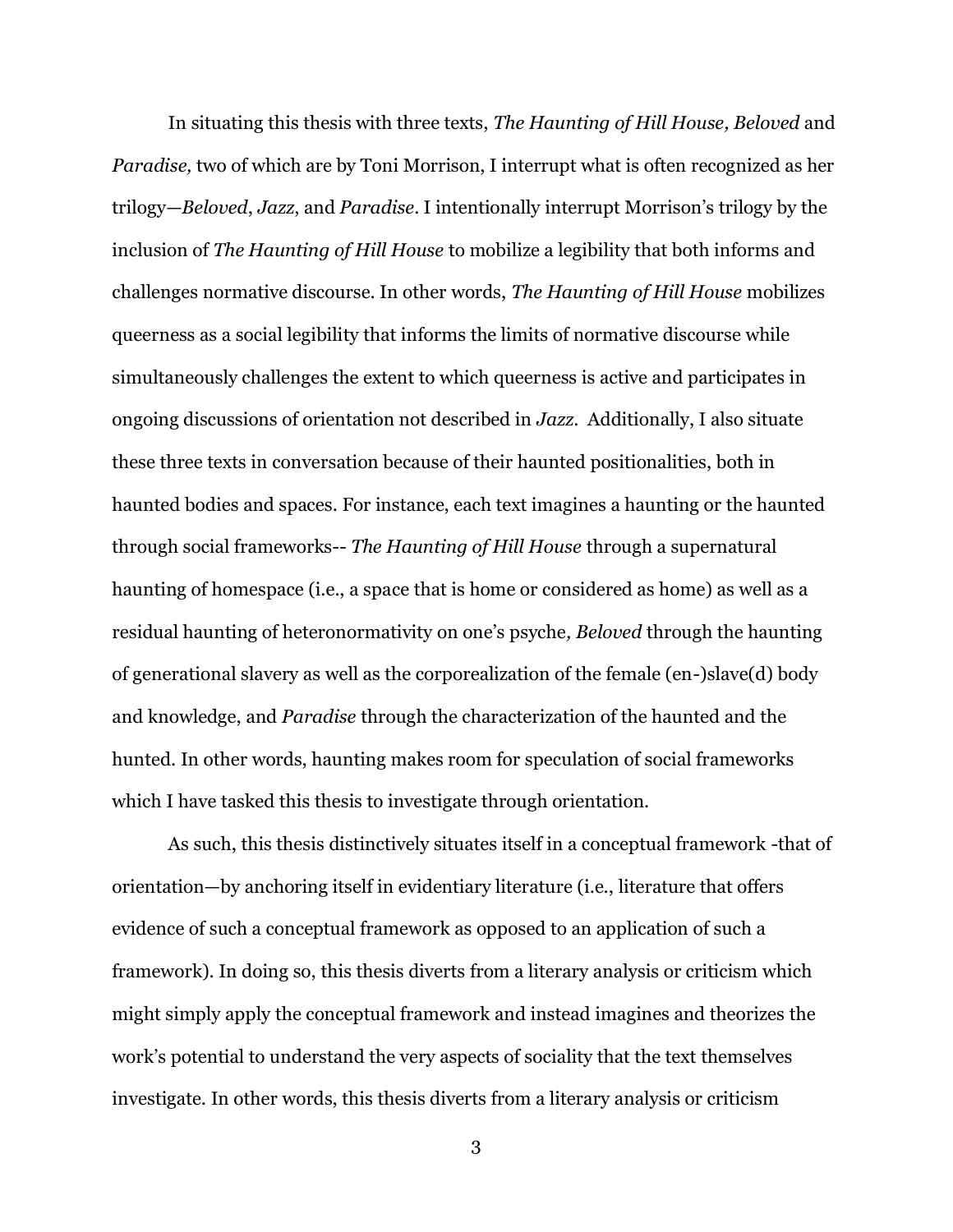because it does not maintain that the conceptual framework can or should be limited to the page. Rather, it repositions the text as a site where certain themes and/or frameworks are present to ask: How does this text complicate or provide new inquiries for the themes and/or frameworks that are present in an actionable context? This latter explanation embodies "potential" by allowing my framework to service a more intersectional and interdisciplinary approach to literature. I am able to construct and work within a conceptual framework thanks to philosophers such as but not limited to: Maurice Merleau-Ponty whose emphasis on perception enlightens my discussion of social experiences and Michel Foucault whose emphasis on social interactions complicates my discussion of social knowledge, feminist scholars like bell hooks, Audre Lorde, Judith Butler and Adrienne Rich who all enrich my discussions of positionality and reconsidering "centrality," as well as scholars like Homi Bhaba, Marilyn Mobley, Caroline Levine, Kirsten Jacobson who also complicate my discussions of the potential of bodies and spaces. In naming these scholars, I draw attention to the fact that many come from various disciplines and/or faculties, various social contexts of their own as well as social contexts they work with(-in) to ultimately create one large dynamic network of scholarship that this thesis attempts to seat them at the same table, myself as part of this conversation.

For this reason, let us take a closer look at the thesis chapters themselves as it will become apparent that they are linked. Chapter 1 titled "Accounting for Queerness: Orientations of the Body and Space*"* attempts to situate *The Haunting of Hill House* in conversation with queerness—both in the uncanny sense and of sexuality—as bodies are confronted with the homespace whose architecture reproduces a queer reading. In doing so, bodies like Eleanor are drawn and further oriented towards such spaces because her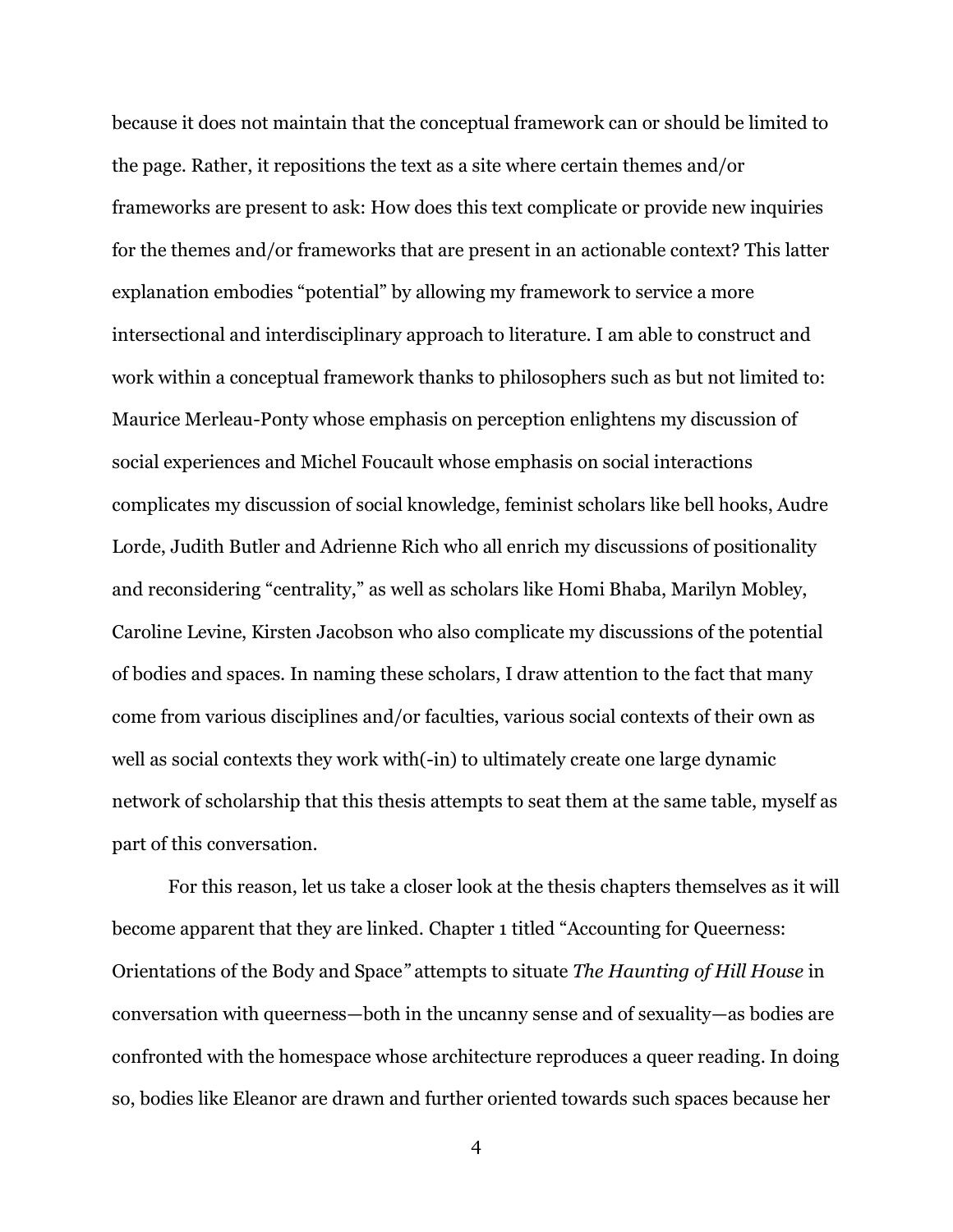perceptual, social experiences incline her to. This is not to argue for a preexisting disposition, but rather to articulate that queerness already exists within constructions of normativity. Queerness then must be found through one's bodily and spatial activation (i.e., becoming). This chapter in particular is interested first and foremost in Sara Ahmed and Kirsten Jacobson who both work at the intersection of reconsidering "what is" for "what can be." "What is" articulates the normative patterns of considering the body and space through the white, male philosophical perspective towards "what can be" which articulates a desire to animate the body and space more fully through diverse and complex identities. Specifically, I have structured Chapter 1 as follows: an informed objective of how I will posit and further examine queer orientation, a conceptualization of the homespace and bodies that interact with it, a problematization of said homespace and bodies, and a transition into a discussion that branches from the same vein of orientation, that is sexual orientation. What this structure allows me to do is elaborate on the complexity of orientation through a scaffolding process.

Chapter 2 titled "Accounting for Boundaries and Thresholds: Orientations of the Body and Space" works within another register of queered orientation: gendered and racialized knowledge in *Beloved*. In transitioning from queerness (as a marker of identity or experience) to queering (an activity of identity or experience), I posit that orientation must reckon with how different bodies experience space. In other words, bodily and spatial positionalities are informed by social and political circumstances and as such when marginalized bodies such as Black women are brought into the fold of orientation, we must consider the limits and potential of their positionality. This chapter specifically turns to discussions of perception (Merleau-Ponty and Emily S. Lee) in conversation with colonial and decolonial lenses (Homi Bhaba, Audre Lorde, bell hooks)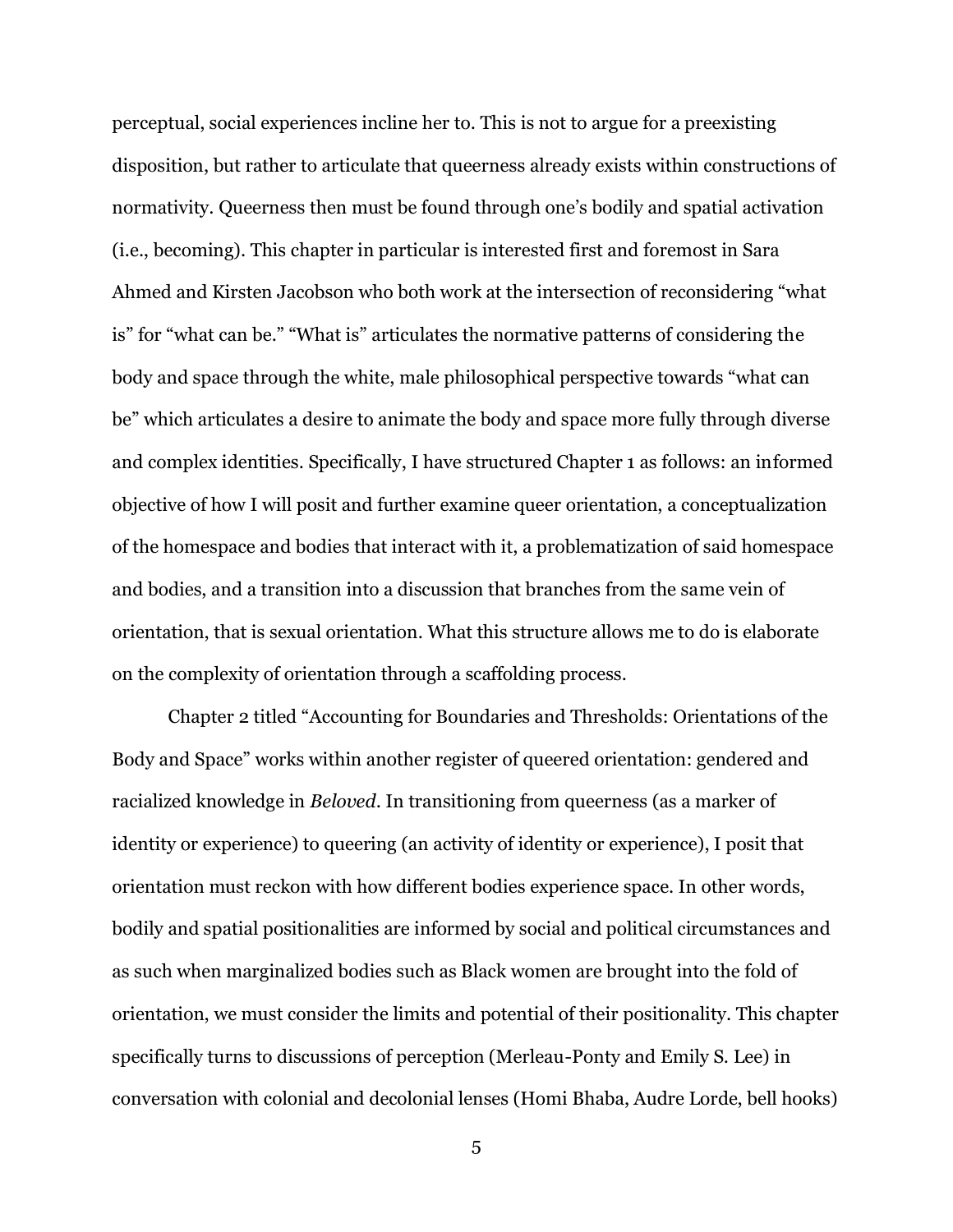to eventually explicate Black motherhood in *Beloved* as an oriented knowledge and queer –as in challenging white, normative-- logic. Much like the structure of Chapter 1 which scaffolds orientation, Chapter 2 operates in a similar way: I recapitulate Chapter 1 to illustrate how Chapter 2 complicates the framework of orientation, I contextualize race with perception as a key conceptualization of how one may experience their body and further space, a problematization of such perception, and a transition into instances from the text that help us think through perception and positionality as a bodily, spatial, and cognitive experience.

The third and final chapter is titled "Accounting for Narrative: Orientations of the Body and Space" to investigate once again "the frame." In other words, "the frame" of a narrative constitutes both the bodies and space in which the reader occupies as well as the more literary inclined bodies and space of characters. When positioned in conversation as a perceptual and active experience for both parties—as opposed to one occupying centrality and the other periphery--, texts like *Paradise* enable the framework of queer orientation to pull the fictional nature of a plot into the realm of reality where readers must be socially aware, are participants in the (re-)production of social values and norms, as well as imploring readers to reflect on their own experiences in light of the text. I am particularly interested in the work of Caroline Levine who articulates social, cultural, and historical connections through the language of "network" and Marilyn Mobley who extends narrative as, what I will argue, a culturally informed perceptual process. Unlike Chapters 1 and 2, the structure of Chapter 3 operates not as a movement into orientation and then how it may be complicated, but rather as a system that is in conversation with itself. In other words, Chapter 3 acknowledges narrative as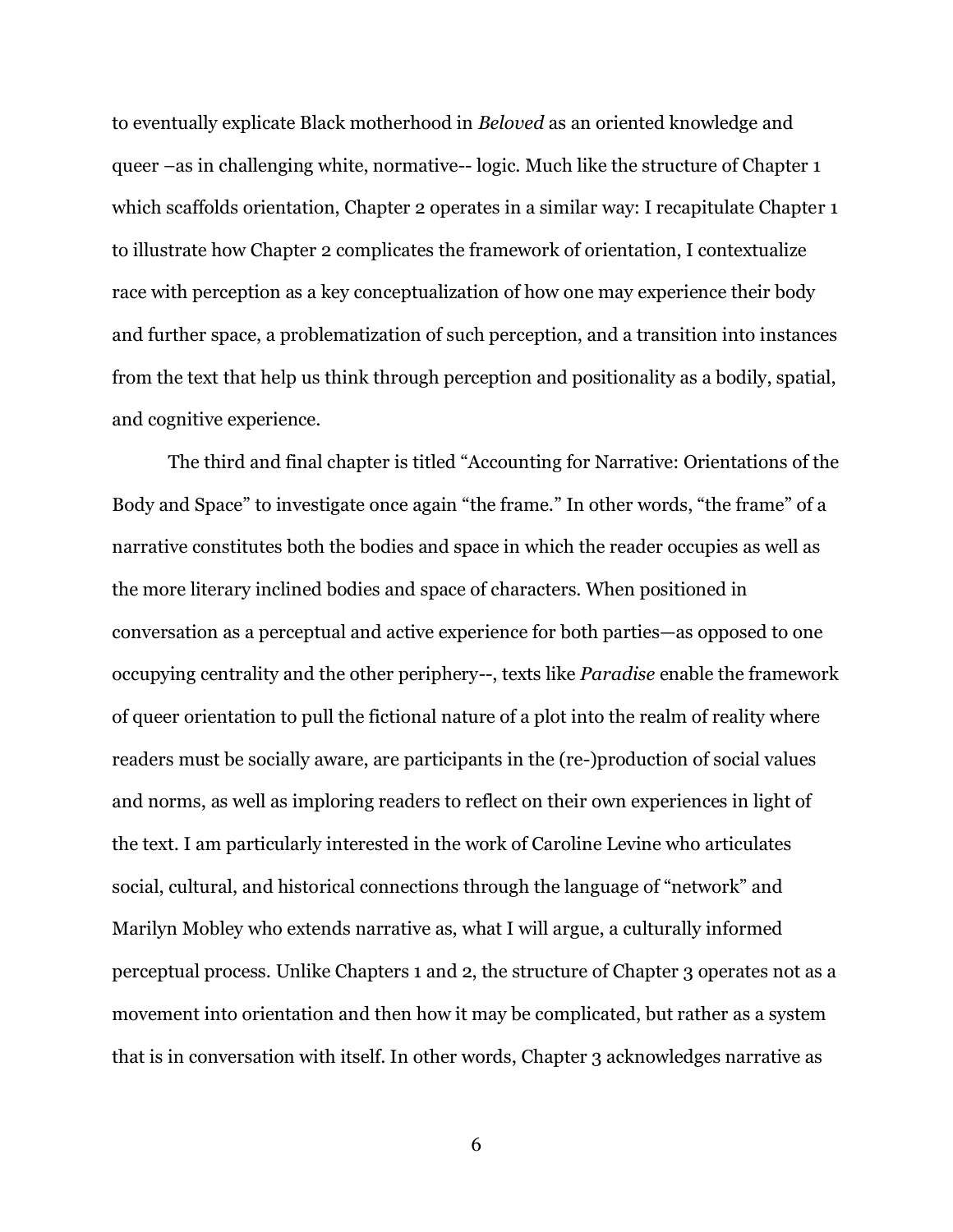an additional register of orientation, but then attempts to contextualize itself with previous examples and frameworks from Chapters 1 and 2.

When I consider these chapters together, I understand becoming oriented as a queer(-ing) process dependent on a conceptual framework. In other words, through a conceptual framework, I am able to theorize possibilities (or potential) that each text begs and bring that theorization into a lived framework. Namely, I am not utilizing texts as an application of my conceptual framework, but more so utilizing texts as examples where the conceptual framework may already be present. This thesis attempts to make this legible for others as a more accessible way to read and respond to literature.

As you will notice throughout this thesis, I provide certain checkpoints. I define a checkpoint as a moment or moments where I want my reader to pause and consider more deeply the effect and/or effectiveness of my argument. For instance, in Chapter 1 I implore my own readers to reflect when I turn the discussion to sexual orientation from orientation as a precursory activity. In Chapter 2, I also provide a checkpoint when I articulate infanticide as a validated knowledge or logic in the context of *Beloved* which may challenge my own readers assumptions or beliefs. The checkpoint for Chapter 3 should be noticeable as to when I bring the preceding chapters back into the fold of the "network[ing]" of the thesis. Namely, these checkpoints offer contemplation in similar ways that the texts at hand already engage—perhaps alternative modes of thinking, being, and/or becoming.

Overall, "Becoming Oriented: Queering Bodies and Space in Shirley Jackson's *The Haunting of Hill House* and Toni Morrison's *Beloved* and *Paradise*" seeks to reimagine the potential of literature through a conceptual framework. In doing so, this thesis functions as the starting point for a larger project.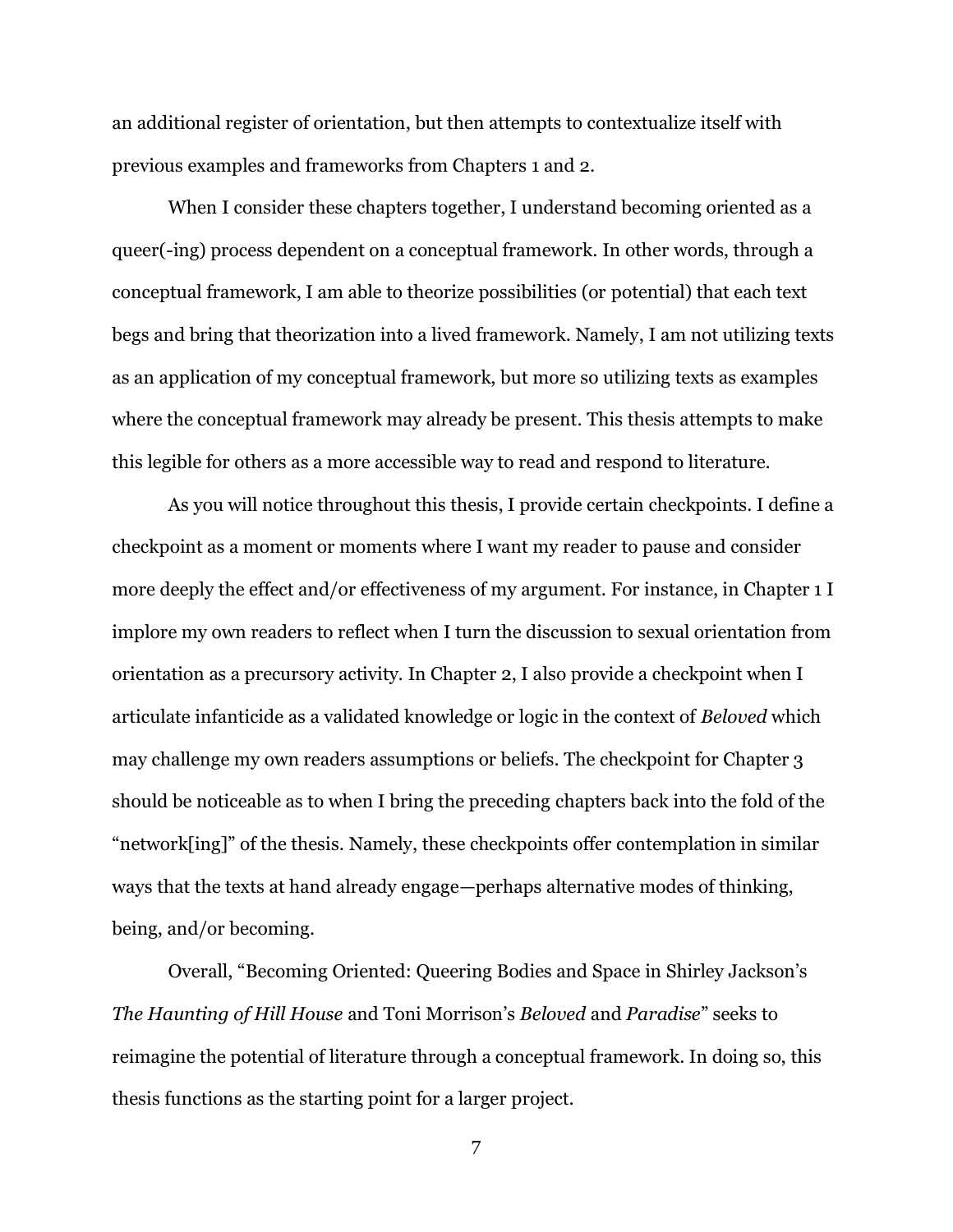### **CHAPTER 1**

# **ACCOUNTING FOR QUEERNESS: ORIENTATIONS OF THE BODY AND SPACE**

"Orientations are about how we begin, how we proceed from here."

--Sara Ahmed, *Orientations: Toward a Queer Phenomenology* (545)

"The home grounds the 'absolute here' of our body insofar as it allows the body a settled territory in which it finds itself—explicitly or implicitly—in its 'here-ness.'"

--Kirsten Jacobson*, A developed nature: a phenomenological account of the experience of home* (361)

In conceptualizing the body and space, we must first ask, what body or bodies are we trying to identify? What space(s) can we locate them in? In asking these questions, we begin to situate a conceptualization within a narrower lens that may offer itself to specific conversations. Namely, the conversation that this first chapter situates itself in is Sara Ahmed's conceptualization of queer/queerness/queering in *Orientations: Toward a Queer Phenomenology*. In other words, Ahmed is interested in how phenomenology through a queer lens (i.e., both queer as a marker of identity and as an activity) allow for a renewed understanding of how one experiences their body—how one's body becomes oriented through this queer lens. Throughout this chapter, I will join Ahmed's framework as well as complicate it by invoking Kirsten Jacobson's exploration of home (I will later refer to as homespace for the purposes of this examination) as it more fully details a spatial orientation toward belonging. In doing so, my goal for this chapter is to demonstrate how a conceptual framework of queer orientation is also a lived framework (i.e., that there is a relational ontology among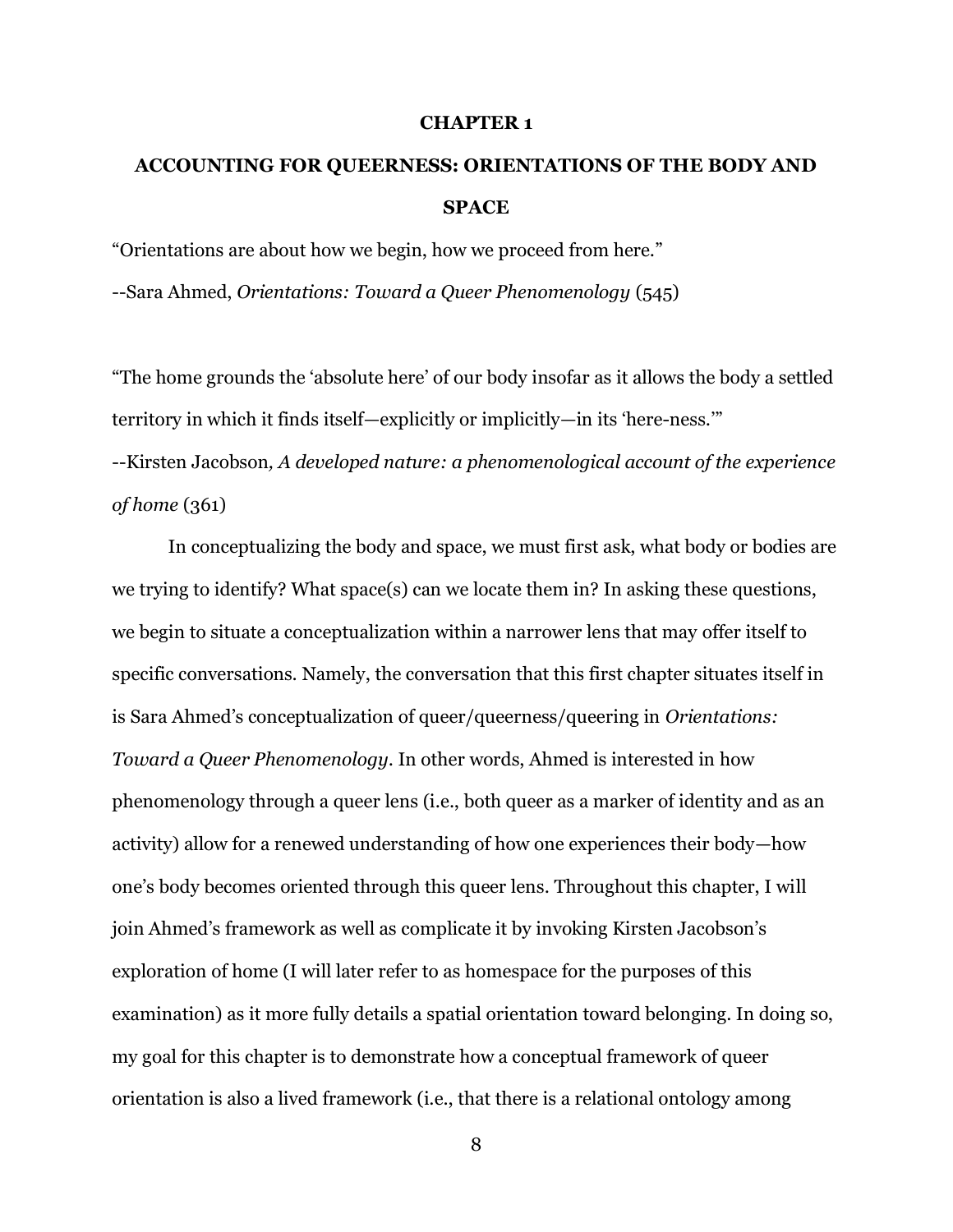conceptual and lived and requires both to be fully informed). I will first posit how orientation becomes queer/queering for bodies and spaces at the conceptual register. I will then utilize this framework to more fully animate Shirley Jackson's *The Haunting of Hill House* as a lived framework despite its status as a fictional text. I will then also complicate this framework by examining sexual orientation—a key interest for Ahmed as it becomes a dynamic marker of queer/queerness/queering.

Let us first explore how the framework of orientation, both conceptual and lived, gets definition from queer/queering. For example, Ahmed notes that, "…Orientations allows us to expose how life gets directed through the very requirement that we follow what is already given to us" (554). In other words, bodies—insinuated as "us" -- come to know where to go and what to do in life by the very means in which bodies are prescribed in certain situations and spaces. This can often be understood through normative lenses such as but not limited to heteronormativity and heterosexuality. Through these lenses, bodies follow the requirement of "what is already given." However, Ahmed also posits that although following this requirement or "line," may make a body "straight," we must be attuned to the "relationship between following a line and the conditions for the emergence of lines [which] is often left ambiguous" (554). Namely, bodily orientation may get definition through ambiguity that is often understood as queer (adj.), in this case strange as it veers (i.e., queering [v.]) from established, normative orientations. For example, queer orientations—both as an adjective and verb-- are part of experiential moments that are full of ambiguity, change, and sometimes even *dis*orientation. As such, "how we proceed from there" directs how a queer orientation may be more equipped to handle the ambiguities constructed even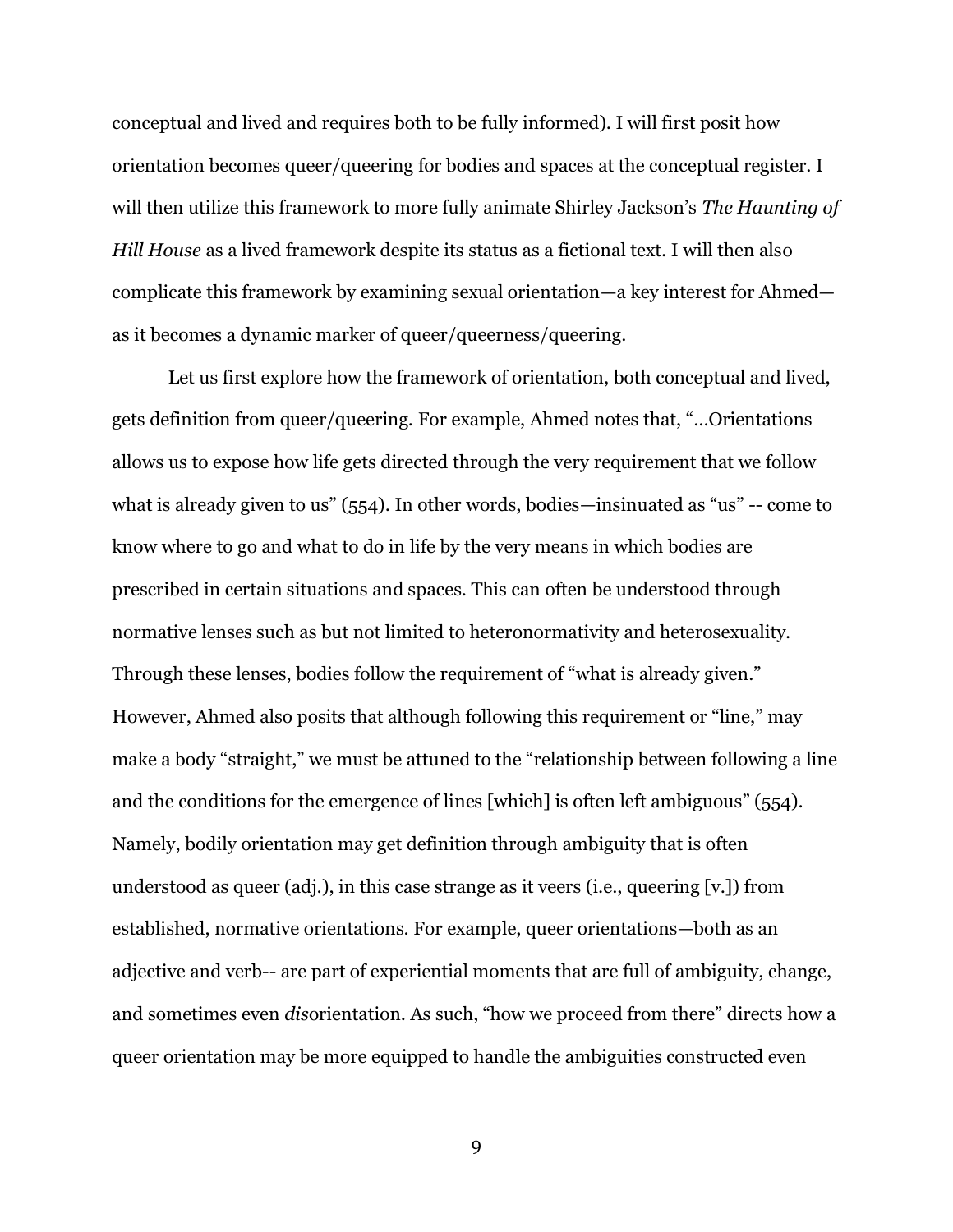within normative frameworks. In other words, queer orientations allows and accounts for the multitude of bodily experiences as it encounters space(s).

Additionally, queer orientation becomes more expansive and informed through Jacobson's exploration of space as the body encounters it. I argue that she describes dwelling much like Ahmed does with queering, that is that they are both engaged *activities.* Namely, she says that "[w]e are active in our being passive" and in doing so our "experiences of home" are developed through a process of "learning *how* to dwell" which is fundamentally different from occupying a space and belonging in a space (356, my emphasis). Worth noting of Jacobson's description is its situatedness within Heidegger's conceptualization of "dwelling" which describes more of the activity of building and thinking to constitute dwelling. She, on the other hand, I argue, later motions towards queering Heidegger when she says, "[w]e are responsible for making our home, for making ourselves at home, and this is something we must learn how to do, and that we learn to with and through other persons" (362). I read this as queering orientation because it attempts to account for the variance of bodies that will make themselves at home since bodies must first learn how to with others. In other words, if dwelling is a learned process, then it should or may also be rooted in queer/queering in that it is not learned once, but rather experienced time and time again. As such, this marks a transition into (un)belonging, a space such as home that denotes safety (or danger) where bodies may find comfort in orienting themselves.

Here I turn our attention to architect and author, Sara Robinson, who asks us to consider in the preface of *Architecture is a Verb* "what architecture does" (xiii). Namely, this conversation has moved in the direction of further explicating space, such as the homespace and its architecture/construction, as a component in how bodies orient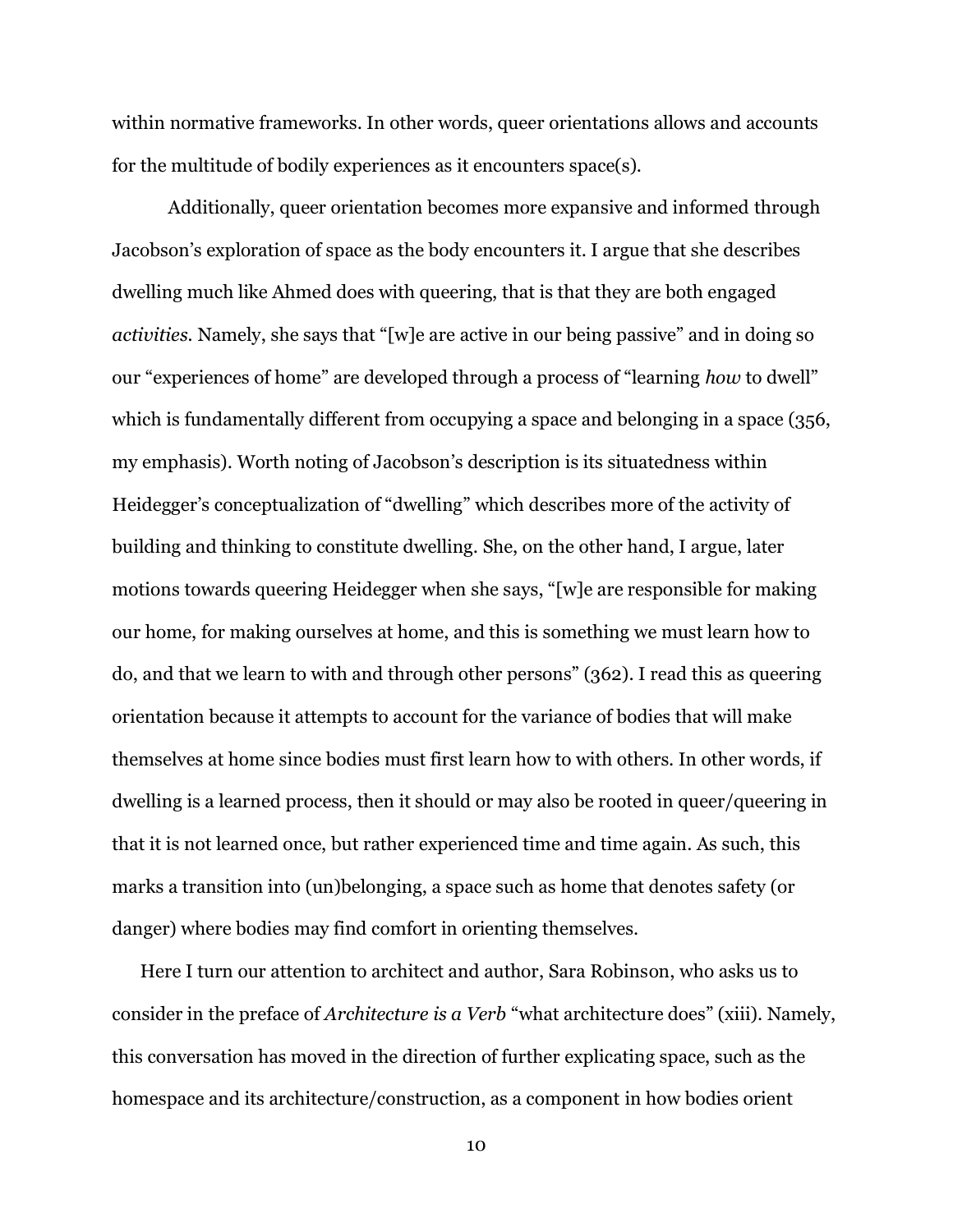themselves. Furthermore, Robinson says,

Calling attention to the movement initiated by the verb serves to correct this centuries-old deficit [being the subject-verb-object]. This act of reordering attention forces us to reconsider the realities which the verbs describe and opens new possibilities for thinking in terms of active embodied engagement (8).

Much like Ahmed and Jacobson, who I argue emphasize the activity of orientation and queering, Robinson has a similar vision in mind for architecture, that it is constructed, but continues to be active through "embodied engagement." For example, the architectural homespace of Hill House in *The Haunting of Hill House* is active and is actively queer. Hill House is initially described as "not sane," as it "stood by itself against the hills, holding darkness within," its "walls continued upright, bricks met neatly, floors were firm, and doors were sensibly shut" (Jackson 1). However, despite Hill House being structurally sound, it requires its guests to become oriented with it as doors often swing shut unexpectedly, rooms lead to more rooms and not exits, and the map of the house appears irrational, perhaps queer, to normative homespace. As we begin to see how Hill House is active in orienting bodies to it through its queer construction, it simultaneously resists normative homespace as previously mentioned. Robinson adds that "[a]t its most profound level, the character of architecture—like that of matter—is resistance" (4). In other words, queering and resisting normative homespaces make space for non-normative bodies to feel safe, that they belong. In doing so, queer/queering becomes haunting for normative frameworks as it attempts to reconfigure, or perhaps interrupt, what it means to be and experience the world.

So far in this thesis, queer/queering has not been articulated as disruptive or interruptive explicitly. However, we should also read it as such as it allows the bodily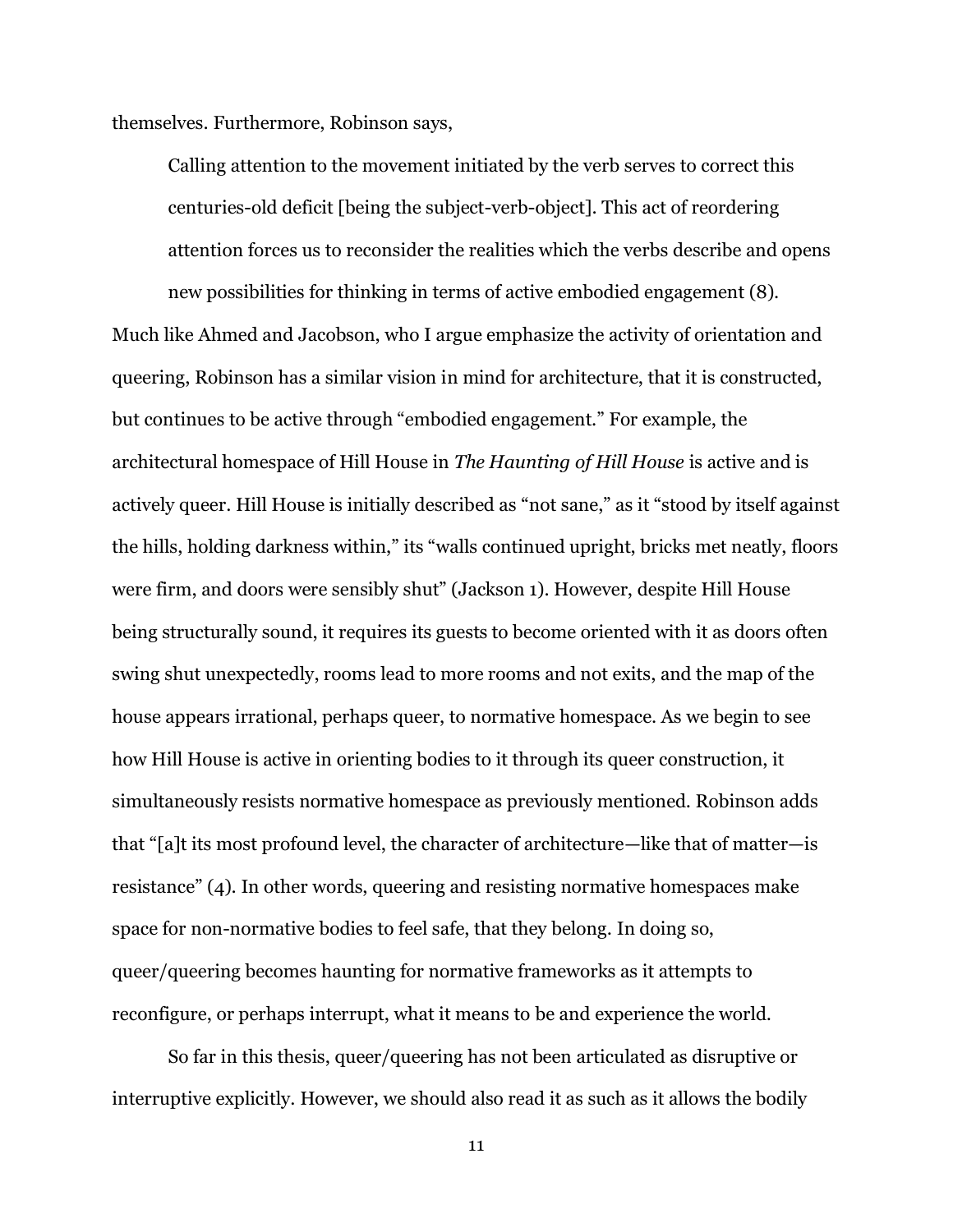and spatial anxieties of normativity to be grounded by the very means that it attempts to displace. In other words, normative frameworks rest upon the existence of an other queer bodies, queer space and architecture, queering as the process in which normativity may be uprooted. As such, queer/queering becomes active in establishing a new orientation that haunts its normative counterpart. Let us look more closely at the ways in which Hill House interrupts such a paradigm. For instance, the way in which Dr. Montague has assembled his guests mirrors that of a patriarchal family unit. Dr. Montague occupies the position of scientist and male authoritative figure as he is the one who invites guests to Hill House to participate in his experiment which investigates "supernatural manifestations." His guests include Eleanor, Theodora (Theo) and Luke all of whom have either a relation to Hill House (Luke) or have a supernatural inkling or experience (Eleanor and Theodora). Upon their arrival Hill House, Dr. Montague assumes a patriarchal role amongst his guests as they jokingly play a game of who's who: "Since we are listing our cast of characters, [my] name is Luke Sanderson" (40). They continue to orient themselves through bodily appearances: "Doctor Montague has a beard [so] you must be Luke" and "You are Theodora [because] I am Eleanor" (43). In other words, Dr. Montague has invited Eleanor, Theodora, and Luke to Hill House where they all are unfamiliar with one another and the house itself. As such, it seems as if this scene reads as queer (i.e., strange) but also as a queering of constructing their bodily orientations in Hill House through play. In engaging with such play, they are all active in a sense of belonging that is they can belong within the homespace of Hill House because they are all learning how to exist within it together—through Dr. Montague as a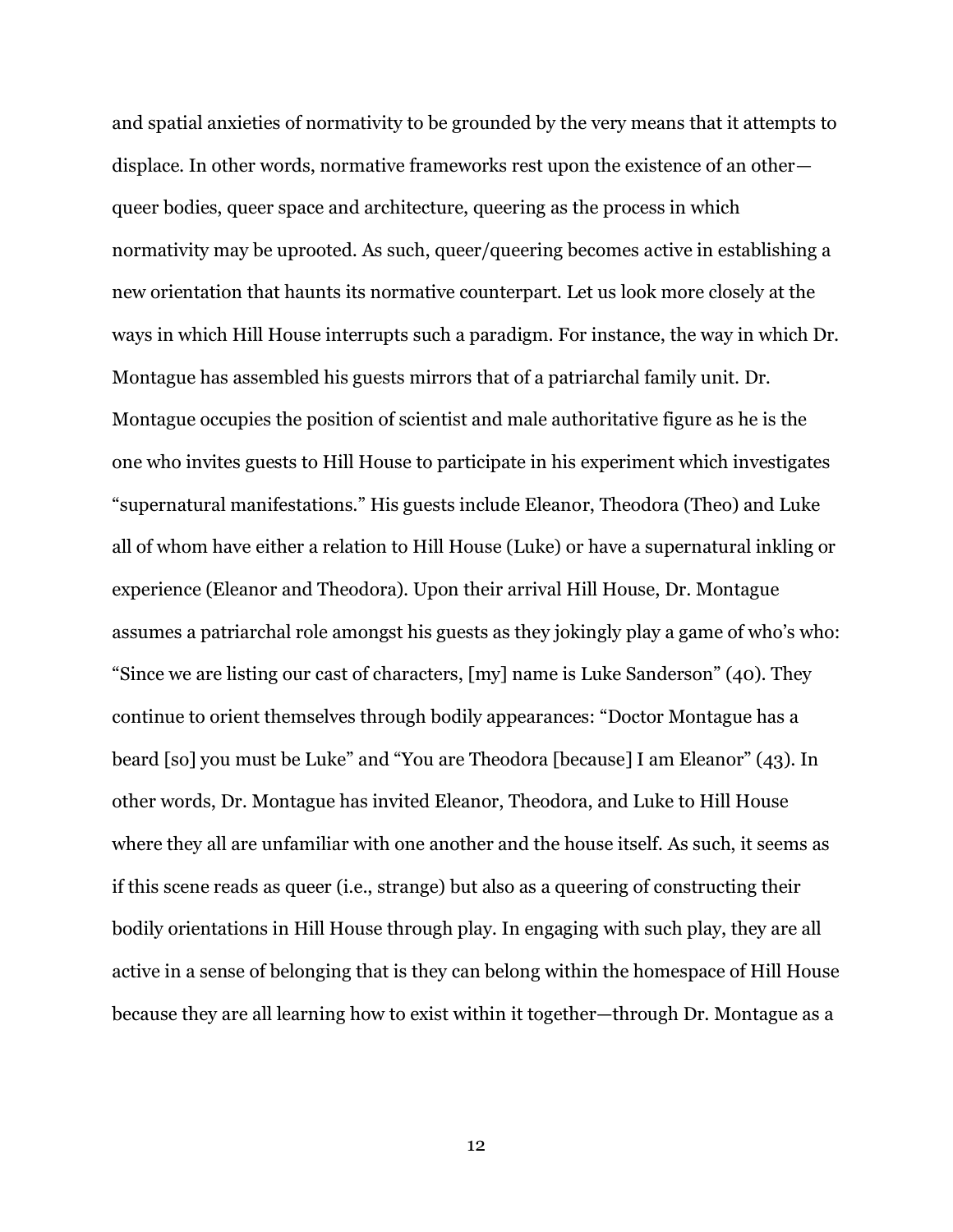fatherly figure and them as children under his watch (both under his position as this patriarchal head of house and as the observational scientist)<sup>1</sup>.

However, Hill House attempts to bring itself into the fold as an architectural *body* rather than just an architectural homespace to interrupt a patriarchal normativity. It does so through the supernatural. Although this supernatural element is not necessarily a lived framework outside of the text, it exacerbates the extent to which homespaces are participants in queer/queering orientation. For example, there are a series of thresholds that describe the house such as "absolute reality," "whatever walked there, walked alone" and how it stood for "eighty years and might stand for eighty more" (Jackson 1). As an architectural body and not just an architectural space, what we may notice is how other bodies (of residents and guests) are implicated in every encounter manifesting Hill House to be a participant in queer orientation. In other words, Hill House becomes an oriented (architectural) body because of those it encounters and vice versa. With every body it encounters, it also reciprocates that body's experiences as they now share an orientation toward one another, perhaps a sense of belonging. However, this belonging can also become haunting to the very bodies it attempts to orient itself with.

One of the most troubling belonging experiences in *The Haunting of Hill House* occurs when the house itself actively attempts to consume Eleanor, consume here being like a unification of two selves in the home space: "HELP ELEANOR COME HOME" (107). To this extent, belonging has moved past an orientation and towards a full-blown attempt at assimilation. However, this consumption imagery originates much earlier in

<sup>1</sup> See Anthony Vidler's "The Architectural Uncanny."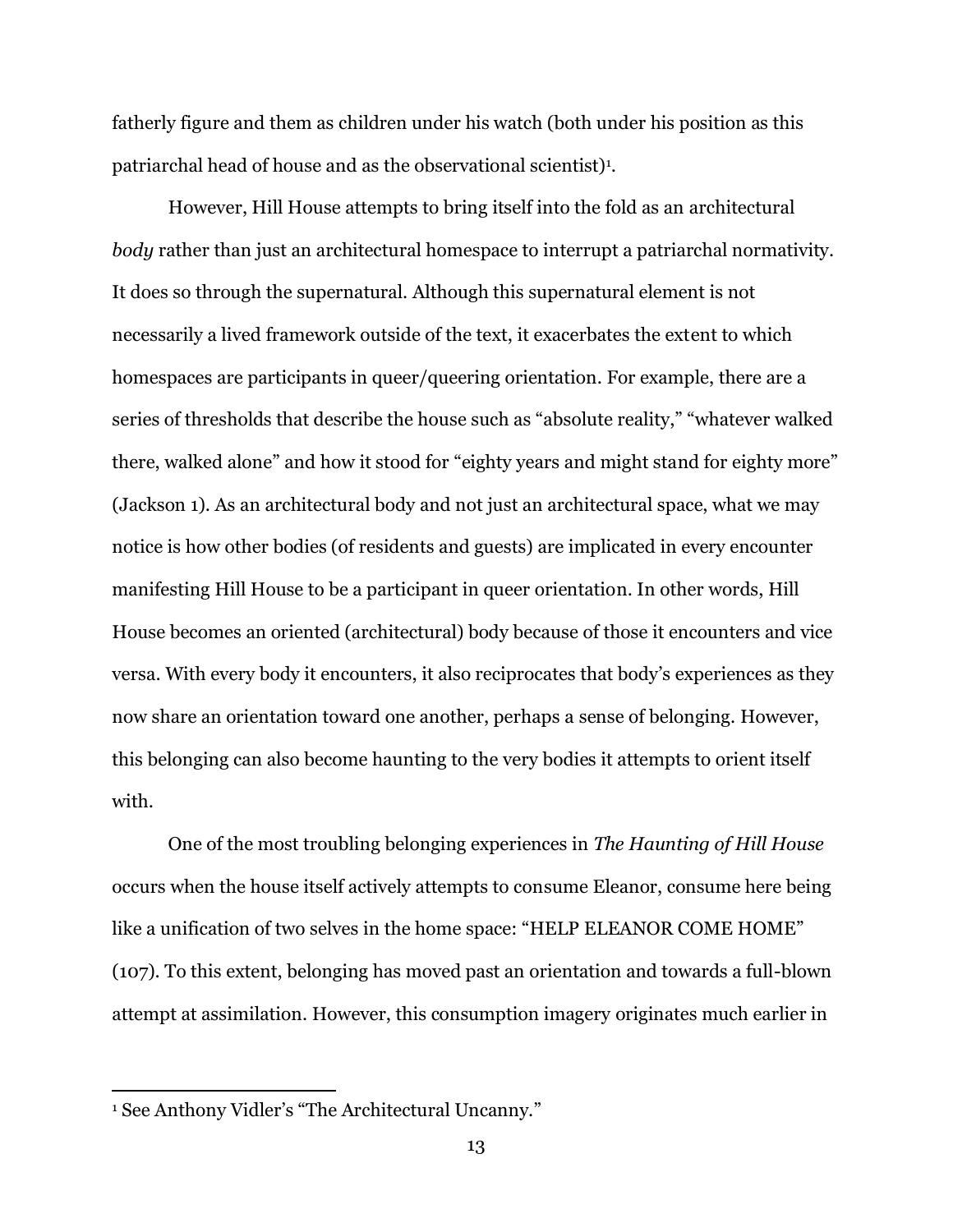the text: "I am like a small creature swallowed whole by a monster…and the monster feels my tiny little movements inside" (29). If we turn to Ellen Moers "Female Gothic: The Monster's Mother" we may get a better sense of this consumption imagery and belonging between Hill House and Eleanor, their relationship seemingly operational within the mother-child dynamic queering that of the patriarchal form. Moers explores how the trauma of the afterbirth defies popular concepts of unproblematic motherhoods. Notably, this "trauma" underscores that birthing a child is gruesome, horrific, and even uncanny in that the child is part of you, but not *you*. As such, this trauma of the afterbirth is literarily replicated in Eleanor and Hill House, Eleanor in a sense that her own mother was an invalid and Hill House in a sense that its own origins could not (permanently) house and care for children. Eleanor and Hill House are compelled towards one another based on their shared "feminine" traumas. However, this compelling moves past belonging as previously mentioned.

Additionally, we may ask: In what instance(s) does Hill House extend a welcoming hand towards the concept of belonging to Eleanor? Quite literally, we may look towards the hand that grabbed Eleanor's in the dark: "God God—whose hand was I holding?" (120). We could posit that the hand was a manifestation of Hill House in a human form to extend its welcome to the homespace. We could also posit that this extension is one that is meant to orient and further unify Eleanor and Hill House, playing into the normative idea of mother-home (and womb). Rather, Eleanor's inability to identify the hand and take up that extension to belong with or alongside Hill House suggests more that her active orientation in belonging is stunted by something queer, in this case something unfamiliar.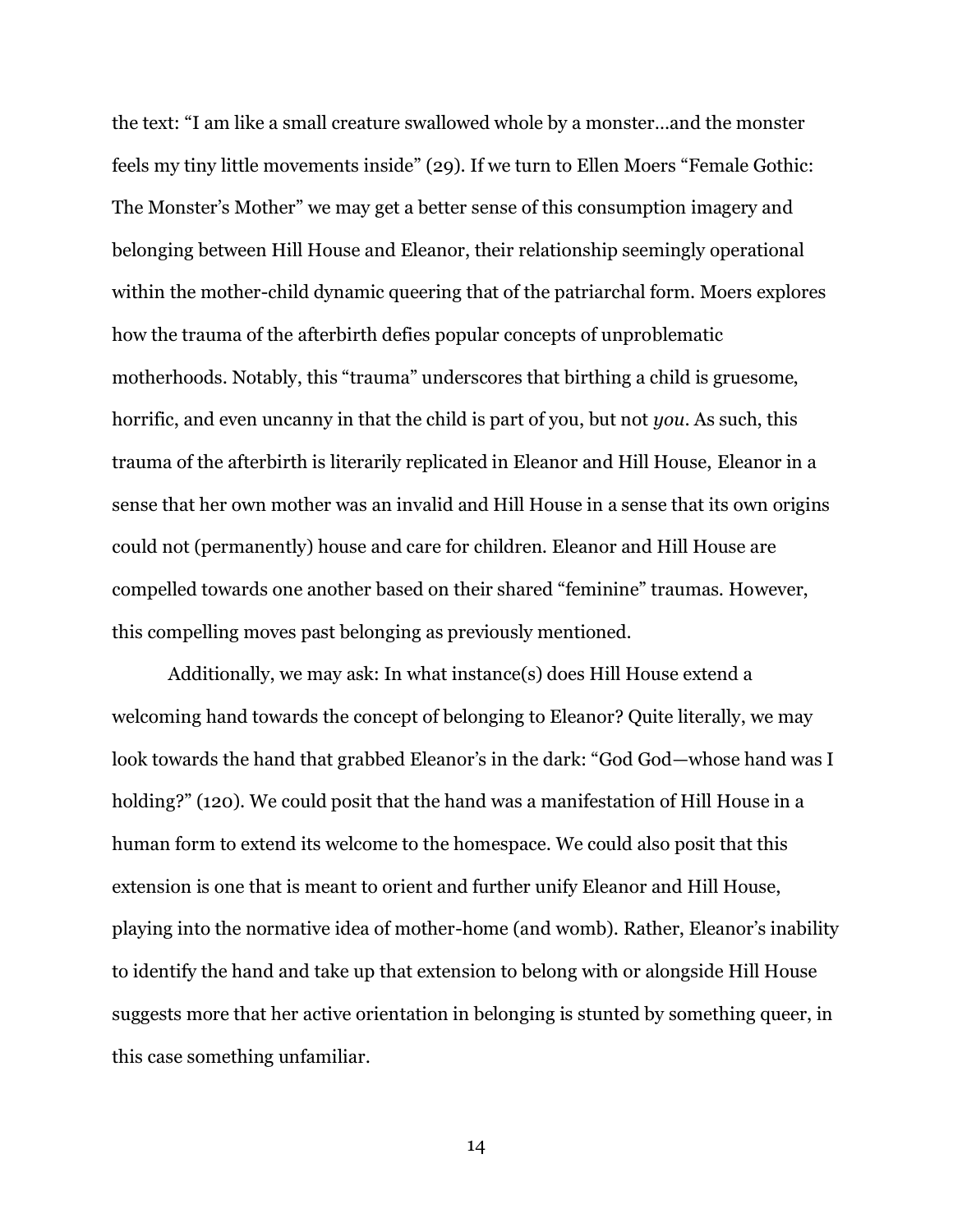The same inability to orient Eleanor's self is modeled in other homes that she encounters before arriving at Hill House. For example, on her way to Hill House and *before* entering the town of Ashton, she views the stone lions perched on a porch and imagines the way her life might play out in their company. However, this imaginative state is interrupted by the thought "When I died…" (Jackson 12). Noticeably, this sentiment interrupts any possibility for any other way of being and experiencing; she will die. She then stops *in* Ashton where "[she] could live there all alone," but the conditional suggests that the alone-ness at this home is beyond the imagination (15). The "completeness" of this image suggests nothing more than a void. Hillsdale, the stop *before* Hill House, is full of a "disorderly mess of dirty houses" which did not appeal to her either (16). This may imply who is to clean that dirtiness and thus limiting her possibilities of existence—a stay-at-home mother, homemaker, house cleaner perhaps? Hill House becomes more of a suggestive space, rather, one that can be queered without a certainty about it (i.e., like the patriarchal homespace). Namely, each of these homes she passes on her way to Hill House do not have the same reciprocity as Hill House – do not provide the basis --architectural, lived, and imaginative-- to welcome her queer existence and resist normativity (although she begins at this "starting point" with the other Hill House invitees).

In turn, belongingness must be understood as an action. In other words, to belong, bodies and space must actively orient themselves towards one another. The process is one that moves back and forth to reconstitute being. This process, however, is experienced differently for every person thus making the experience(s) queer.

Throughout this chapter, we have explored orientation and belonging through the perspective of how bodies and space are active and complicit in each other's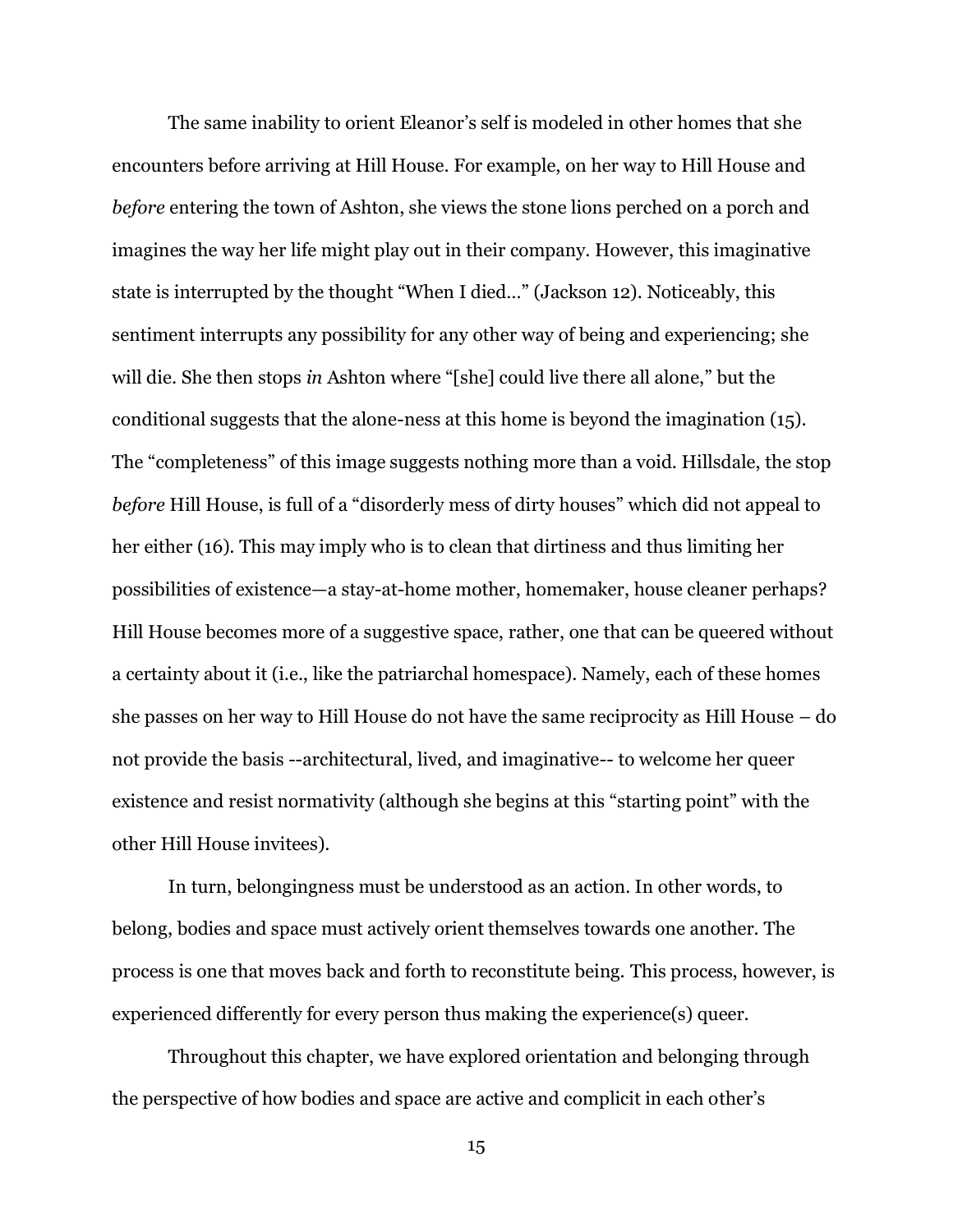constitution. Notably, the working framework denotes that orientation is a constantly constituted process, that orientation is active and is not a single result or outcome of bodies and spaces interacting. As such, I also consider Hill House as a body and thus an medium which may give or retract consent at any time.

However, we may now adjust our attention towards *sexual* orientation and how it informs bodies and space more complexly. For instance, sexual orientation opens a window of opportunity for legibility—*how* and *why* bodies come to recognize one another and in what spaces. For example, Merleau-Ponty argues that "Sexuality cannot be submerged in existence, as if it were merely an epiphenomenon" (162). He adds that "sexuality is neither transcended in human life nor represented at its core through unconscious representations. It is continuously present in human life as an atmosphere" (171). In other words, sexuality or sexual orientation is very much present in human relations and, as I argue, orientation. So, I emphasize here that sexual orientation, a continual exploration of sexuality and towards a sense of belongingness, must operate within the realm of queerness, that bodies and space are not and do not become legible one time and one time only. In other words, legibility should not be synonymous with stability. Rather, stability, much like orientation is constantly formed and formulated. As such, "stable" queerness (for the purposes of this examination) speaks more towards the ability to understand positional perception (in that perceiving of an experience is in those fleeting moments yet being queer as an identity is informed by those fleeting experiences/perceptions). And so, our attention should turn towards feminist scholars who work at the intersections of identity and philosophical understandings of being.

Mariana Ortega astutely notes that "…discussion[s] of home, location, and belonging in light of the experience of what I call multiplicitous selves—selves that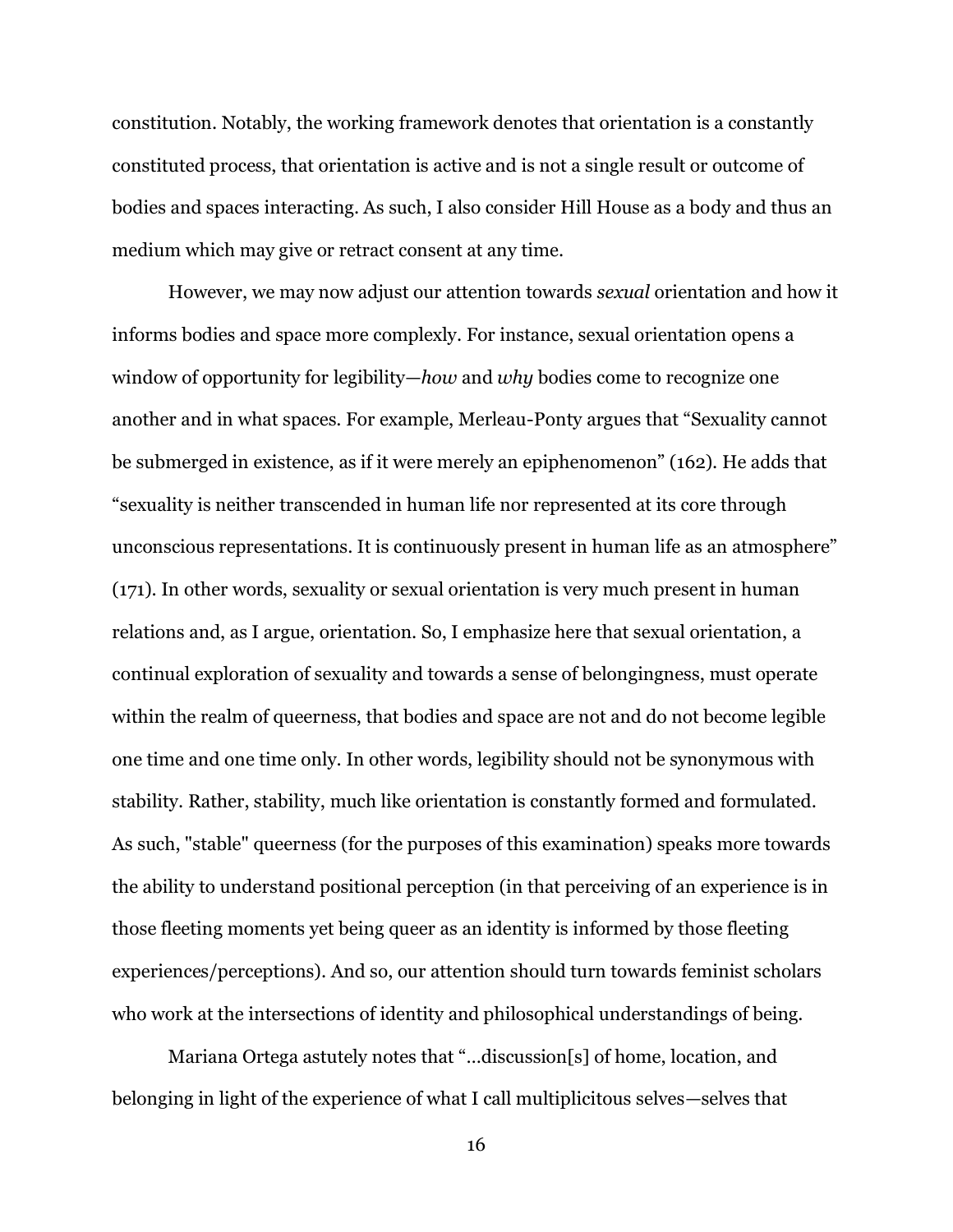occupy multiple positionalities in terms of culture, race, sexual orientation, class, and so on" can allow for an active presence in how bodies come to recognize (perceptual) safety or danger (174). For instance, if a body perceives itself to be safe, such as in a home space, then it might also consider itself in a space of belongingness. Part of this belongingness may be dependent on the body's positionalities that enables legibility *how* the body comes to feel safe which could be because they sense a queer presence that is identifiable, relatable. However, the same could be said for the opposite; if a body perceives itself to be in danger, such as in a home space, then it may also consider itself in a space of un-belongingness. Rather, the body has identified though differing (i.e., Differing here denotes the ability to perceive, but the dissonance in which that perception aligns or not with their comfort(s). It would be inaccurate to say "illegible" because the body still identifies the space/being/body as dangerous, unwelcoming, and so forth) legibility something unrelatable, uncanny perhaps, and even threatening. And so, Ortega's exploration of these "multiplicitous selves" illustrates that orientation, much like Ahmed's and Jacobson's exploration, is active is how "we" proceed to engage with other bodies and spaces, specifically the homespace. Particularly, "multiplicitous selves" inform orientation and how bodies become oriented. In turn, this process of engagement does not turn off. Rather, it continues through every perception or experience had and further defines how we proceed.

However, part of this procession includes resistance to established norms. For instance, "deviant" sexual orientations are perceived as resisting hetero-normativity/ sexuality. If we turn our attention back to Merleau-Ponty's exploration of sexuality, then it exists more so as constituting relations with others, perhaps queer others. As such, resistance is also continuously informed by the bodies and spaces encountered. With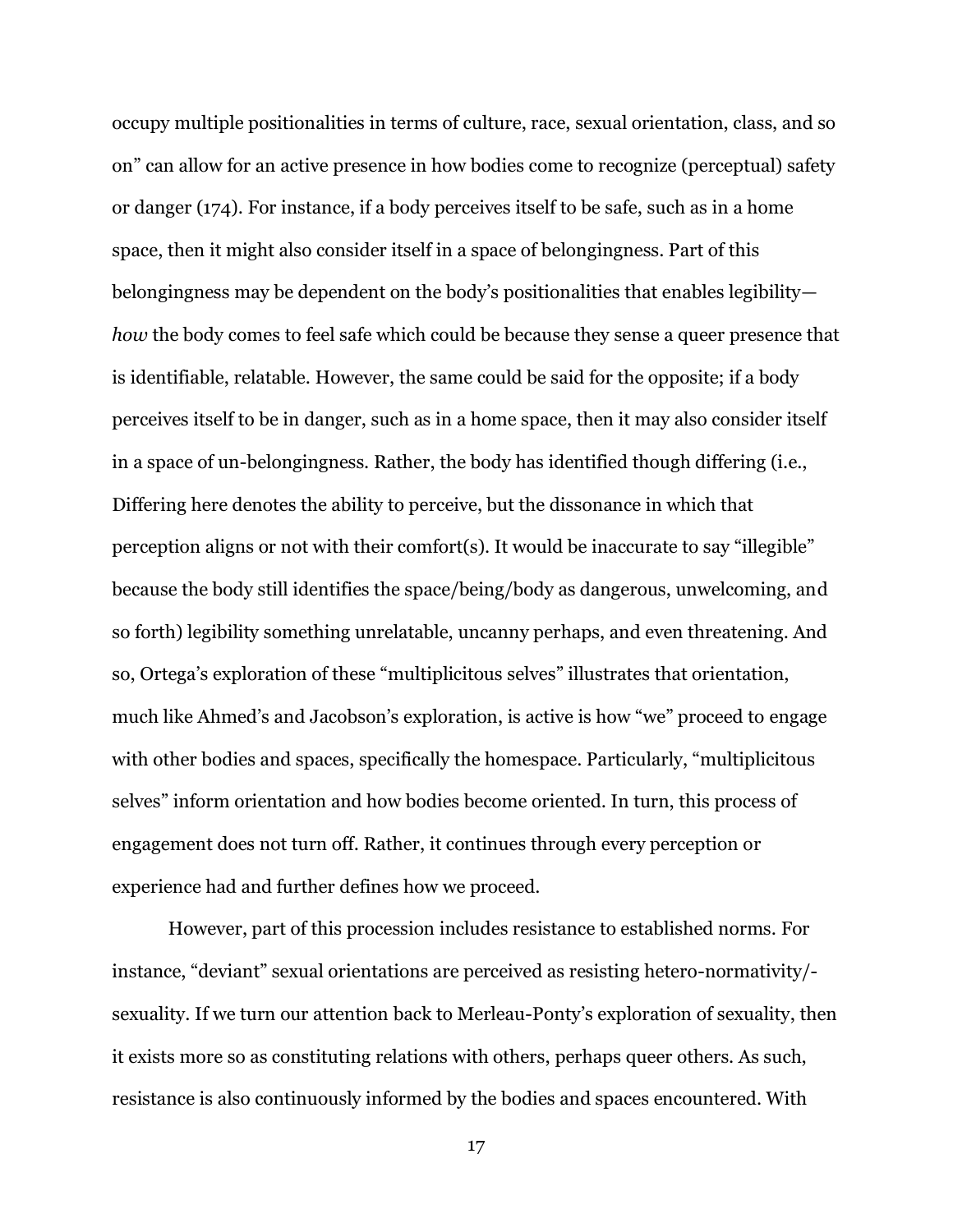this understanding, sexual orientation as part of Ortega's "multiplicitous selves" informs what a body may be, where that body may belong, and who or what it may encounter.

Let us think about this concept of resistance relational to sexual orientation through the lens of Adrienne Rich's "Compulsory Heterosexuality." Rich emphasizes a sexual(-ized) system oriented towards assumed hetero-sexual/-normative ways of being that "women will remain dependent upon the chance or luck of particular relationships and will have no collective power to determine the meaning and place of sexuality in their lives" (659-660). In other words, Rich notes that the "institution" of heterosexuality is so ingrained in Western societies that, women in particular, must reflect on their perceptions of sexuality and experiences to push forth monumental change in how their bodies interact with each other, other spaces, and for the future of legibility. To complicate Rich's conversation I invoke Judith Butler, known for her examinations of gender. In her essay "Imitation and Gender Insubordination," Butler conceptualizes gender as a cycle if you will. I take her process and apply here it to sexuality. In other words, "homosexual" and/or queerness and "heterosexual" are constituted by all the other's presence. Rather, there is no "original" sexuality because to constitute "heterosexual," there's a requirement of what is *not "*heterosexual." As such, queerness is inherent to this process much like orientation, and thus sexual orientation, are to understanding relations and resistance. In summary, (1) Sexuality catalyzes orientation towards other bodies and spaces, (2) Resistance, much like queerness, is inherent to navigating our experiences of existence, and (3) the queer-heteronormative "boundary" is dependent on perceptual experience.

Let us examine a few instances from *The Haunting of Hill House* that offer us a platform for exploring sexual orientation considering the discussion above. At the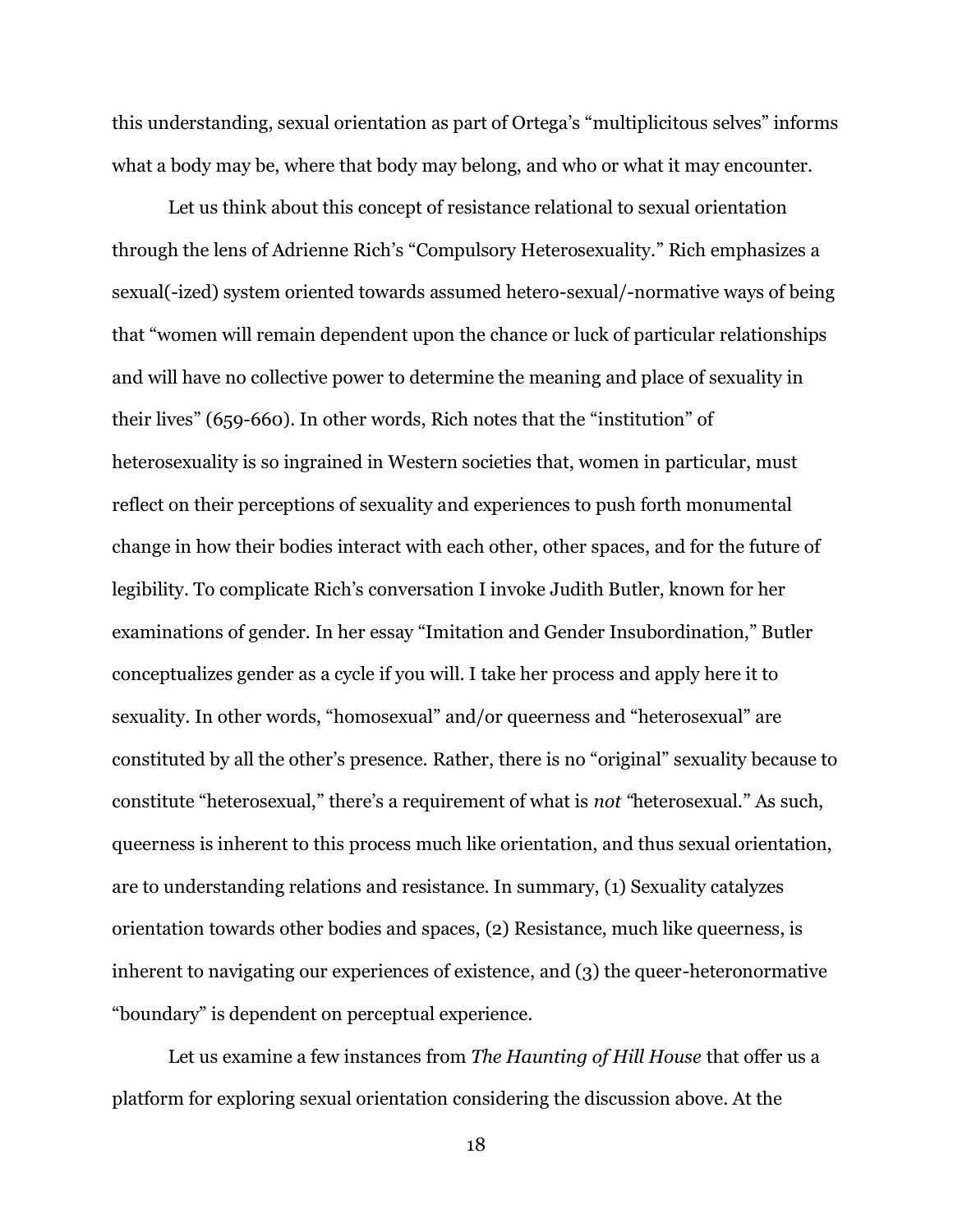introduction of *The Haunting of Hill House*, Eleanor Vance is coded as a heterosexual woman, despite the lack of mention of any sexual experiences. Her "default" sexuality is relegated to heterosexual because of the influence of patriarchal norms that restrict her sexual movement and/or exploration (i.e., compulsory). However, Eleanor's sexual orientation is never directly discussed but nonetheless becomes a point of contention. Notably, this contention becomes legible for Theo, who at the beginning of the text is coded as "queer" or perhaps "lesbian." Although Theo is coded as "queer," her stability as "queer" becomes dependent on who she interacts with to reinforce her understandings of herself. Theo is read as queer as a result of her relationship with Luke which is one without sexual desire or tension. As such, Eleanor, a sexually inexperienced woman with a desire for desire, enables Theo to rely on sexual orientation to actively constitute themselves in the home space of Hill House.

More importantly, their sexual (in-)difference informs their perceptions or experiences at Hill House. We should turn our attention to the following picnic scene: The path led them to its destined end and died beneath their feet. Eleanor and Theodora looked into a garden, their eyes blinded with the light of sun and rich color; incredibly, there was a picnic party on the grass in the garden. They could hear the laughter of children and the affectionate, amused voices of the mother and father; the grass was richly, thickly green, the flowers were colored red and orange and yellow, the sky was blue and gold, and one child wore a scarlet jumper and raised its voice again in laughter, tumbling after a puppy, over the grass. There was a checked tablecloth spread out, and smiling, the mother leaned over to take up a plate of bright fruit; then Theodora screamed. "Don't look back," she cried out in a voice high with fear, "don't look back—don't look—run" (130)!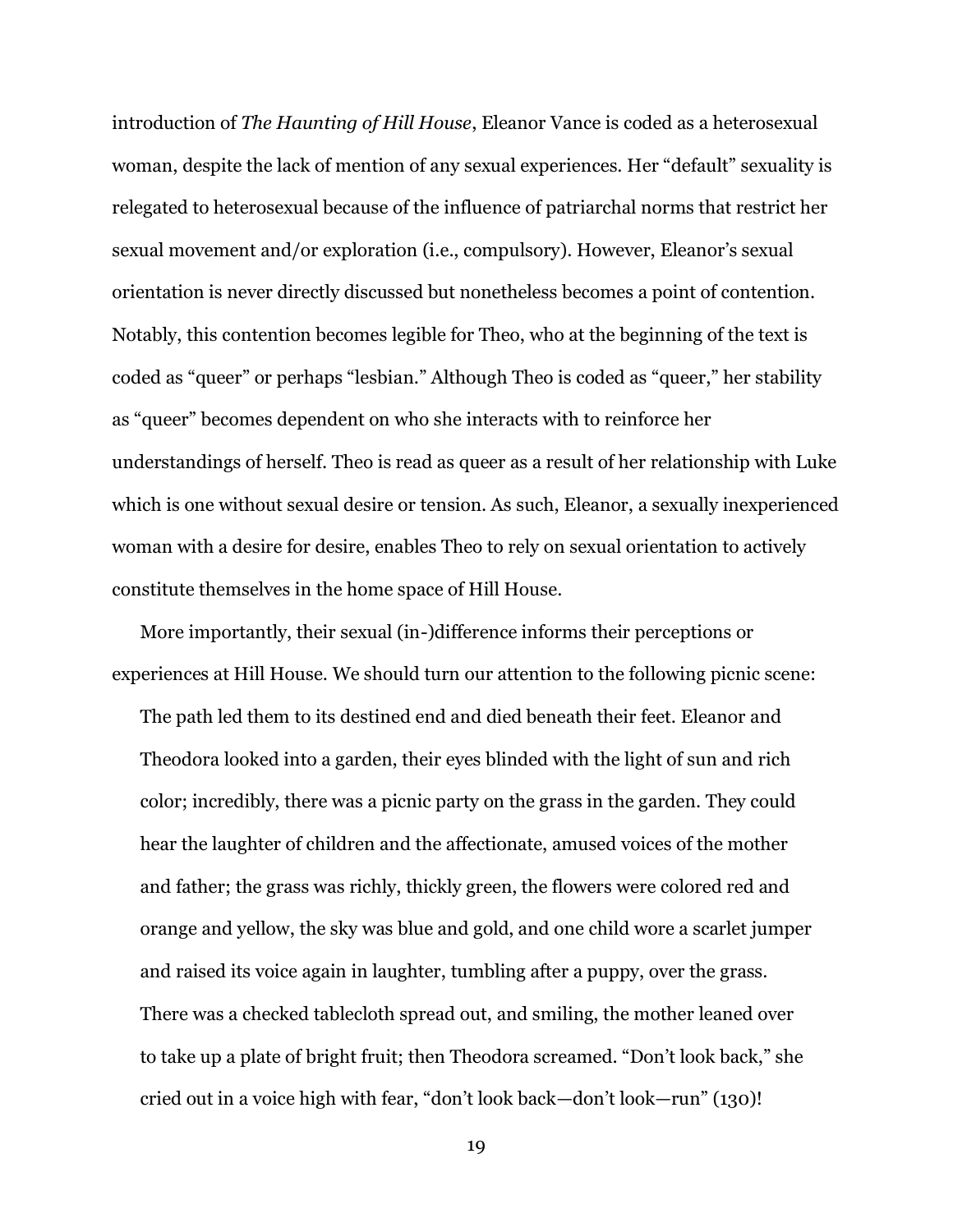What is at stake or at play in this scene is the traditional orientation of family life: mother, father, child, puppy, all in a dazed or regulated sense of being with one another determined by the "institution" of hetero-sexuality/-normativity. In Theo's perceptual field, the picnic scene mirrors a life of restraint, of regulated behavior and understandings(s) of the self. However, for Eleanor, she is not visibly afraid. Rather, Eleanor seems to be confused regarding Theo's reaction and why her hands were scratched and bleeding upon their return to Hill House. And so, the lack of perceptual experience relayed to the reader about Eleanor's experience leaves us to question: What did she see? Did she feel comfort or belonging with the picnic and its goers? Did she frighten at the sight of her inevitable restriction if she were to orient herself heterosexually? I posit that Eleanor's perceptual experience of the picnic scene is left ambiguous because "queer" orientations are not singular, not a one-and-done experience. Eleanor has never known a traditional family unit, so her first interaction with one is more out of curiosity--"Journey's end in lovers meeting" is a phrase often repeated throughout *The Haunting of Hill House*. This may speak towards Eleanor's curiosity and the ambiguous nature of the phrase's usage. Thus, it's legibility becomes dependent on her continual interactions with similar scenarios. For Theo, the "stably queer" character, she is frightened by the scene because, presumably, her perceptual experiences of hetero-sexual/-normative life disallows her from a sense of safety and belonging established by her "multiplicitous selves."

Yet, we should turn, once again towards Sara Robinson who says that "There is nothing 'hard' about this line [--being assumed norms offered by heteropatriarchy]. The medium which allows and sustains the body is interpersonal, social, biological, symbolic, cultural and political in its myriad, intertwining and interpenetrating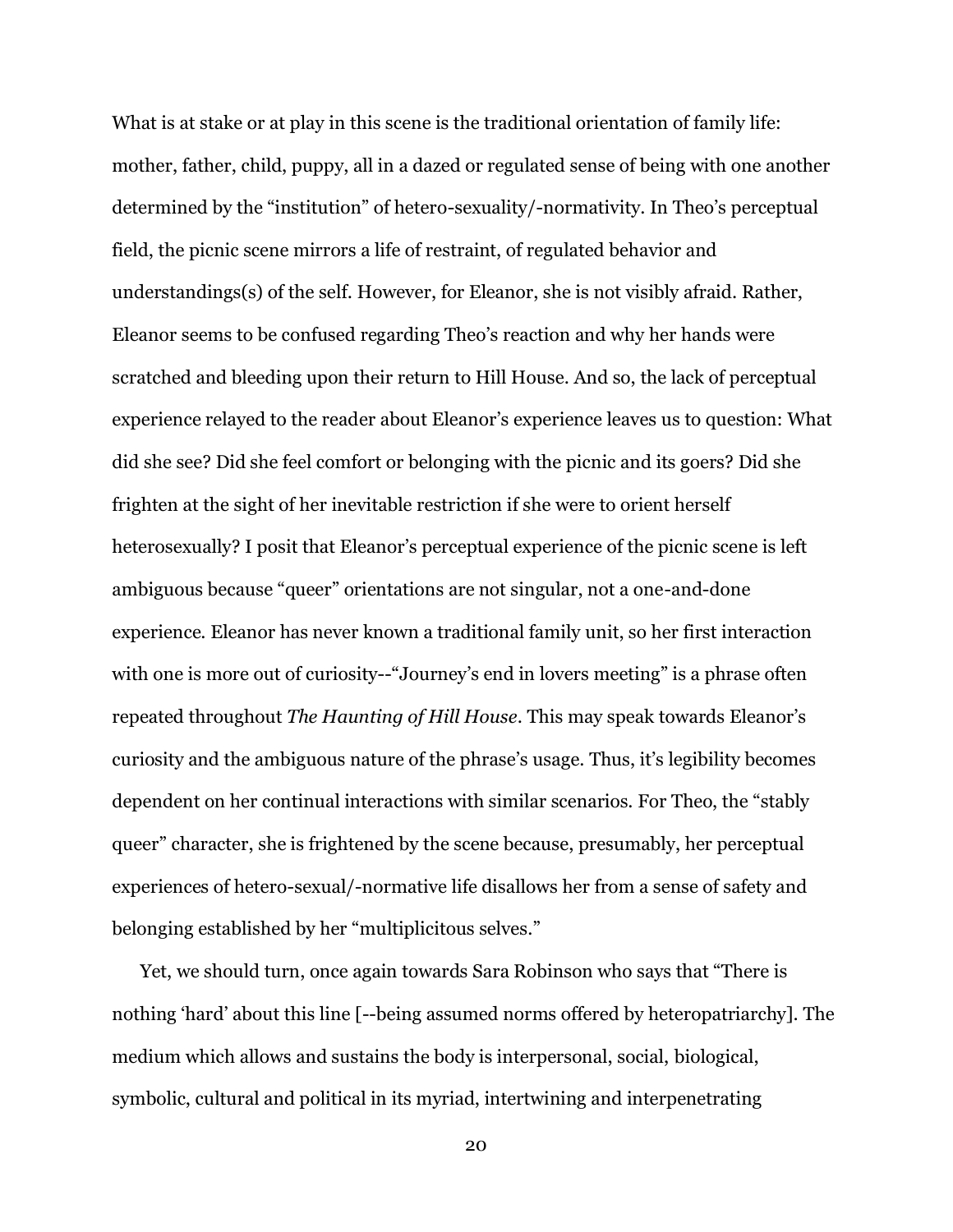dimensions" (22). In other words, Hill House, as a homespace, is constantly situated by the bodies that enter it and with those bodies the social, political, even biological understandings of themselves they carry with them. It reacts and is active in these orientations with the idea of "consent" at large. In contemporary conversations around consent, one understanding may be the allowance of bodies to interact with one another in sexual manners. However, consent also attempts to understand or allow for the understanding that there are boundaries, thresholds, decisions to be made or had that provide access. I use consent here to explore how the house gives consent to its visitors to roam about it and also how the visitors allow one another to access each other. In both instances, consent draws from conversations around sexuality and/or sexual orientation, but we should also notice that sexual acts are not particularly the concern of this section of this thesis.

This is at odds with the narrative assertion of its insanity in that sanity implies the ability to make decisions while insanity implies the inability to make decisions in a way that aligns with pre-established, normative, behaviors. However, if we read the house in defiance of its narrative insanity, as in queering this normative perspective, then Hill House becomes a site, a being, to make decisions and thus give or retract consent. The architecture of Hill House provides access points to other rooms or locations within the home. However, the architecture of Hill House also resists to give consent to some bodies in designated spaces. In the instance of Eleanor and Theo trapped in the blue room, the threshold of the door resists or disallows the entrance of *something* to the women (96). In other words, this something is prohibited from accessing the women and thus consent from the house is withdrawn, preventing danger. Although this may seem like the sole purpose of a door, to guard or keep out, for Hill House, this moment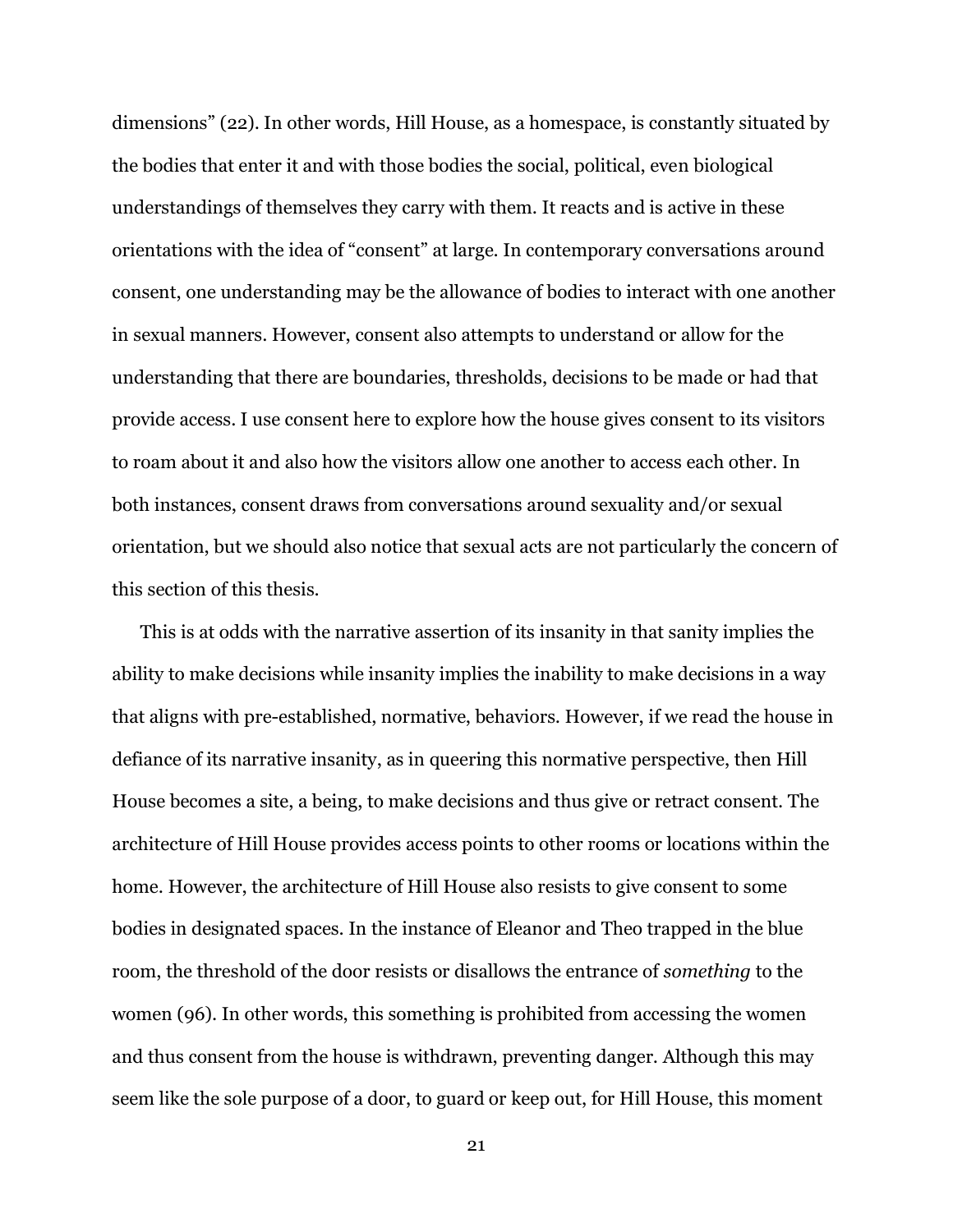signals that the house does not consent to the harm that may follow if it were to open. The house has begun to orient itself with the women to convince them that they belong in it despite, or rather in light of, their senses of "multiplicitous selves."

Let us look at another instance involving "consent:" Eleanor's banishment from Hill House. The night before Eleanor's banishment, she is found climbing to the library tower, unsteady and "unstable." Her actions lead the other invitees of Hill House, and in particular, Dr. Montague to forcefully remove her from the premises for her own *safety*. In response, Eleanor says, "The house wants me to stay," signaling her fine-tuned awareness of her and Hill House's desires and orientations (178). Regardless, Dr. Montague packs her things and directs her to her car. Dr. Montague in this particular instance strips Eleanor of her ability to consent to his charge and thus demands her to heed his directions, which seems characteristic of both heteronormative family and institutional life: the father commanding and his children to follow. As Eleanor begins to drive away following her ejection from the house, she thinks to herself "Hill House belongs to me" and drives herself straight into a tree on the property (181). Betraying the ambiguity of her sense of belonging, her final thoughts are, however, "*Why* am I doing this? Why am I doing this? Why don't they stop me?" (182). Here we may come to understand that although Eleanor found belongingness with the house, felt its reciprocation, consented to its power, she ultimately becomes detached from a sense of self and requires intervention from others. She, although it's too late, does not fully consent to her departure or her immediate death.

Ultimately, to strip bodies and/or space of their identities and perceptions/experiences, is to categorize them as passive in their orientations, as if orientation were to denote a singular location or state of being, a capsule. However,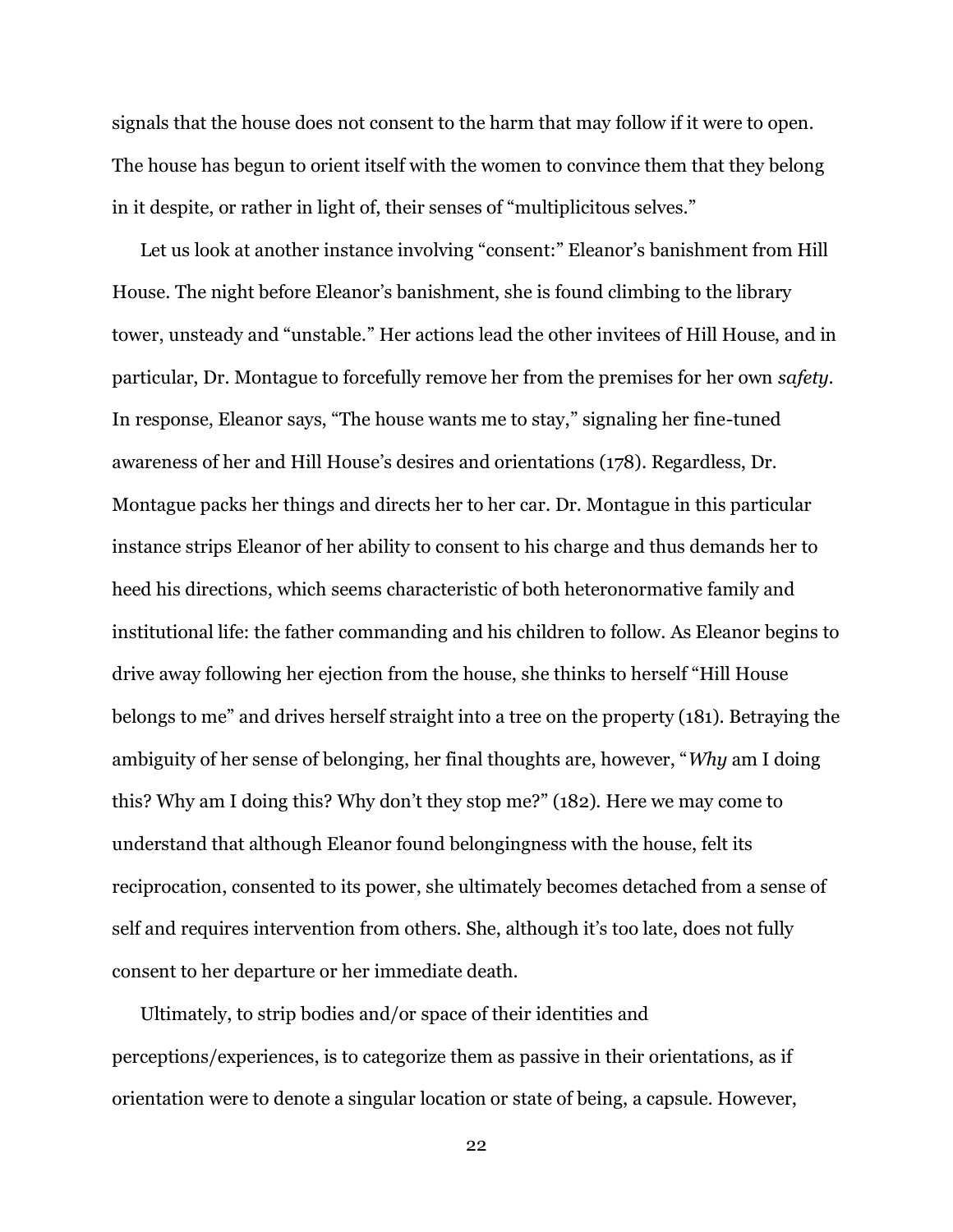when orientation is situated as sexual orientation, bodies and space become dynamic, not in a metaphorical sense but more so in a sense that the spectrum of sexuality ranges to how bodies can "read" each other—as asexual, heterosexual, homosexual, and queer-- -all of which are fundamentally constituted by "queer" being. For *The Haunting of Hill House*, sexual orientation adds to our understanding of how bodies and space become oriented and what that lasting (and adapting) impact may have for a lived framework.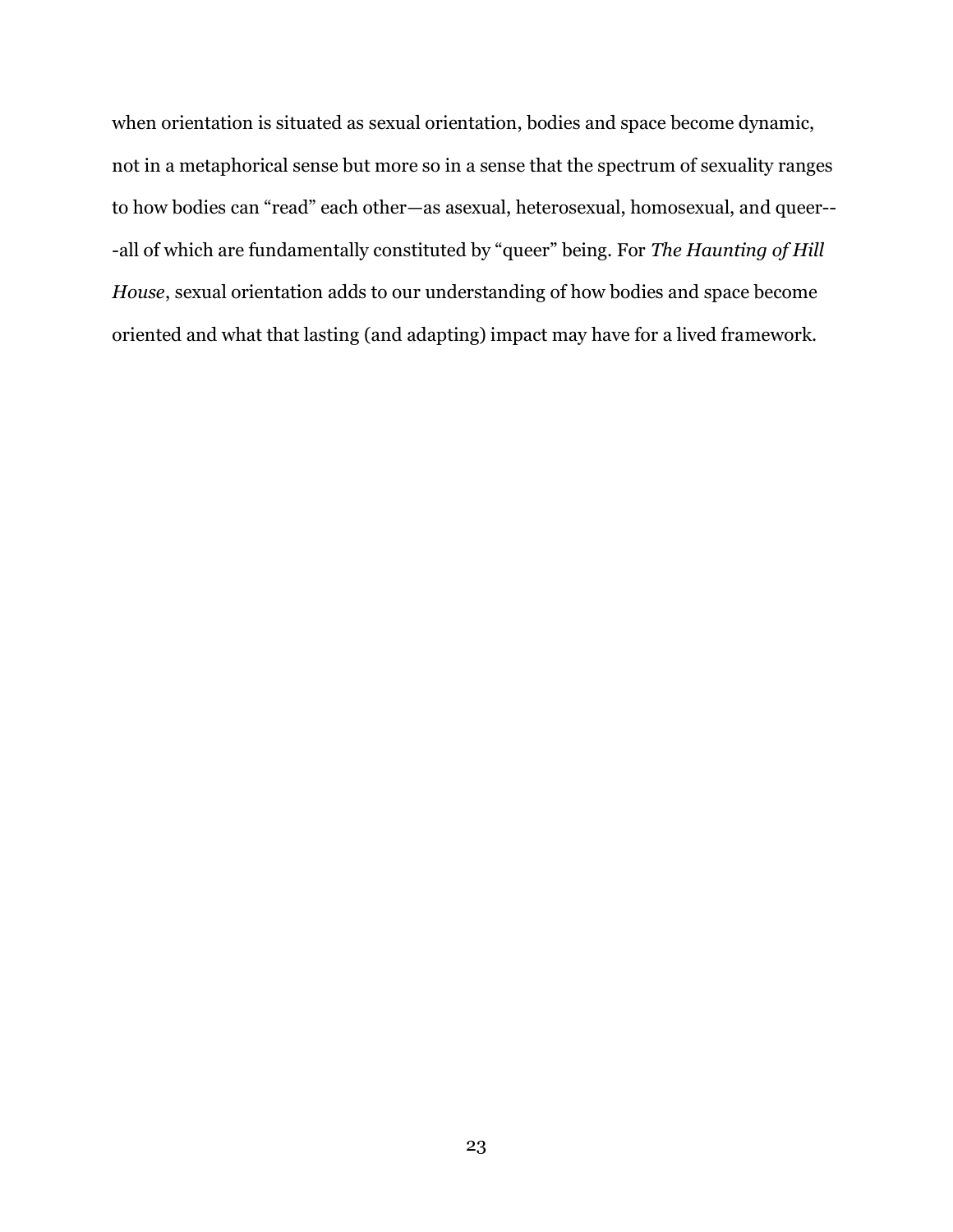#### **CHAPTER 2**

# **ACCOUNTING FOR BOUNDARIES AND THRESHOLDS: ORIENTATIONS OF THE BODY AND SPACE**

"For the master's tools will never dismantle the master's house." --Audre Lorde, *Sister Outsider*, "Master's Tools" (112)

"This task of making a homeplace, of making home a community of resistance, has been shared by black women globally, especially black women in white supremacist societies." --bell hooks, "Homeplace (a site of resistance)" (384)

Chapter 1 of this thesis conceptualized orientation, that is how bodies and spaces are active in *becoming,* through queer phenomenological understandings of Shirley Jackson's *The Haunting of Hill House*. Although not the apparent focus of *The Haunting of Hill House,* it is nonetheless striking to witness the absence of racial orientation as characters are often coded as white and, when considering its publication, the noticeable circumscribing socio-political conversations had about civil rights and race relations. In other words, it seems difficult for a reader to ignore this racial orientation. However, I consider *The Haunting of Hill House* as the inspiration for Chapter 2 in the hope that examining this tension in another text may prove to be more fruitful. In addressing this tension, I indicate that the notions of "boundaries" and "thresholds," as informed by race, have become foundational to my conceptual framework. In Chapter 1, boundaries and thresholds were read as (1) ideological designations determining "normalcy" regarding sexuality (i.e., heterosexuality and/or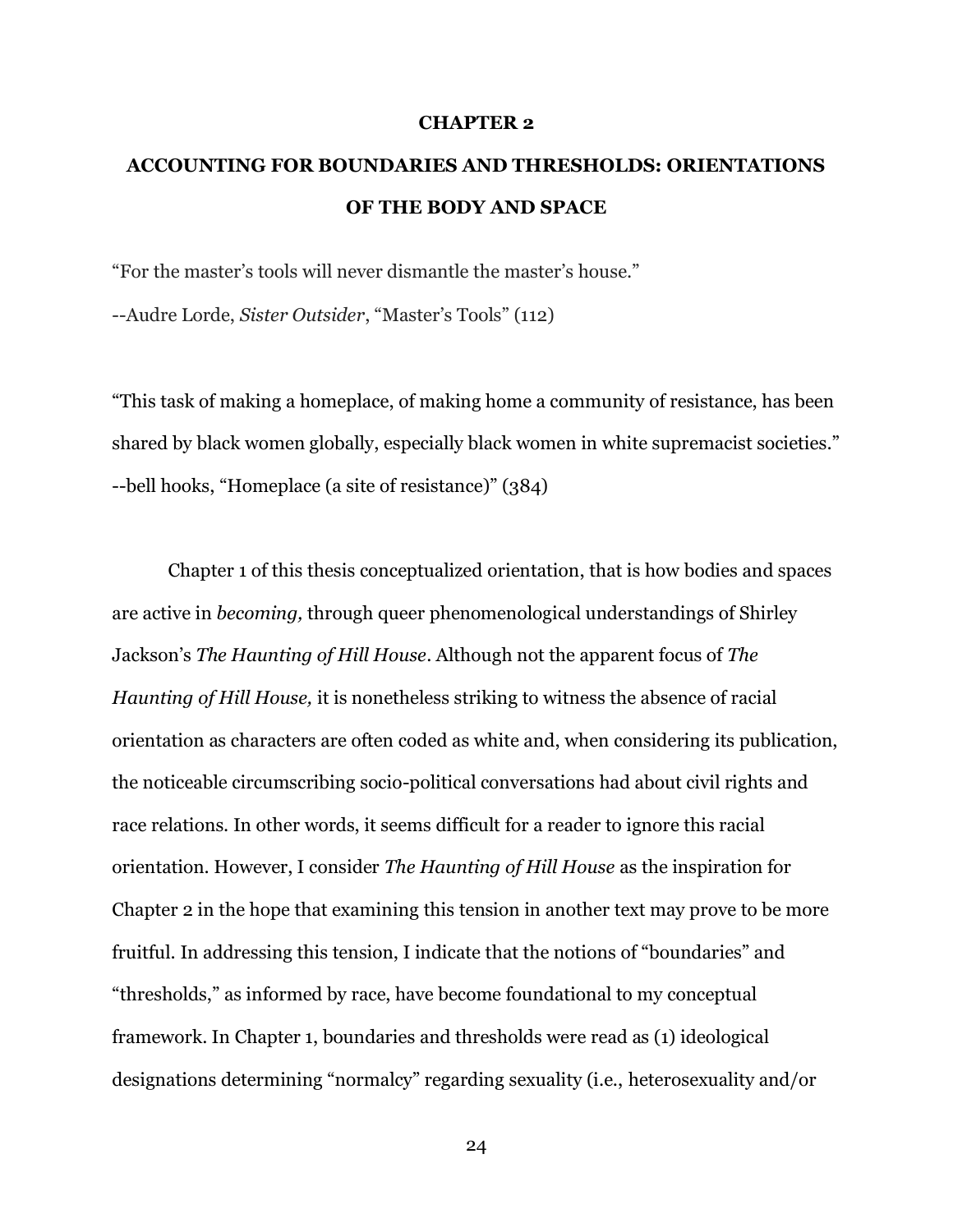heteronormativity) and as (2) the condition(s) in which a body was privileged to move between and among space(s). Here, in Chapter 2, boundaries and thresholds will be read as (1) perceptual fields of knowing and (2) the condition(s) in which racialized bodies may or may not be privileged to move between and among space(s). What these two reinterpreted understandings do for this examination is reimagine how bodies and spaces *become* oriented. In other words, orientation as an active process should account for the sociality of being. I conceptualize sociality as the social, and often political, understandings or expectations that inform being. In other words, orientation is an active process and thus needs to consider the aforementioned sociality of being. Such activity is central to Toni Morrison's *Beloved* where boundaries and thresholds become exceptionally multiplexed and where it is often hard to differentiate and/or identify with precision. Yet, these notions nonetheless foreground *how* and *why* orientation as a conceptual framework must be constantly negotiated, I will turn to *Beloved* as the central voice in the discussion that follows.

In situating this chapter, and throughout my analysis, I also rely on Audre Lorde's call-to-action that the Black community, and more specifically Black women, must reinvent ways of being, knowing, and resisting and bell hooks' examination of the homespace for the Black community. In doing so, I assert that the Black community cannot and should not be described within the white, western paradigm. This is not to posit the Black community as "Other" but more so recognize that Black experiences are not equitable to White experiences. To strictly engage with a white lens and/or framework dampens how Black bodies and spaces have negotiated their positionalities. Effectively, this constitutes a reimaging of Black bodies and Black spaces supported by my lens of borders and thresholds in *Beloved*.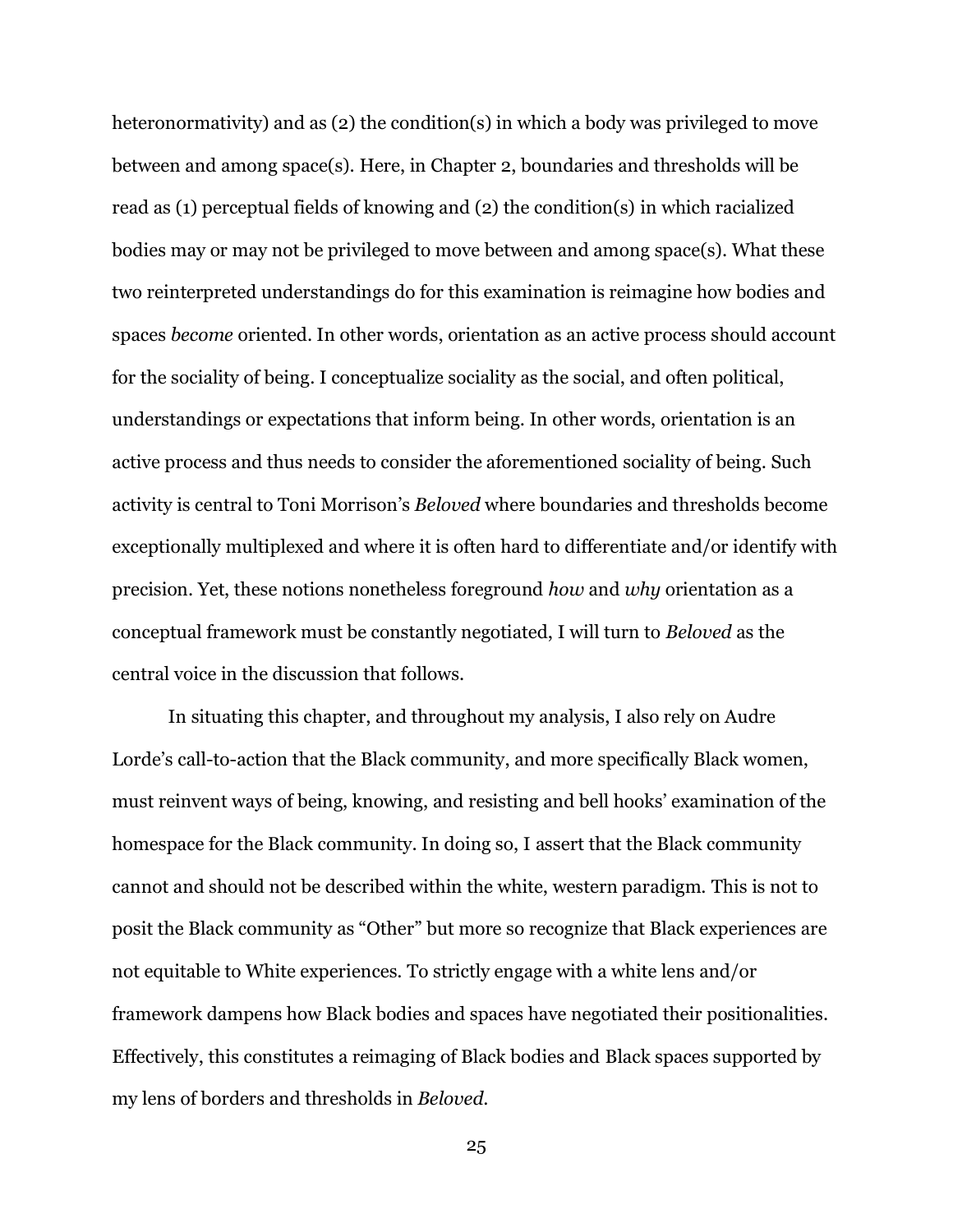Let us first turn our attention toward the phenomenological experiences of race that inform orientation. In Emily S. Lee's collaborative book *Living Alterities: Phenomenology, Embodiment, and Race*, she recounts how the history of colonialism determined "beliefs and prejudices about different racialized body features," but more importantly "sedimented" how "one lives one's body, in one's body movements" (Lee 247). Lee continues, "how one stands, sits, walks, and greets another human being, how slowly, or quickly, one moves in a social situation are body movements that develop within a history and exhibit how comfortable one feels and is made to feel in any given context" signaling that how one comes to know themselves, or I argue, perhaps even orient themselves around similar others, is situated within the terms of dominant, historical narratives and prescriptions. In this case, race, although sociality constructed, is a *lived* bodily experience reconstituted by interactions. Providing further insight into this discussion is phenomenologist Maurice Merleau-Ponty who notes that,

The civilization in which I participate exists for me with an evidentness in the *tools* that it adopts. When it comes to an unknown or foreign civilization, several ways of being or living can fit over the ruins or broken instruments that I find, or the landscape that I travel. The cultural world is thus ambiguous, although it is already present. There is a society here that we must get to know (Merleau-Ponty 363, my emphasis).

I emphasize "tools" to further draw a parallel between Audre Lorde's "master's tools" and indicate that "tools" will be used abstractly in this chapter. However, in this utterance, Merleau-Ponty describes an interjection of oneself into an existing world. This existing world assumes certain social orders and once a new being or body arrives into such a space, there is an implicit option for them to become complicit in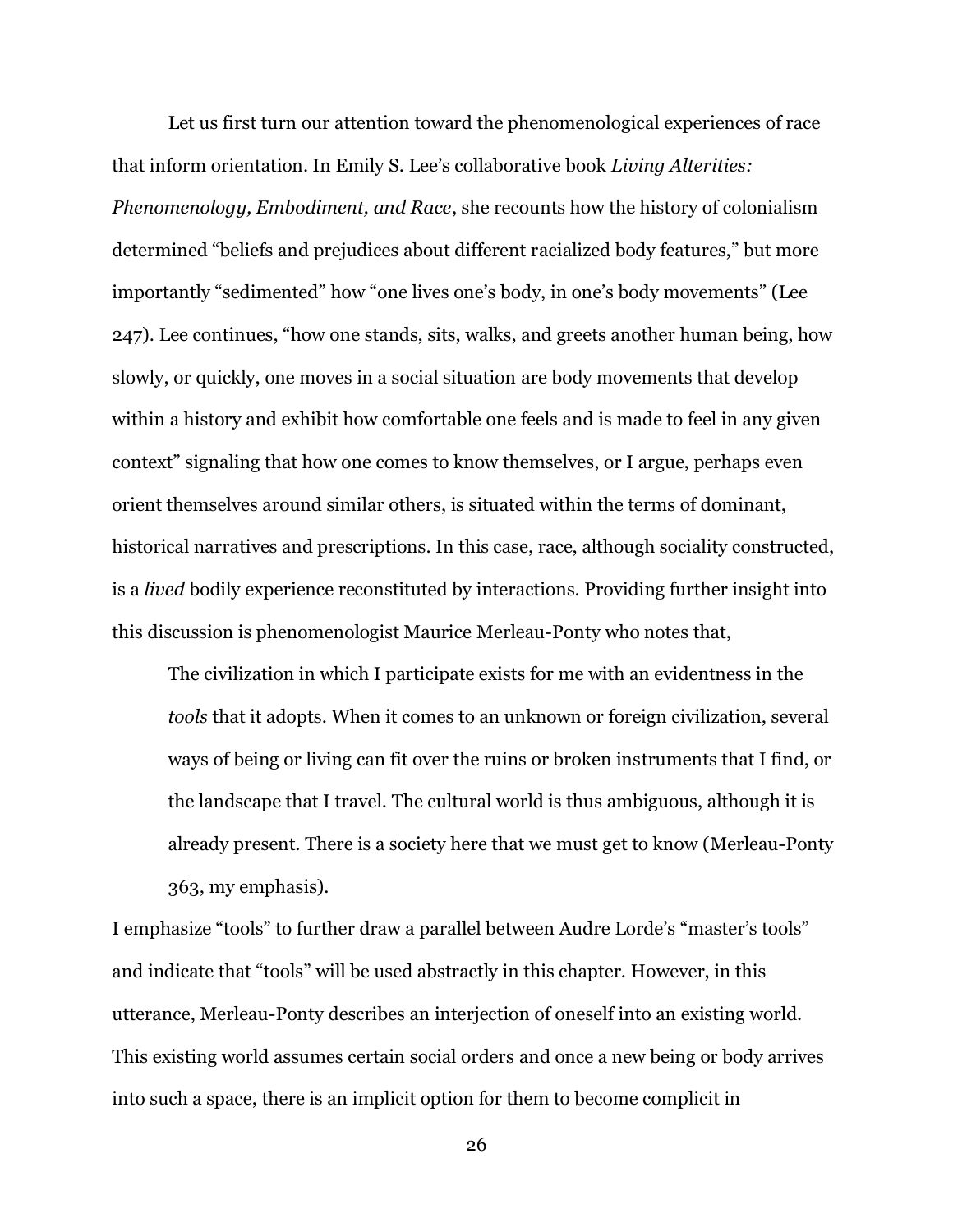reconstituting previous assumptions or altering them. The either/or complex articulated should remind us of Lee's claim that racialized bodies are "sedimented" by social orders and thus the perpetuation of these social orders is often hard to diminish.

Underlying Merleau-Ponty's explication of civilization is a sanitized perceptual experience. I understand "sanitized" as a while male and assumed priviledge that often attempts to signal or masquerade as a uniform sociality. However, brought to the forefront in Lee is how these experiences are socially informed situations. Experiences are amalgamations of historically defined ways of being and reinventions of ideologies of race (--and gender, sexuality, etc). I argue that this reinvention(s) is where Lorde seeks out our participation—that we must not use the same tools (i.e., conceptual theories, knowledge as absolute or [pre-] determined) as masters; that if the same tools are used (i.e., colonial knowledge) then orientation is limited to the recycling of a white, western paradigm of being, knowing, and sociality.

Though orientation is a negotiated process between bodies and spaces, I argue that there exists a conditional field of knowledge that grounds this orientation. Michel Foucault's *Power* notes that knowledge examines the relations of "struggle and power" (12). More notably though, Foucault's *The Order of Things* explicitly details knowledge through the language of "field(s)." His examination probes knowledge as a field because of the epistemological demands of time and space. The field is also referred to as episteme—a charge not of history but more archaeologically inclined. My intent in using this field of knowledge or knowing is to reimagine it as a "conditional field of knowledge" as mentioned previously to describe more fully an operation, the active process in which bodies and spaces become oriented. I consider the fields themselves to be physical, geographic *spaces* where *bodies* come to make sense of their racialized,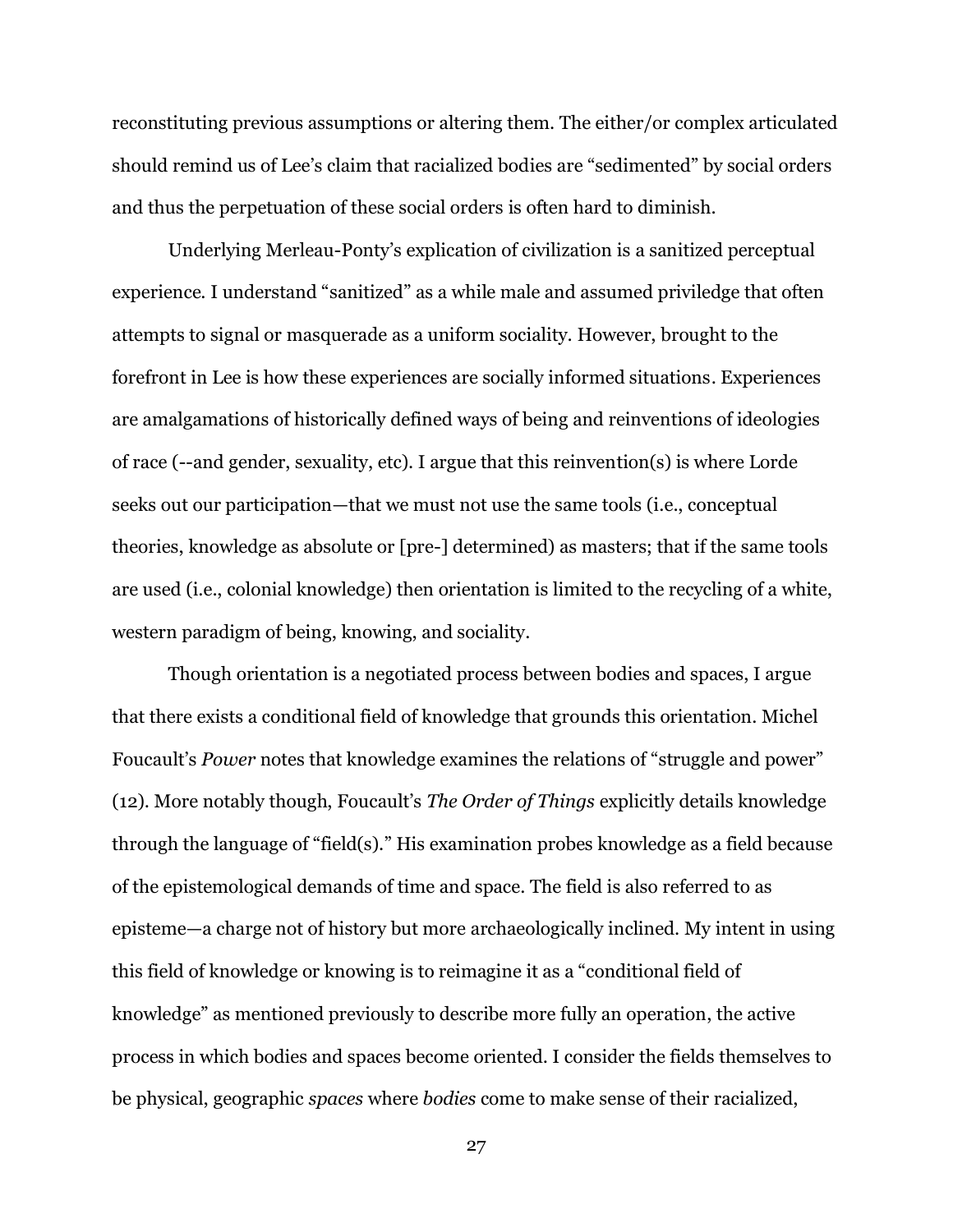politicized, boundarized conditions. In the case of *Beloved*, the fields are 124 Bluestone –referred to as 124 hereafter-- and Sweet Home including bodies such as Beloved, Sethe, Denver, and Baby Suggs. In each of these fields, and the subsequent conditions, there exists an underlying question that I will attempt to answer: What knowledge is known, preserved, created, or resisted in these fields or spaces?

To begin to answer this question I invoke Gaston Bachelard's *The Poetics of Space* as it informs what I have started to describe as a field or space. Bachelard notes that the space of the "house is not experienced from day to day only, on the thread of a narrative, or in the telling of our own story," rather, the house comprises historically informed senses of becoming and through the very memories and dreams we carry with us from other spaces (27). Notably, the homespace as a conditional field of knowledge gets definition from a plethora of experiences, memories, and dreams. In a sense, the home does not know, preserve, create, or resist knowledge upon one encounter. The homespace actively generates knowledge.

So, if we first turn our attention to *Beloved*'s 124, then we may contextualize Bachelard's understanding as such: 124 has historically taken up Black residents through the Underground Railroad and served as a more permanent homespace for Black people like Baby Suggs, Sethe, and Denver. In doing so, the experiences and memories housed within 124 are shared through at least three generations of Black women to which Bachelard further claims that the "Past, present, and future give the house different dynamisms, which often *interfere*, at times opposing, at others, *stimulating* one another" (Bachelard 28; my emphasis). In a sense, the house links itself through the bodies that experience it and the memories shared with and of it. The bodies --Baby Suggs an ex-slave, Sethe an escaped slave, and Denver considered neither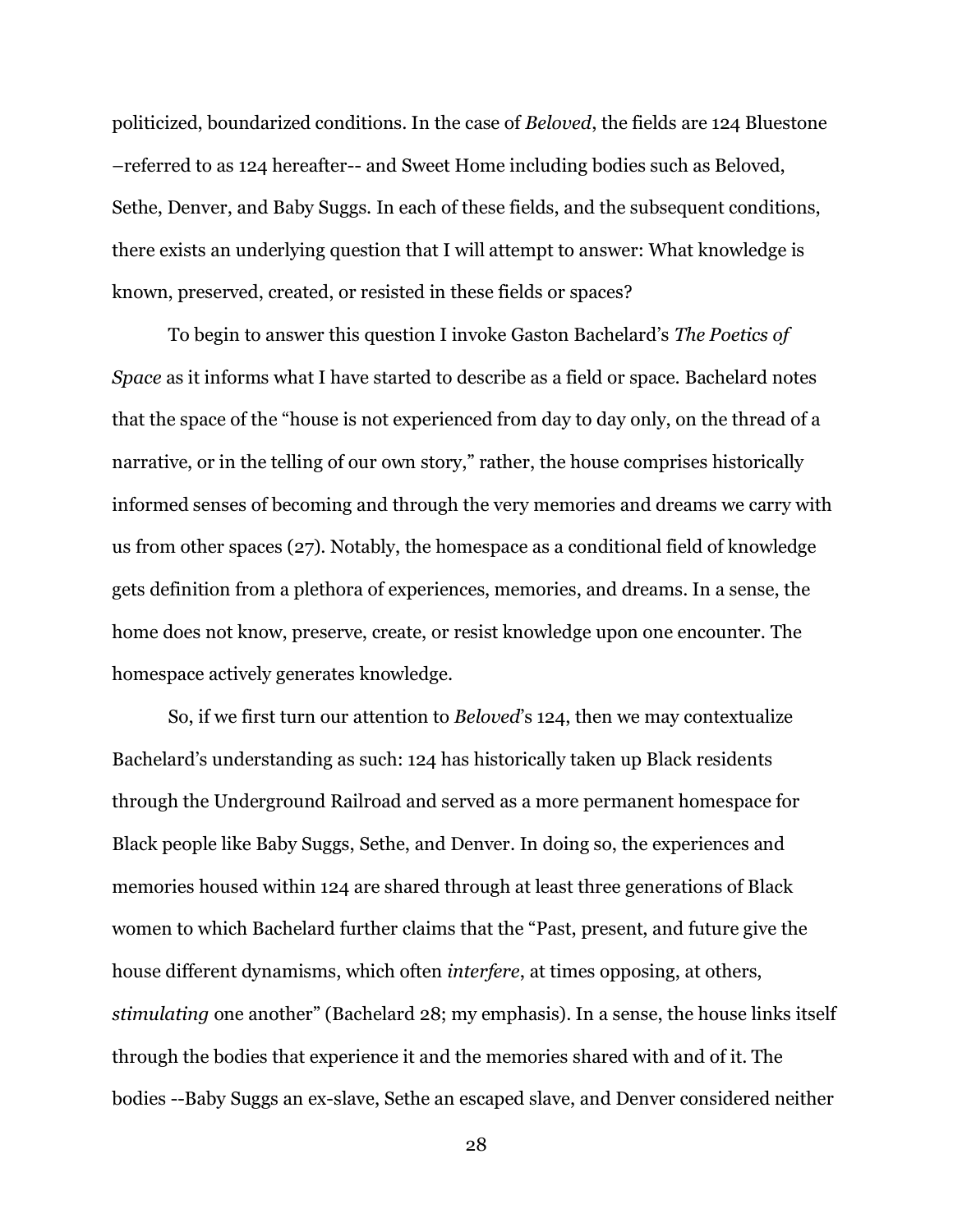slave nor "free"—inhabit their bodies through understanding their racialized boundaries and/or positionality. In other words, through the homespace of 124, ex-slave becomes a condition of freedom, escaped slave becomes a condition of edginess (edge-ness), and neither slave nor "free" becomes a condition of threshold-ness. Oftentimes these conditions *interfere* with another's like Denver's eventual draw towards Beloved who also inhabits a threshold space between life and death, while others *stimulate* like Beloved's corporealized presence and effect on Sethe. For Sethe, the way in which she understands her body and 124 shifts when Beloved's body also occupies 124.

As such, 124, as a movement to an inside space from an outside space being Sweet Home, is informed by these interferences and stimulations. The most profound of these relations are generations of Black women and the one belonging to a struggle of lost-and-found, namely *Beloved*. She occupies a between field or space, that of life and death. Beloved's introduction comes from Baby Suggs who says that "'Not a house in the country ain't packed to its rafters with some dead Negro's grief. We lucky this ghost is a baby. My husband's spirit was to come back in here? or yours'" (6)? The insight provided here may suggest that a baby might not have the memory of slavery or its legacy, that the knowledge of cruelty does not reside in the folds of their brain, the creases of their skin, or the associations of the field/space/house as it would for others; their grief piling up to house rafters to illustrate its immensity. However, the very fact that Beloved's ghost lingers in 124 *interferes* with how Sethe and Denver, the living residents, come to understand and know 124.

bell hooks understands the field or space of home as the "Construction of a safe place where black people could affirm one another and by so doing heal many of the wounds inflicted by racist domination" (384). If we consider Sethe's escape to 124 from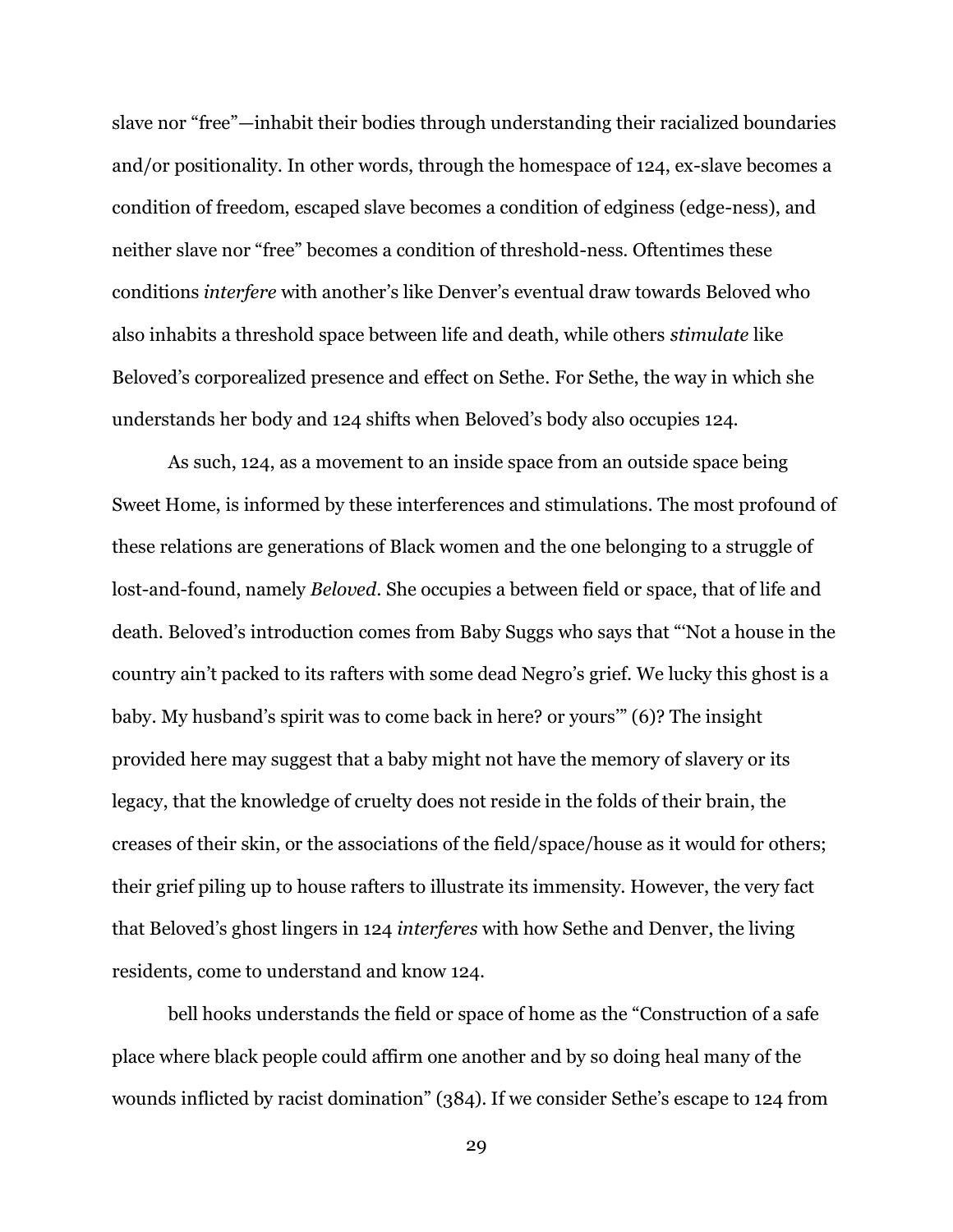Sweet Home as enacting hooks' sentiment of safety, then we may also posit that her condition of edginess (edge-ness) is only permitted when the threat of Sweet Home interferes with her safety. However, the threshold between safety and danger becomes blurred as no single space ever assumes complete safety or complete danger; 124 as the embodied house of racial trauma, the haunted house due to the baby ghost of Beloved (17), and the escape-to house attempting to negotiate the terms of safe and dangerous.

As noted in Chapter 1, this dynamic was examined as active and passive dwelling in which the home space became safe or dangerous. On the condition of blackness, the homespace becomes a site of tension, necessary for redefinition of how bodies are active. In other words, safety acts as the motivator for an active orientation and shapes the knowledge of certain locations and who may exist in them. Part of 124's allure to safety is that of freedom as well: "To get to a place where you know you could love anything you chose—not to need permission for desire—well now, *that* was freedom" (Morrison, 191, original emphasis). Namely, to know a condition at present as not free in the hopes of freedom acknowledges a dynamic set of knowledge dependent on space; that one field or space is not free and thus one seeks out that freedom elsewhere as presented in 124.

There's also presumptive knowledge, an orientation that happens outside in physical fields. For example, the presumptive knowledge of Sweet Home, given its name, is that it is a sweet home, a delightful place to live. However, the name is misleading, and the knowledge created at Sweet Home is one of counterfeit equality (i.e., Sweet Home is a slave plantation). Propelled by those like Mr. Garner, Sweet Home's plantation owner, and Schoolteacher, the largely identified white supremacist, they both attempt to express their control over Sweet Home's slaves in deceitful ways. For Mr. Garner, he fosters the illusion that Sweet Home is better than other plantations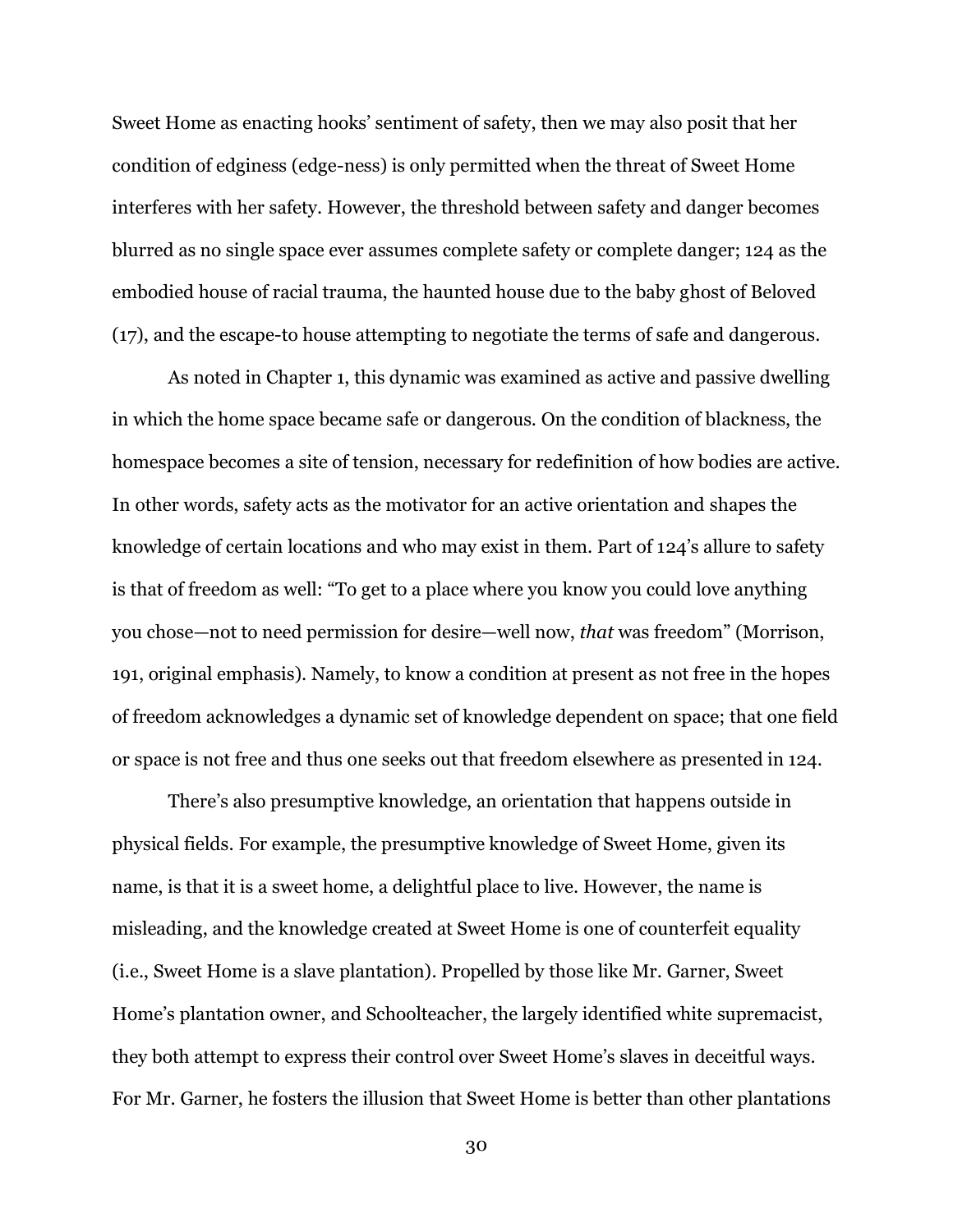because, for instance, Sweet Home (Black) men are treated as (white) men. They are not outwardly and often brutalized like slaves would be on other plantations and when they are disciplined it is because (white) men require order. However, Schoolteacher represents another face to white discipline and knowledge opposite that of Mr. Garner. An interaction between Sethe and her husband Halle indicates this dissonance: "When Halle came in I asked what he thought about schoolteacher. He said there wasn't nothing to think about. Said, He's white, ain't he? I said, But I mean is he like Mr. Garner" (230)? Halle's declarative response indicated a deeper found knowledge of whiteness and by extent coloniality in that colonial knowledge binarizes Black and white as fixed: "It don't matter, Sethe. What they say is the same" (231). What is said in this context refers largely to what slaves know about white people, that they own slaves and are all the same no matter how nicely they speak to you.

As such, I rely on the theoretical framework of (de-)coloniality and its knowledgecreation strategy as *Beloved* is clearly set within its parameters. One articulation of colonial knowledge comes from Homi Bhaba who notes that the "colonial and postcolonial condition" exudes Freud's "unheimlich" because of the way fictions "negotiate the powers of cultural differences in a range of transhistorical sites" (13). In other words, the colonial condition, and perhaps even the colonial legacy, elicits unhomeliness and the uncanny because these "sites" or spaces such as the home "relates the traumatic ambivalences of a personal, psychic history to the wider disjunctions of political existence" (15). Drawing again on Halle's explanation that all white people are the same, by association, the spaces are too as long as there is white dominion over them.

"White" knowledge as represented by Schoolteacher and Mr. Garner is that of a racialized, politicized form that constructs the boundary between who can attain and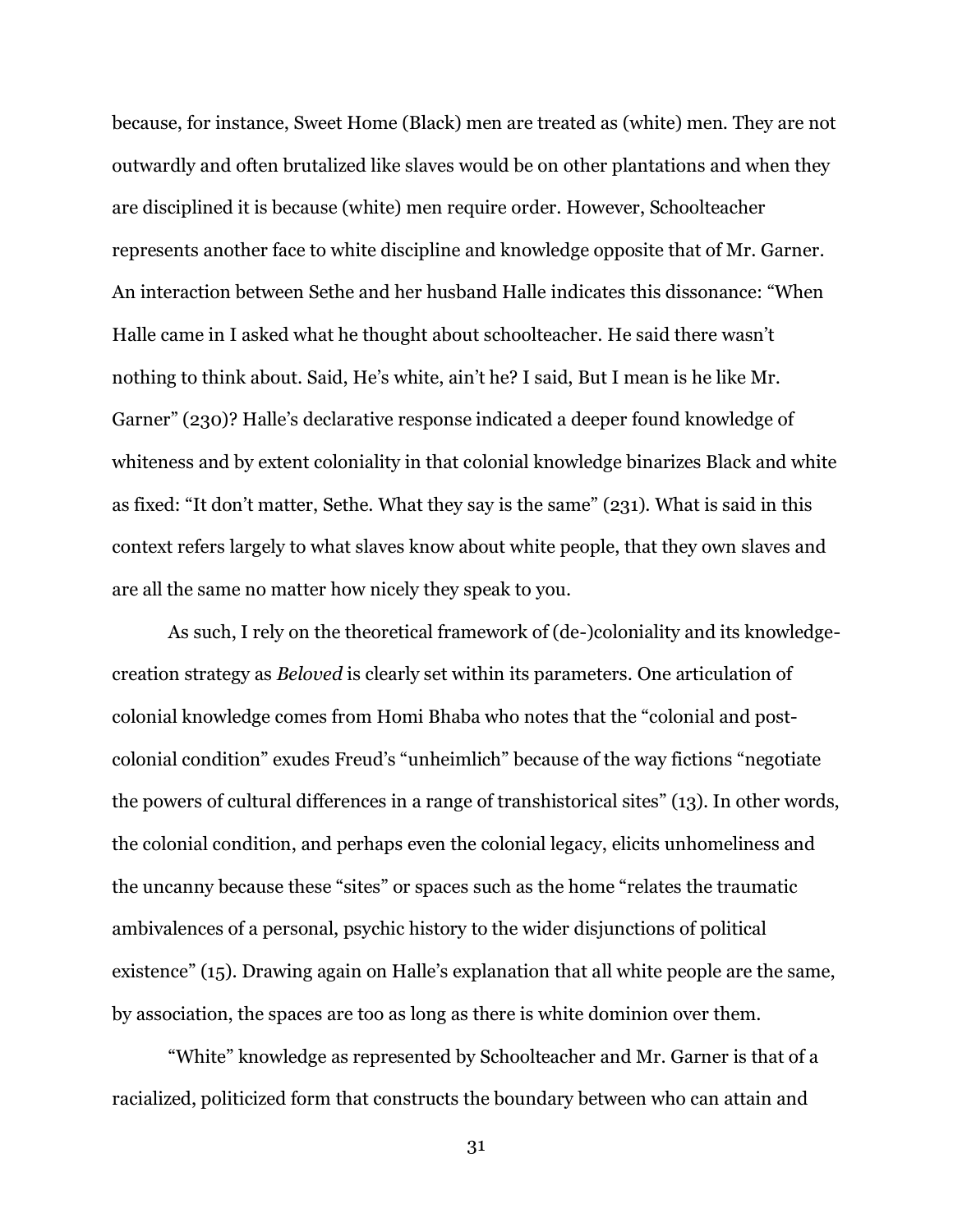maintain it. This differs from the kind of knowledge which I describe with Halle in that knowledge shifts from place and person, there's fluidity, it's migratory and purposefully unstable whereas white knowledge is presented as absolutes, as law, as science. For instance, Schoolteacher documents the characteristics of "cattle" or those bound by chattel slavery such as Sethe as if her physical characteristics "sedimented" her body, body movements, and social reception of her value. Schoolteacher says "No, no. That's not the way. I told you to put [Sethe's] human characteristics on the left; her animal ones on the right. And don't forget to line them up" (Morrison 228). Effectively, the very presence of "human" and "animal" situates her body in the physical field like animals and in a de/un-human conceptual field.

There's a commonality between these fields, 124 and Sweet Home, in that nothing is wholly permanent. The activity of knowledge, of movement, orients bodies and spaces. The people that live in these fields or spaces are migratory, they are between spaces, and Beloved is even more so in that she moves between plains. She even defies any absolute knowledge as proposed by Schoolteacher. Orientation here seems to be fleeting and unstable and so, when we consider knowledge and orientation, they both are active, migratory, and service a more informed understanding of *becoming* (social, gendered, racial, political).

Morrison urges readers at the end of *Beloved* that "[this] was not a story to pass on" and that "remembering seemed unwise" (323-324). Bessel Van Der Kolk, author of *The Body Keeps the Score*, might respond that trauma must be confronted, but it takes "courage to listen" (197). In a sense, *Beloved* is a story of trauma, the hauntings of slavery, and also one of resistance—we must have the "courage to listen," specifically to the Black mothers whose narratives we get a glimpse of.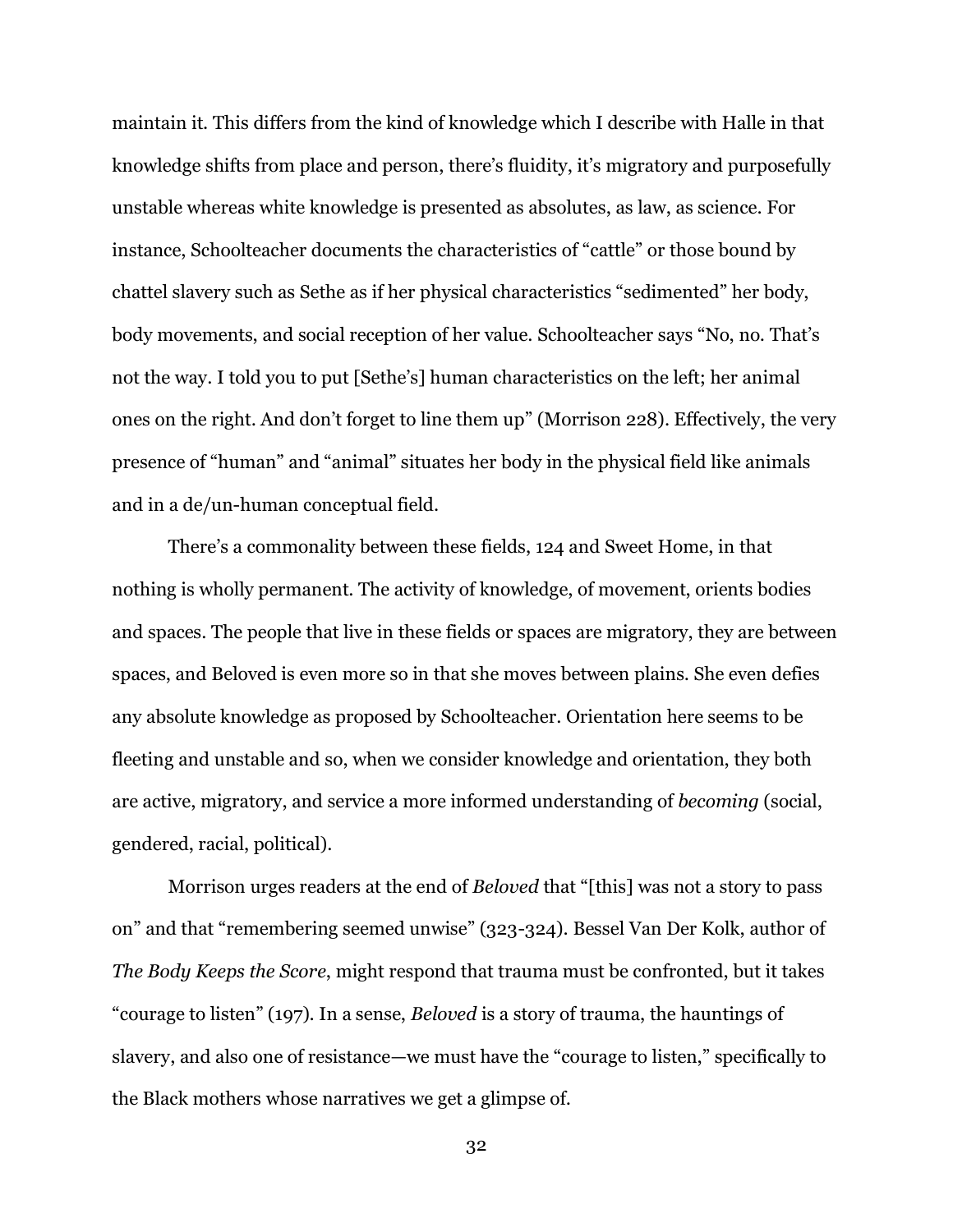In a sense, Black motherhood is an oriented knowledge and a tool for rethinking coloniality. And so, I argue that this, in collaboration with "knowledge" as examined previously through racialized, binarized colonial knowledge, leads me to examine Black motherhood as a kind of oriented knowledge that does not assume white, colonial theoretical demands such as often conceived of in American women's suffrage or more contemporarily "mainstream feminism."

I consider Black motherhood/mother as a *body* of knowledge, both in a literal and conceptual sense. When considering knowledge as literal I mean to suggest a corporeal absorption of actions that are transferred into a knowledge set. In other words, for Black mothers in Morrison's *Beloved*, violence against and violations of the body are ever-present. However, this "absorption of actions" indicates how Black mothers maneuver such violence against them and transfer that into a knowledge set, manifesting as the necessity to protect their children. At the conceptual level, the literal sense is collectivized as "rememory"—notably, "rememory" functions not as a single recollection of an event, but collective recollection of trauma(s), a haunting—a residual presence similar to Beloved's ghost in 124. In other words, the individual literal experiences of Black women become collectivized through Morrison's conceptualization of "rememory" and thus activates how Black women navigate their social contexts.

However, we should first examine how colonial knowledge affects Black motherhood and then derail its centrality. Colonial Virginia in 1662 passed a law known as the *1662 law* or *Partus sequitur ventrem* which established that children assumed the condition of their mothers, therefore, prescribing that children inherited slavery from their enslaved mothers. This law not only generated slavery as an "inheritance," but launched a system in which Black women were considered reproductive machines,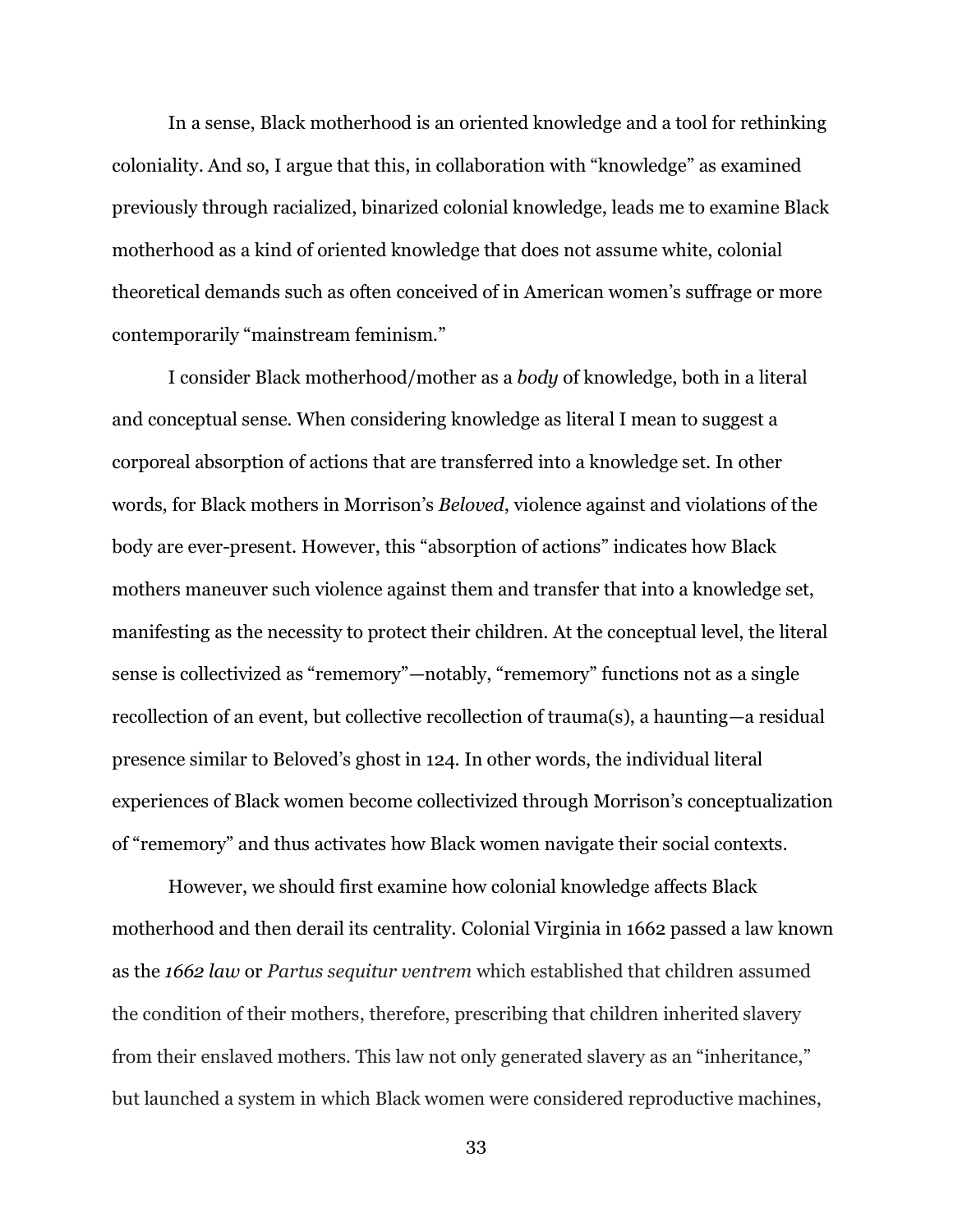"breeding" children for chattel—effectively dehumanizing Black women. Their bodies became sites to be violated by slave masters and to violently mass produce. In a sense, the colonial knowledge of Black women and thus motherhood initiated a practice of mechanization, commodification, and violence to support the economic stability of slavery<sup>2</sup>.

To overturn this colonial knowledge, Black women faced the challenges of protecting their children from the dangers—most notably rape-- of slavery, specifically female children. As such, this is where *Beloved* begins. Morrison describes in the foreword the historical accounting of Margaret Garner, an escaped enslaved woman who killed one of her children and was arrested for attempting to kill another, the reasoning being that she could not bear to see them "returned to the owner's plantation" (xvii). And so, by exploring Black motherhood as a body of knowledge, an oriented knowledge, we may come to recognize the impact of decentering generations worth of colonial legacy towards a different *becoming*: "Whitepeople believed that whatever the manners, under every dark skin was a jungle" (234). Rather, Black people were not jungle beings, but humans. Although Black motherhood is not brought particularly into the fold in this utterance, I argue that Black motherhood is a kind of becoming that begins with resisting Black jungle-ness described through humanity's terms. The sense is more that Black women are included in humanity and their condition as mothers further complicates the terms of humanity.

Let us investigate Morrison's accounting of the literal, corporeal body of knowledge. As mentioned previously, the conception of children is oftentimes motivated by the

<sup>2</sup> Although not the explicit purpose of this examination, but a Marxist analytical lens would comment on capitalist notions of exploited labor and production.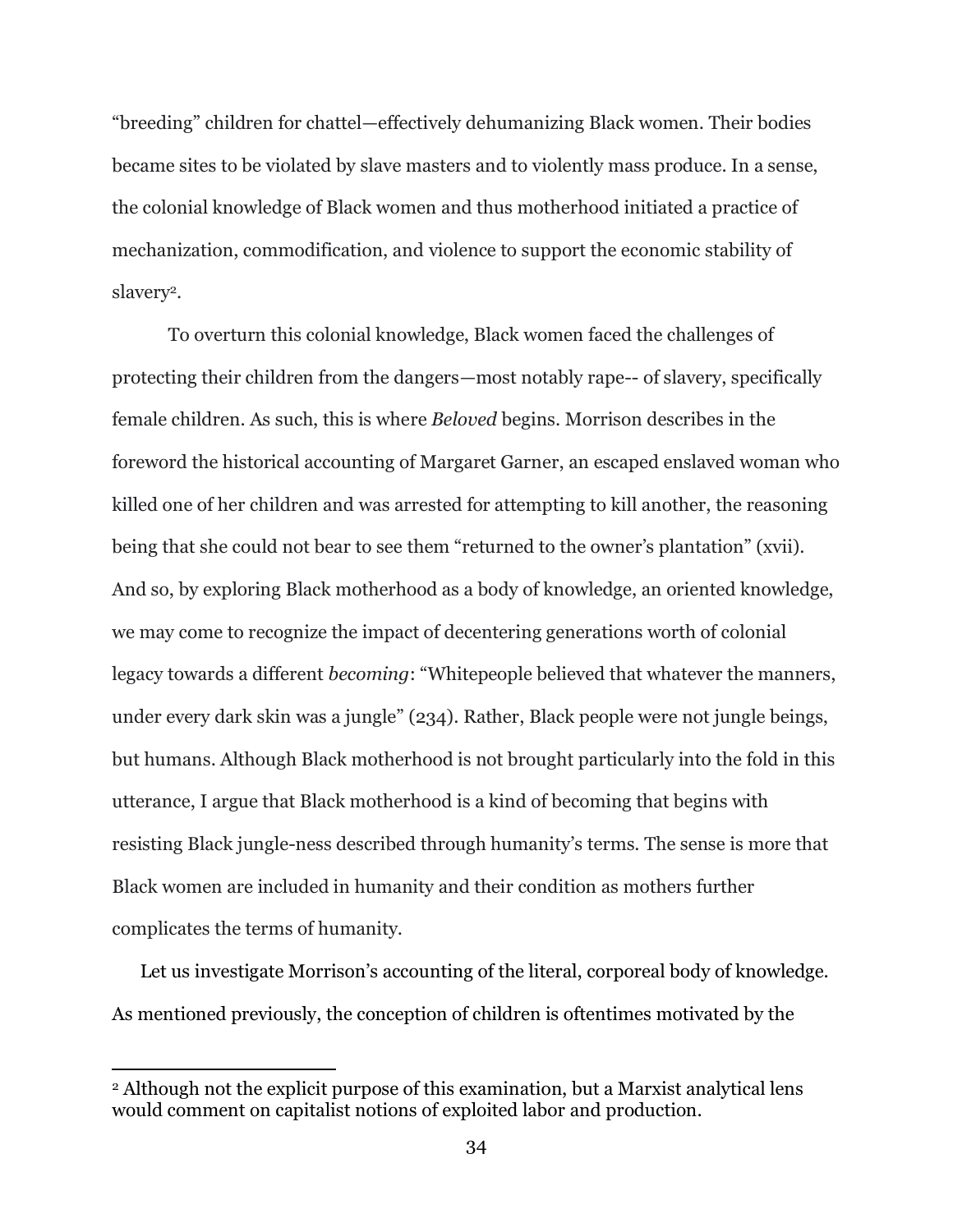future labor, and perhaps pleasure, they will produce. It is said that Baby Suggs, an exslave, was "shock[-ed that] nobody stopped playing checkers just because the pieces included her children," of which she had eight (Morrison 28). In this remark, there is a sense of the body as migratory, that it can be placed and displaced by the will of a slave master at any time for any reason. Rather, the Black body seems to be disposable. Notably, the body as "migratory" and "disposable" helps constitute the colonial understanding of Blackness. For instance, Sethe, while at Sweet Home, experienced the trauma of her stolen milk, a violation of her breasts, and ability to provide for her children: "Those boys held me down and took it. I told Mrs. Garner on em. She had that lump and couldn't speak but her eyes rolled out tears. Them boys found out I told on em. Schoolteacher made one open up my back and when it closed it made a tree" (19- 20). "Them boys" stole her milk because they knew that by taking it, Sethe could not nurse her children, that she could not mother them. However, because Sethe told on "them boys" she was whipped to which the skin on her back never recovered. She only recounts this to Paul D, an old intimate friend, at 124 where it is relatively safe to discuss, him tracing her "chokecherry tree" (93)—the scarring from the whip: "Her back skin had been dead for years [and] what she knew was that the responsibility for her breasts, at last, was in [Paul D's] somebody else's hands" (21). In a sense, Sethe's body became a site accessible to others, her physical scars open for display whereas her emotional scars embedded into her memory, that which Morrison argues may not be as easily accessible.

Agency (or lack thereof) seems to ground Sethe's bodily experiences. However, her acknowledgment of the violations of her body and her ability to communicate this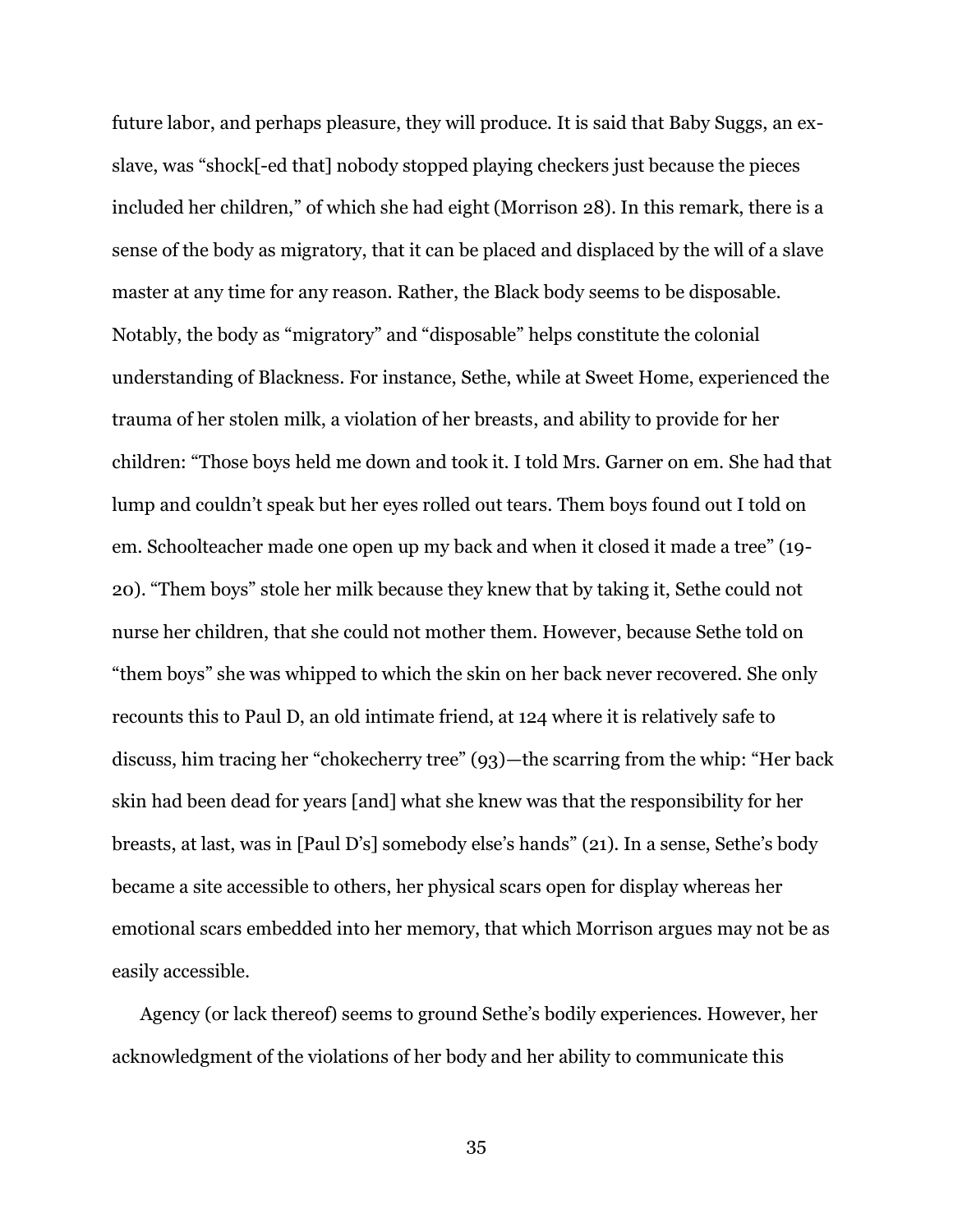agency in 124 articulates a transition from trauma-victim to a threshold of resistance. Baby Suggs also acts as an advocate for the bodily agency of Black women:

People look down on [Baby Suggs] because she had eight children with different men. Coloredpeople and whitepeople both look down on her for that. Slaves not supposed to have pleasurable feelings on their own; their bodies not supposed to be like that, but they have to have as many children as they can to please whoever owned them. Still, they were not supposed to have pleasure deep down. She said for me [Denver] not to listen to that. *That I should always listen to my body and love it* (247, emphasis added).

In other words, I argue that Baby Suggs encourages bodily agency, pride, and comfort for young Denver, that she should not feel the shame of or obligation to any slave master or to the legacy of slavery itself. Denver should revolutionize what it means to be a Black woman who may be sexual, loving, and private—as opposed to having a public body, one deemed "rapable" or as a commodity by the terms of slavery.

We should now turn our attention to the conceptual body of knowledge. Morrison writes in "The Site of Memory" that to be an author is to recognize that "no matter how 'fictional' the account [or story was] the act of imagination is bound up with memory" (*SM* 98). In other words, fictionalization, despite the imaginative means, is inextricably linked to an author's understanding and extraction of their own memory, and what I argue, knowledge—historical, social, political, and so forth.

This accounting seems to be in line with Morrison's authorial utilization of Margaret Garner's story: "So I would invent her thoughts, plumb them for a subtext that was historically true in essence, but not strictly factual in order to relate her history to contemporary issues about freedom, responsibility, and women's 'place" (*Beloved* xvii).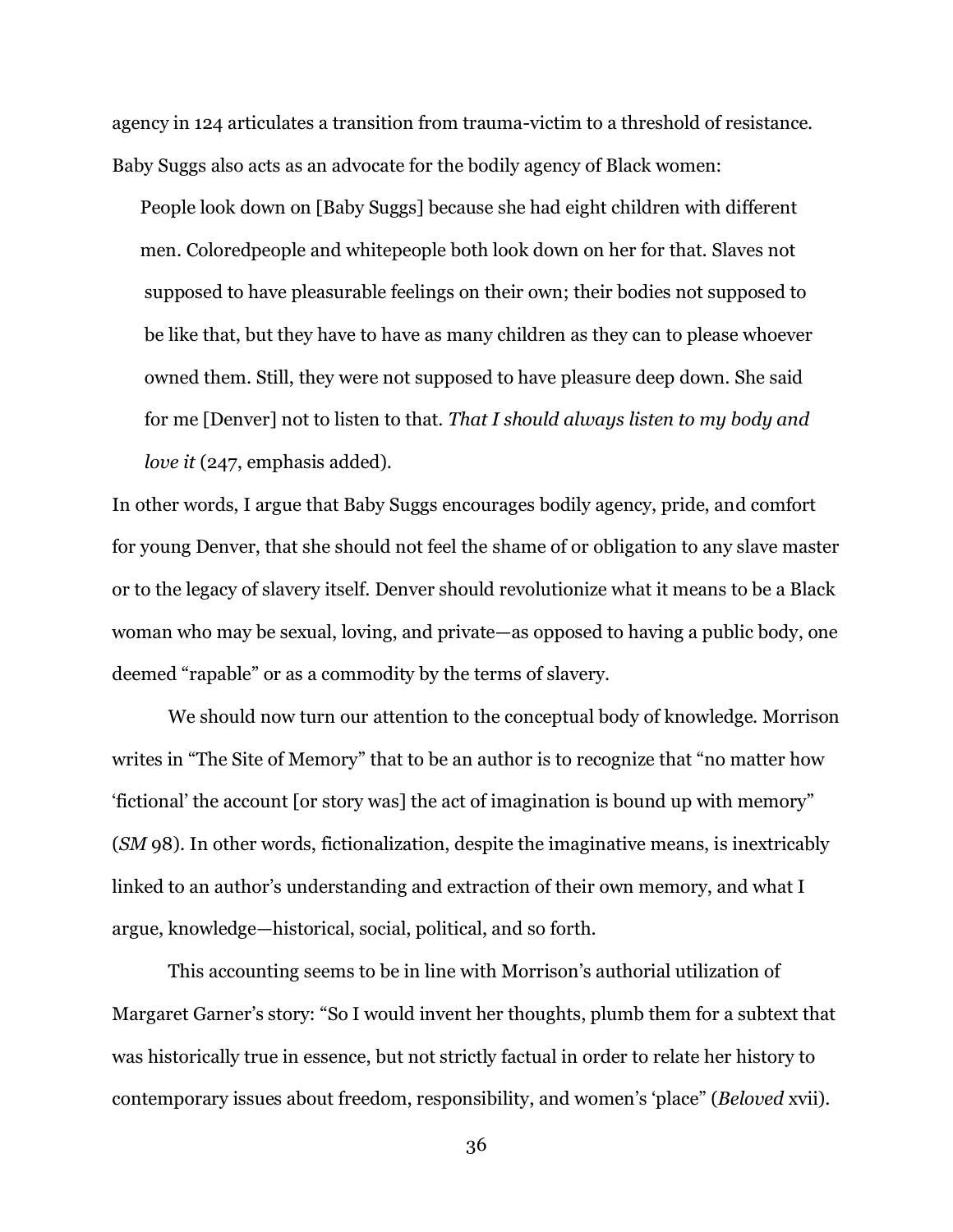In Margaret Garner's and eventually Sethe's case, infanticide assumes a position in the place of "rememory" that link historicity and Black motherhood—although I should note that infanticide is not to be understood as applying to every Black mother, rather, that its presence is known and "rememoried" by many, as Morrison highlights, through slavery and its generational, traumatic legacy (i.e., Baby Suggs, Sethe, Denver, and Beloved). For example, Paul D proposed that Sethe and he should have a baby, but "Unless carefree, motherlove was a killer" (155). "Motherlove" was dangerous, clinging to a child that could be ripped away from you or brutalized was a risk, something Black mothers knew too well. Besides, Sethe had already experienced "motherlove" before Paul D asked her to have a baby with him. Namely, when Schoolteacher came to take her and her babies back to Sweet Home from 124 she "took and put [her] babies where they'd be safe" having been seen "snatching up her children like a hawk" shovel and saw in sight (185, 193). In a sense, safety was not bound to one person or location, rather, a condition that elicits resistance.

Although "motherlove" is written as dangerous, I argue that it functions more dynamically than initially understood. For instance, Sethe's love for her children and desire to protect them from Sweet Home and Schoolteacher drove her, in the name of love, to murder. From this perspective, dead is better than enslaved. Notably, Sethe's reasoning or logic behind a founded racial and gendered knowledge works towards establishing a new sense of becoming for Black mothers/motherhood. This sense of becoming defies a white western reason, logic, and knowledge as it would deem Sethe's actions as "irrational," "wrong," or even "immoral." However, through Morrison, we come to get a better sense that Sethe's infanticide is one context or manifestation of Black motherhood's becoming knowledge in practice. If we consider, again, the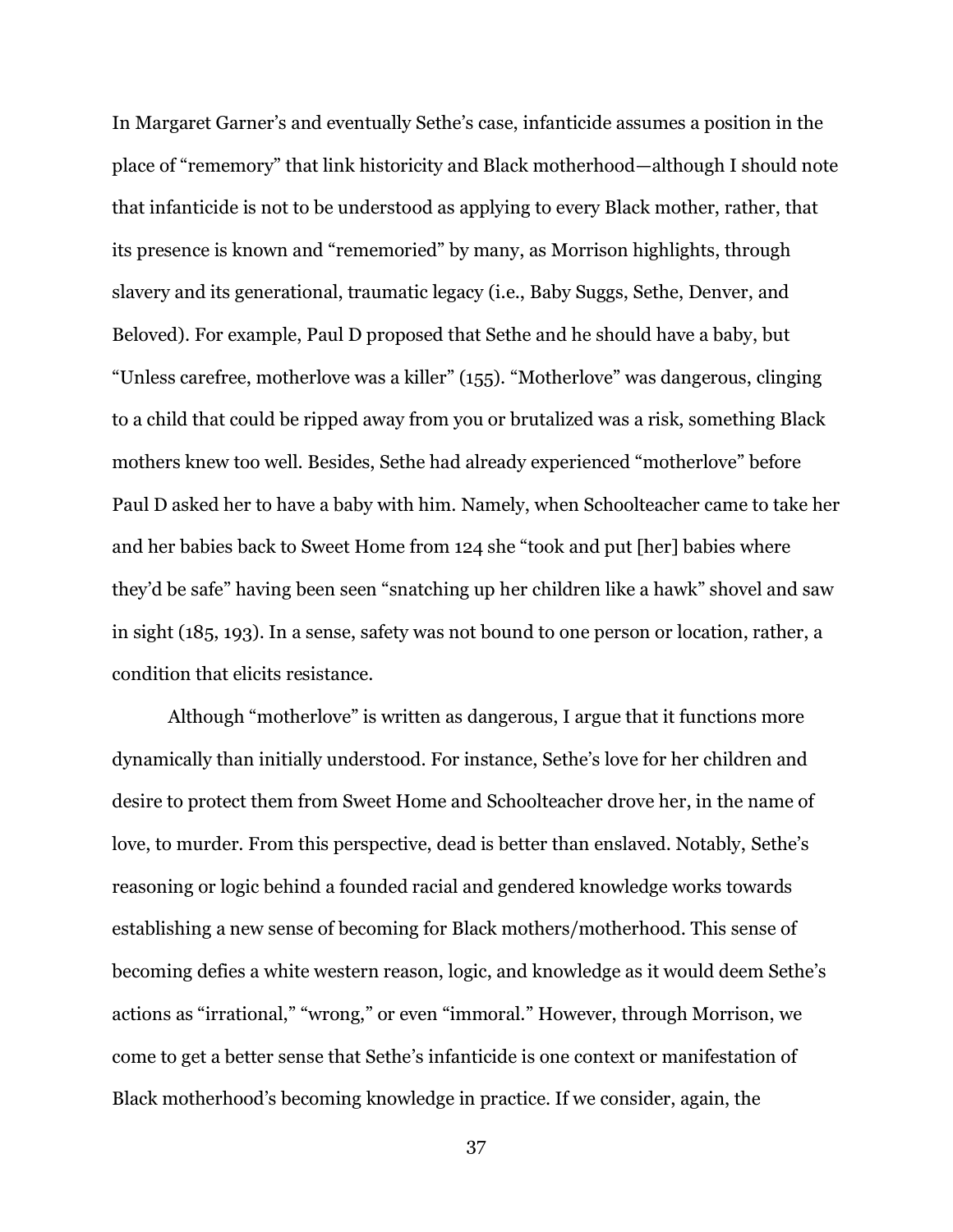"unheimlich" in a gothic context in which Morrison seemingly operates within, then Sethe's infanticide is in response to an unhomely western knowledge of how to live and what is deemed appropriate. Rather, this becoming is not about equality of reason, logic, or knowledge but a prompting of how other kinds of knowledge, such as Black motherhood, operate within its own terms and actions—that this knowledge cannot operate within the demands of a white theoretical framework as mentioned earlier in this examination.

As Van Der Kolk writes, "Traumatic events are almost impossible to put into word" (233). This sentiment echoes in Morrison's "unspeakable thoughts, unspoken" (235). In other words, to articulate that "motherlove" and murder are reasonable and are necessary seem monstrous. Paul D passes judgment saying that "'What you did was wrong Sethe'" that "'You got two feet, Sethe, not four'" clearly drawing a parallel between her act of infanticide and an animalistic nature. Notably, this is the knowledge of Black *mothers*, not Black *men*. Notice Paul D assuming the positionality of a Western moralist or rationalist due to assuming "the master's tool" as his own. He seemingly objects to Sethe's infanticide even though he does not subscribe to the becoming orientation and knowledge of Black motherhood. As such, infanticide as "monstrous" as animalistic reinforces the same knowledge that Schoolteacher and Mr. Garner nourish at Sweet Home, absolute-ness, one-ness. In turn, this new kind of oriented becoming and knowledge creates its own logic that the Black women of *Beloved* know.

This knowledge came back to haunt Sethe and the women of the town where 124 exists. Word spread that Beloved corporealized, that as she grew, Sethe became weaker and smaller, I argue simulating a parasitic relationship (294). At the news, the women gathered into three groups: "those that believed the worst; those that believed none of it;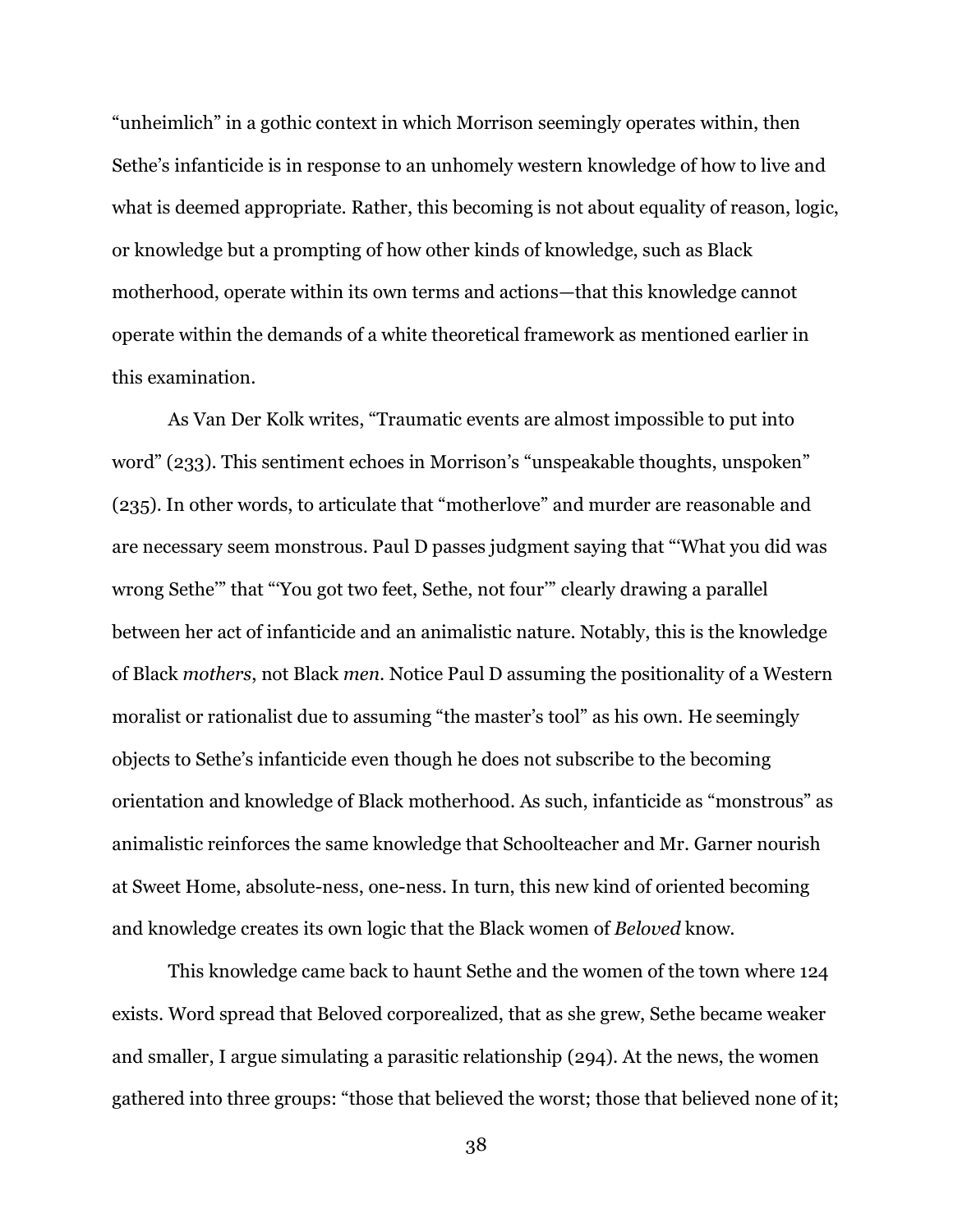and those like Ella [a Black woman kidnapped and abused by a white father and son for years], who thought it through" (300-301). We should note here that Ella, having firsthand experienced years of rape and isolation, somewhat sympathized with Sethe and Beloved seeing that "she didn't mind a little communication between the two worlds, but this [Beloved's corporealization] was an invasion" (302). At last, thirty women arrived at 124 to confront Beloved and Sethe and what they find becomes more horrifying than Beloved herself. Instead of finding the residents of 124 on the porch, they see themselves: "Younger, stronger, even as little girls in the grass asleep" (304). They saw a picnic scene, laughing abound, playfulness as it once was in Baby Suggs' yard. They all began to pray and when Sethe heard them from inside 124 she runs away, deserting Beloved to join the women, effectively reorienting her body towards other safe bodies.

Beloved, it is said, disappeared, no one quite sure how she went and where, but they "forgot her." However, forgetting is not the inversion of rememory, rather "Down by the stream in the back of 124 her footprints come and go, come and go. They are so familiar, Should a child, an adult place his feet in them, they will fit. Take them out and they disappear again as though nobody ever walked there" (324). The "courage to listen" to Beloved's story reminds Black women and mothers of a slave past but encourages them to resist that past for a better future, one where new knowledge can be created and lived. Additionally, notice here how the logic of Black motherhood manifests not through infanticide, but through futurity. In other words, Black motherhood as an oriented knowledge describes more to its logic than infanticide, one that is more hopeful for Black children relational to other bodies and spaces, a post-slavery imagination.

Effectively, *Beloved* operates within the boundaries of colonial knowledge, but also seeks to demolish and resist it. This is the legacy that colonialism cannot deter. As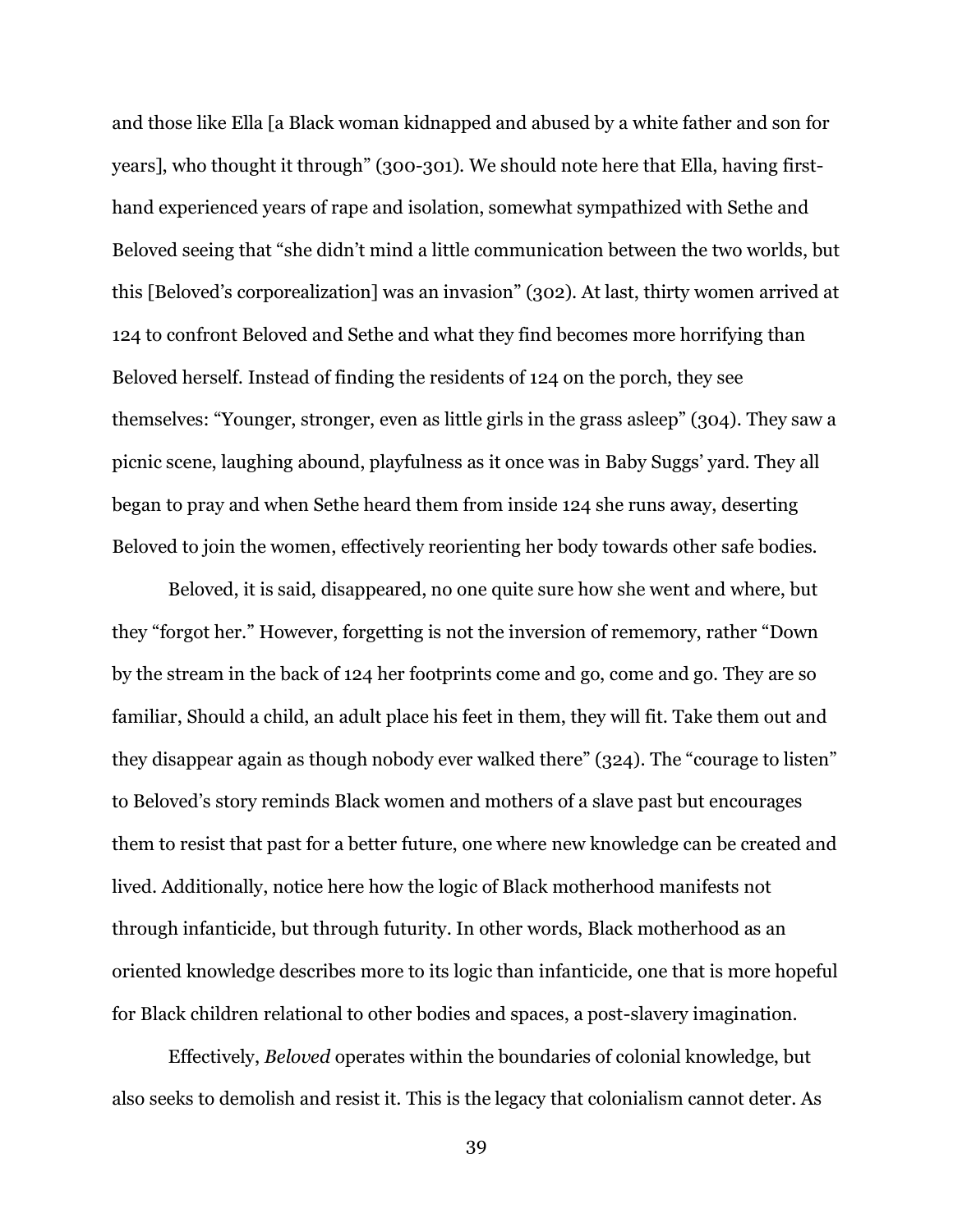such, what is at stake in orientation—knowledge, boundaries, and thresholds-- is not only its activity, but also its reverberations, that through continual constitutions of orientation in the present --a decolonial perspective-- implies that it will redetermine the past and affect the future. The experiences of Black women and mothers in *Beloved* may not precisely occur in the twenty-first century, but the remnants of their memory cling to the understanding of Black bodies and Black spaces resisting.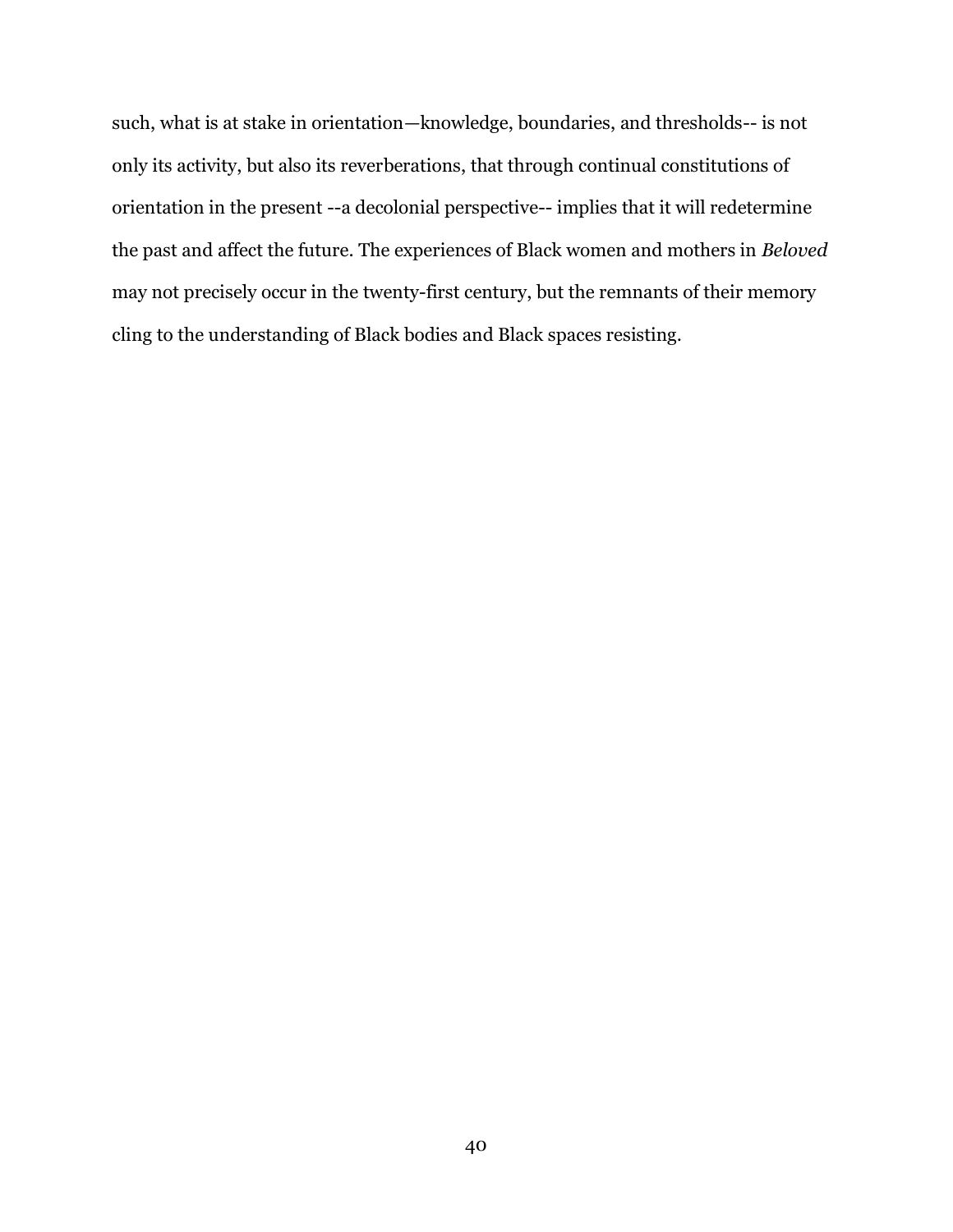#### **CHAPTER 3**

# **ACCOUNTING FOR NARRATIVE: ORIENTATIONS OF THE BODY AND SPACE**

"The verb 'to narrate' is rooted in the word for coming to know—and the presence of narrative in all cultures and historic periods suggests the critical role that narrative plays in ordering human experience"

--Sara Robinson, *Architecture is a Verb* (179).

Throughout this thesis thus far, I have examined a few registers of orientation, that is queerness as queering normativity (Chapter 1) and the queering of knowledge in conversation with race and gender (Chapter 2). The goal of this third and final chapter is to investigate narrative as an additional register of orientation. In other words, narrative as Robinson describes, as an activity in "ordering the human experience," should negotiate the social and cultural contexts of, what I will argue, both readers and characters. In doing so, this third chapter begins to expand its understanding of orientation by queering the role of the reader as complicit in assembling, specifically, the fragmented narratives within Toni Morrison's *Paradise.*

To investigate queering narrative as an orientation more thoroughly, I will first examine a reader's role or participation with *Paradise* as a methodology. I will then offer my reading of *Paradise* regarding how bodies and spaces become implicated in such a framework (i.e., offering checkpoints for my own reader from previous chapters). Finally, I will make concluding remarks on how queering narrative in *Paradise* advances the potential of literature/fiction. In doing so, I invoke the work of Caroline Levine's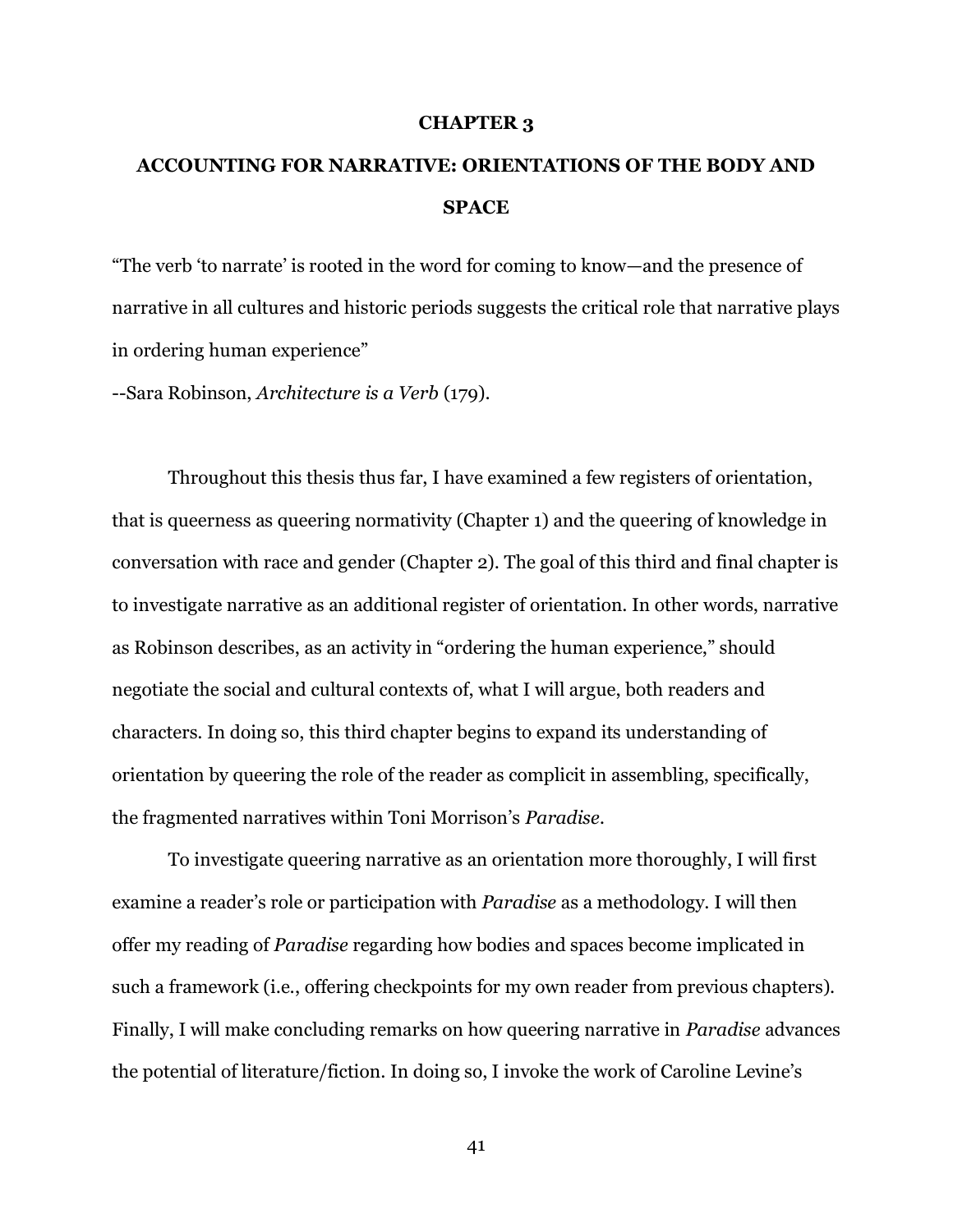*Forms: Whole, Rhythm, Hierarchy, Network* specifically her examination of "network," "cooperation," and "narrative closure" to detail the activity of queering I propose. I also invoke Marilyn Mobley's book *Folk Roots and Mythic Wings in Sarah Orne Jewett and Toni Morrison* and her article "Spaces for readers: the novels of Toni Morrison" to detail the socio-cultural impact that readers and reading have on texts like *Paradise*.

To briefly overview the literature, many scholars have investigated narrative form. For instance, some have investigated narrative form through the lens of "folk culture" (Byrd), a sense or structure for belonging (Bieger), as a function of a culture, nature, personal trifecta (Hernandi), and as the potential implications of temporality, that is past, present, and future (Ordóñez). However, narrative form has not been extensively researched in Morrison's *Paradise* comparable to her other texts like *Sula* (1973), *Song of Solomon* (1977), and *A Mercy* (2008). Although it is not the aim of this chapter nor thesis to be a comprehensive study of narrative, this chapter nonetheless attempts to open readers of *Paradise* to the discussion and importance of narrative.

Let us first examine reader participation as methodology-- as a narrativizing experience. In Mobley's "Spaces for readers" she says that Morrison offers readers "windows" into the lives of characters in the specified contexts of the novel as well as "windows" into the lives of the people behind those characters whose contexts are much more complex than the text describes. It is through these "windows" that Levine's "network" better informs. Levine describes a "network" as a form that "first and foremost affords connectedness" and allows us to understand "how many other formal elements— including wholes, rhythms, and hierarchies—link up in larger formations." Namely, a network is "crucial to our grasp of significant assemblages—including society itself" (113). If we consider both Mobley and Levine with respect to readers, then what is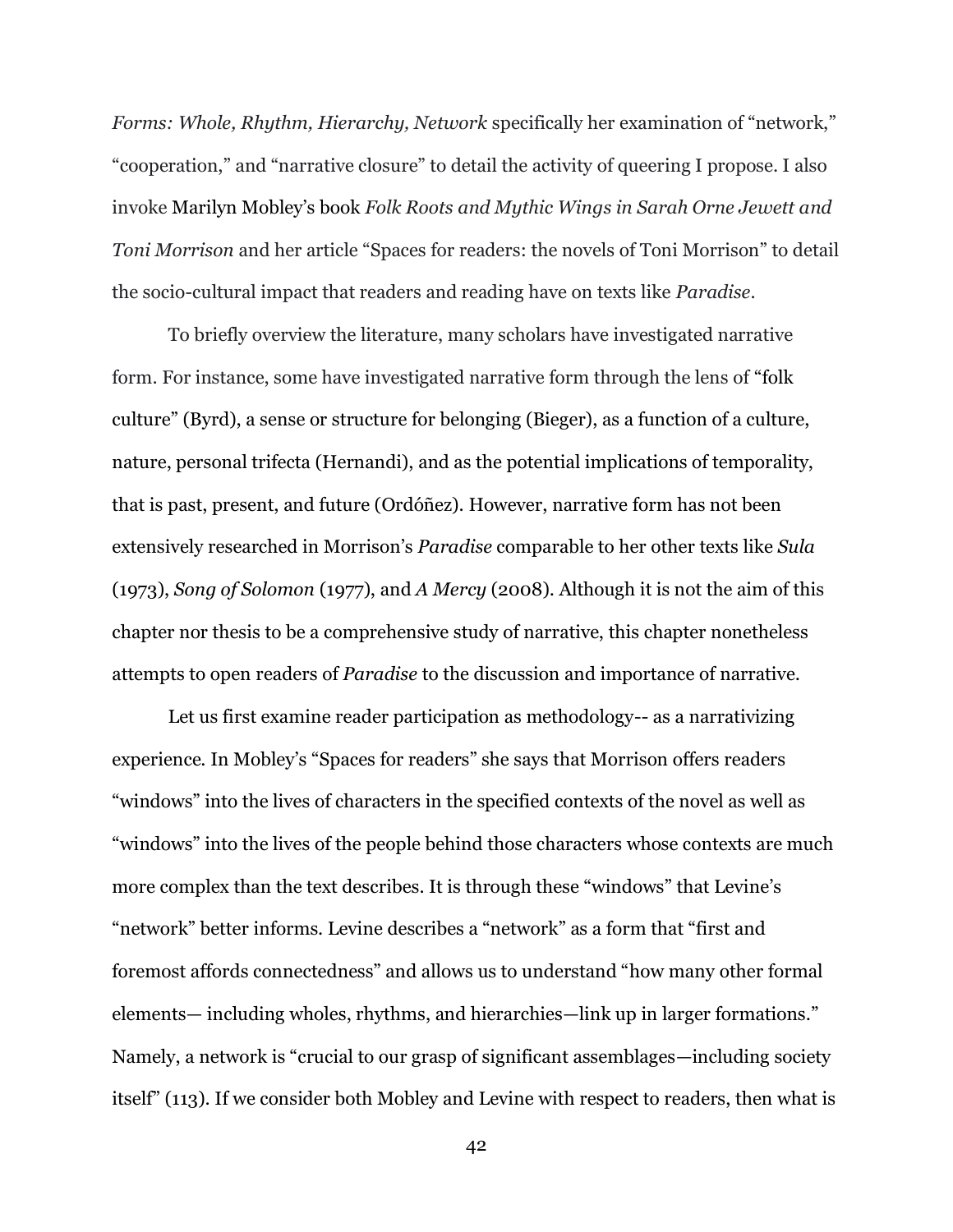produced is a larger network of considering characters' contexts in light of readers' contexts (and vice versa). For instance, these contexts may include bodily and spatial experiences to which this thesis has largely been interested. Effectively, in recognizing that readers are participants in a text, specifically that of narrative, is a queer process that is often overlooked as a text is assumed to be fiction(-al) on many, if not all, accounts.

Morrison also compels readers to engage with such a methodology as she explicitly outlines in *Paradise*'s preface: "The perceptive ones [readers] read them [women of *Paradise*] as fully realized individuals- whatever their race" so that "the narrative [may seek] to unencumber itself from the limit that racial language imposes on the imagination" and so that they may "search for one's own space" (xvi-xvii). Present here is Morrison's attempt not to "color blind" her readers but implore them to contemplate how and why lived bodily experiences (i.e., race and/or gender) generate a search for "one's own space" without reading characters as completely defined by such (i.e., assumptions, biases, stereotypes, etc), rather as influences. In other words, readers are encouraged to navigate *Paradise* as if they were part of its initial construction and part of its reconstruction. Mobley might consider both readers and authors (like she does for Morrison as author) as "cultural archivists" who should "implicitly and explicitly propose a *revision* of reconceived notions of gender and class and, in Morrison's case, race as well" (9, my emphasis). Effectively, we are urged to participate through our role as readers and thus *our* lived experiences to make sense of characters' bodies and space in which we may recognize or be unfamiliar with. In doing so, every reading of *Paradise* becomes dependent on the individual reader and their experiences giving the text momentum to continue to be a queer activity of becoming oriented. In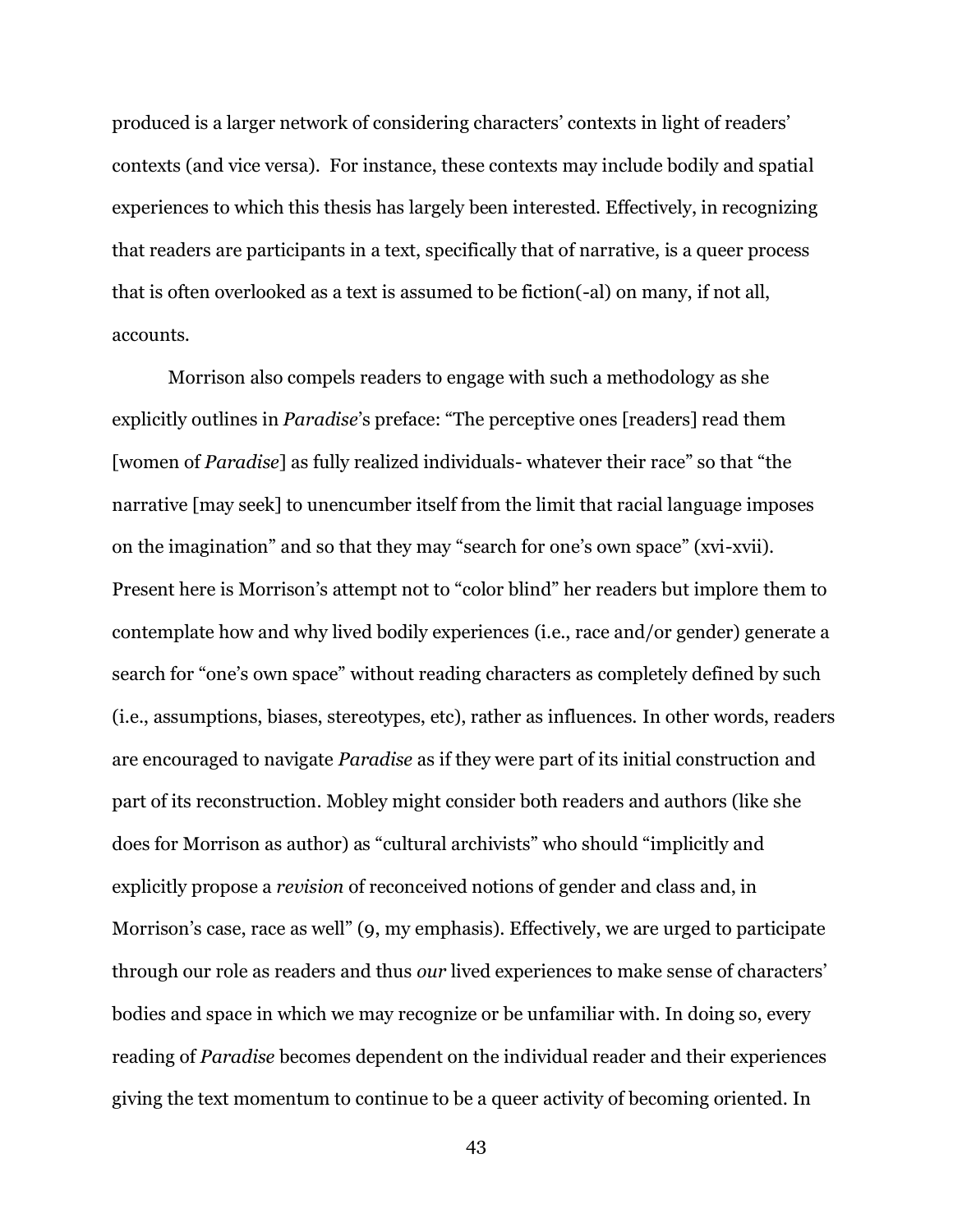continuation of this charge, this examination will specifically follow the narratives of Mavis, Grace and Consolata in *Paradise* (although more female narratives are included) and their bodily experiences of homespace such as but not limited to Ruby and the Convent.

As I am *one* reader of *Paradise* and a participant in its activity of becoming oriented, I argue that as readers, our ability to connect Mavis and Grace's fragmented narratives may be reflective of what Mobley notes as "all narratives move in at least two directions at once—toward recovering the past and toward being heard or told" (168). In other words, Mobley describes a recovery effort as well as an emancipatory cause. I read Mavis and Grace as embodying a recovery effort of both their narratives as we, readers, must contextualize their separate experiences through one another while simultaneously acting as the conduits for emancipation, that is of a social justice or awareness that is embedded in the text (i.e., female liberation from stringent gender/sex roles or perhaps even sexual freedom/agency). In doing so, we again partake in Levine's network of articulating a cultural consciousness or conversation. Namely, through Mavis' and Grace's fragmented narratives, readers may begin to consider them as well as *Paradise* as a cultural artifact—I have extended the language of Mobley's "cultural archivist" to the cultural artifacts readers unearth. In other words, a cultural artifact comes to be through the cultural conditions inside and outside of the text that compels readers to consider the text as such. For example, one of the cultural artifacts in *The Haunting of Hill House* is sexual orientation at odds with or despite heteronormativity. When sexual orientation is considered an artifact through the narratives of Eleanor, Theodora, Luke, and even Mr. and Mrs. Dudley, it is because the narratives themselves are fragmented and are ultimately brought together or "networked" because of Dr. Montague, his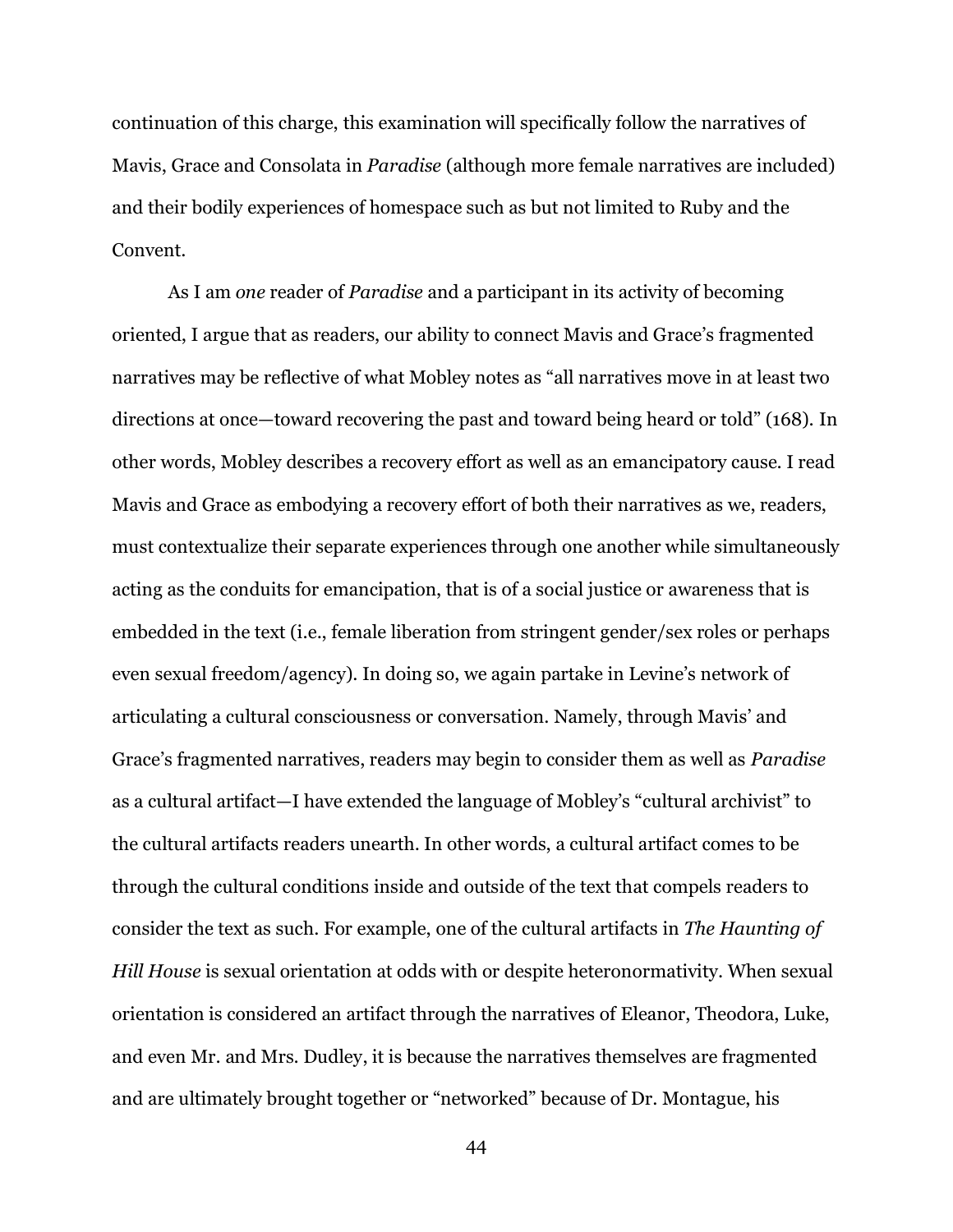invitation bringing each of those bodies to the homespace of Hill House. *Beloved* on the other hand compels readers to consider the artifact of generational slavery amongst women whose narrative network becomes established through the orientation of related bodies: Baby Suggs, Sethe, Denver, and Beloved. However, in *Paradise*, we as readers must discern the cultural artifact and network as characters' bodies are not brought to spaces like Ruby and the Convent in the same ways nor through the same means as the previously mentioned texts. In other words, the artifacts and narratives that have been networked in previous texts are not upheld in *Paradise* therefore our positionality as reader requires us to become more active, in fact queer, in finding when, where, how, and why, for instance, Mavis, Grace, and Consolata are linked.

Now that we have a better grasp on reader methodology, let us now turn our attention to specific instances from *Paradise* where my reading of bodies and space are implicated in such a framework of orientation. Notably, I will examine at great length Mavis as I read her narrative as informing Grace's (this will become apparent through a later metaphor of "double"). Mavis Albright's narrative is a compelling one for a reader because of, what I argue, an apparent queerness described through her bodily and spatial experiences. Much like my previous examination of *The Haunting of Hill House* and *Beloved*, there is an overwhelming sense of mother/mother-home in *Paradise* to which we get an initial glimpse of through Mavis. Her narrative begins with her experiences of motherhood and marriage, distinctly Mavis' failure as a mother as her neighbors recount how "seem[ingly] pleased [they were] when the babies *smothered*" (21, my emphasis). Her babies, the twins Merl and Pearl, were her youngest and when she left them in the backseat of the mint Cadillac as she ventured into the grocery store for "weenies" they smothered. If we read Mavis as "fully realized" as Morrison implores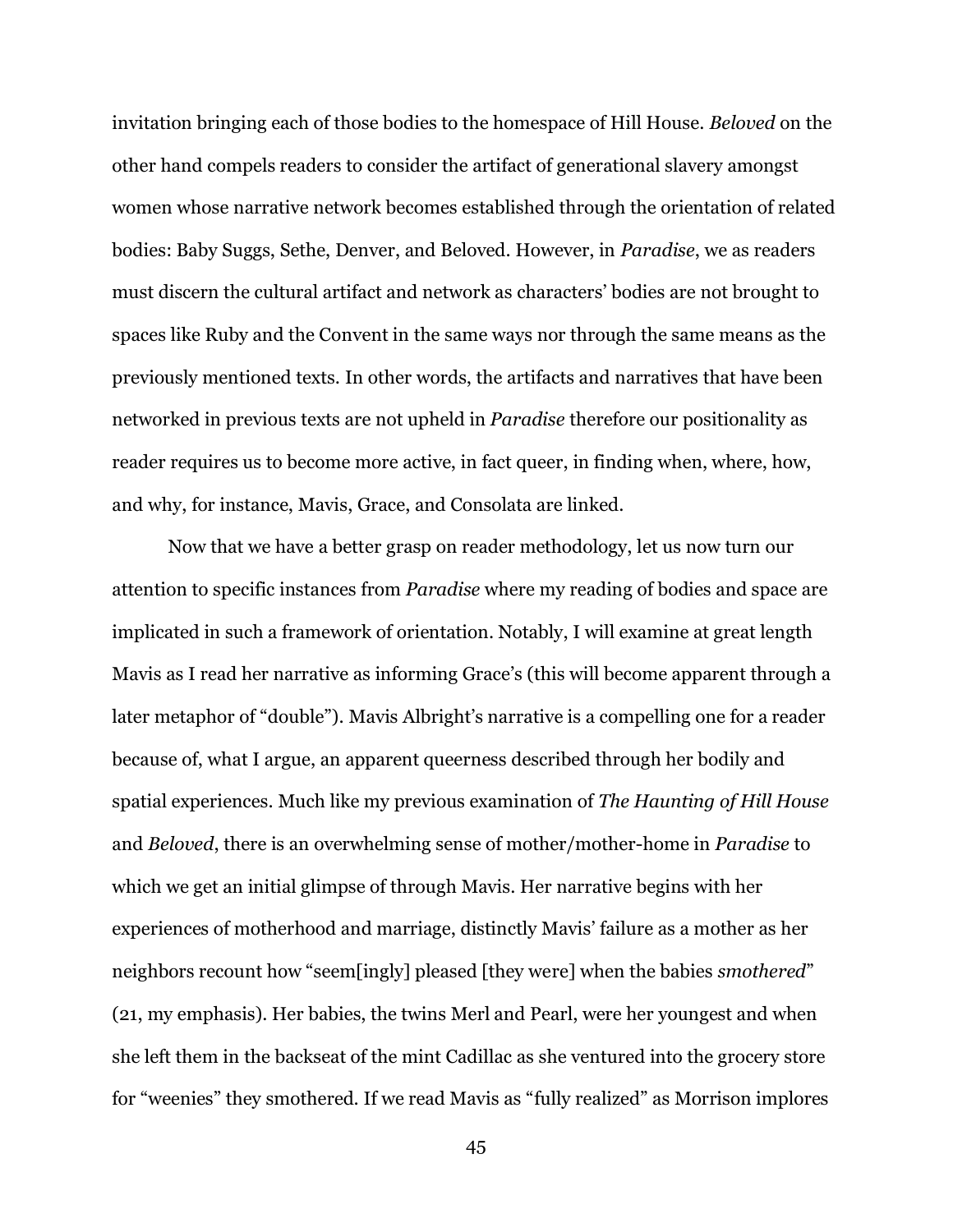us to, then we cannot necessarily argue for an oriented knowledge—black motherhood as I do in Chapter 2 of this thesis which posits a specific time, space, and body that can embody this knowledge. Rather, we should examine the narrative of motherhood like Chapter 1—that is through how mothers, and by extent children, find limitations through this relational set (mother-child). Namely, there is a set of traumas experienced in this relationship where Eleanor (*Hill House*), the child, sought orientation in a motherly presence whereas Mavis begins to find orientation through a lack of her motherly presence, a literary topos.

For instance, when the death of Mavis' twins hit the news, one journalist asked her "'Is there something you want to say? Something you want other mothers to know'" to which Mavis had no clear response. Perhaps underlying in this instance is the dissonance between Mavis' condition as mother and its associated responsibilities and a queerness indicating more of a foreignness, an uncanny sense of her role as someone's mother. As Sara Ahmed notes in "Disorientation and Queer Objects": "To make things queer is certainly to disturb the order of things" (161). Mavis seemingly embodies Ahmed's sentiment, her life disturbed and reordered by the infant twins' death and generally with her inclusion in the mother-child dynamic/relationship. Reiterated in Ellen Moers "Female Gothic: The Monster's Mother" is how the trauma of the afterbirth denotes that a woman is no longer herself; she is attached to someone else who is part of her but not her: "She was sure Sal [her daughter] squatted there—ready to pounce or grab her legs. Her upper lip would be raised showing eleven-year-old teeth too big for her snarling mouth" (26). Notably, we may read Mavis' understanding of her children through a parasitic lens, that they take from and threaten her like little monsters out to destroy her—her perception of them feeding into this parasitic lens of the trauma of the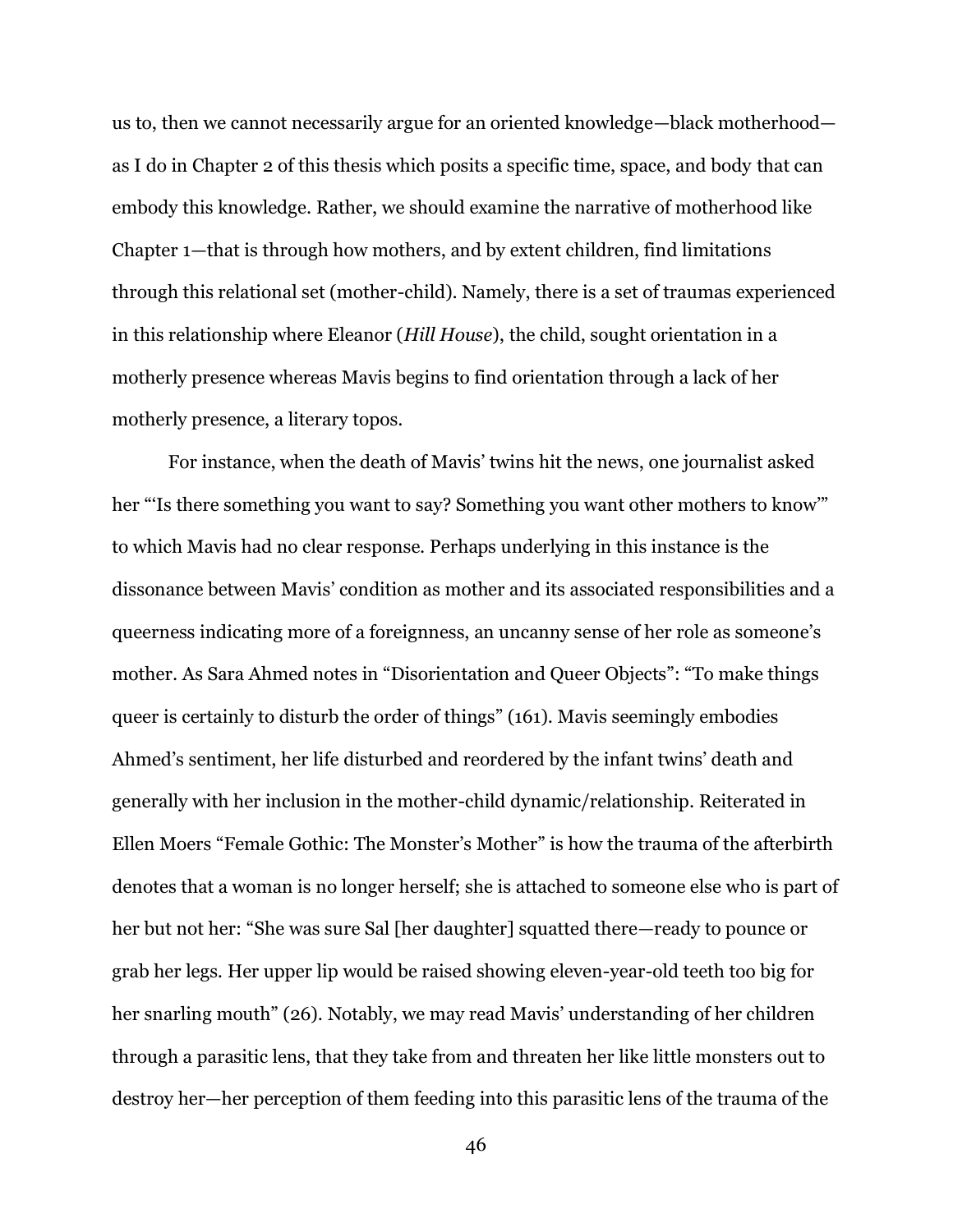afterbirth. Similarly, if we turn to Levine and "network," Mavis' narrative becomes composed of the threads of cultural assumptions of motherhood, its deviations, and the very bodies (her children) that create Mavis' traumatic experiences.

Although I have invoked Freud previously through the language of "the uncanny," I also invoke Freud's "unheimlich" as it extends the *activity* of motherhood because activity insinuates cooperation that Mavis rejects thus making her experiences uncanny, foreign, queer. However, the uncanniness of motherhood as an activity is better suited for Freud's discussion of the uncanny double in literature:

The author has piled up too much of a kind; one's comprehension of the *whole* suffers as a result, though not the impression it makes. We must content ourselves with selecting those themes of uncanniness which are most prominent, and seeing whether we can fairly trace then also back to infantile sources (9, emphasis added).

In other words, Freud's uncanny double may illustrate in Mavis' narrative the self she experiences in a patriarchal home, the normative way of living while her double functions as what she feels—the foreignness to her body, home space, and her children and husband. Rather, she is not Mavis, she is a version of Mavis.

Regarding her marriage to Jim Albright, Mavis also (traumatically) experiences her body and specifically their shared homespace as foreign: "Mavis tried not to stiffen as Frank made settling-down noises on the mattress. Did he have his shorts on? If she knew that she would know whether he was looking to have sex, but she couldn't find out without touching him" so "Frank snapped the waistband of his boxers" and Mavis "permitted herself a sigh" (25-26). At this moment in Mavis' narrative, she seems accustomed to having her body regulated by her children (from birth onwards) and by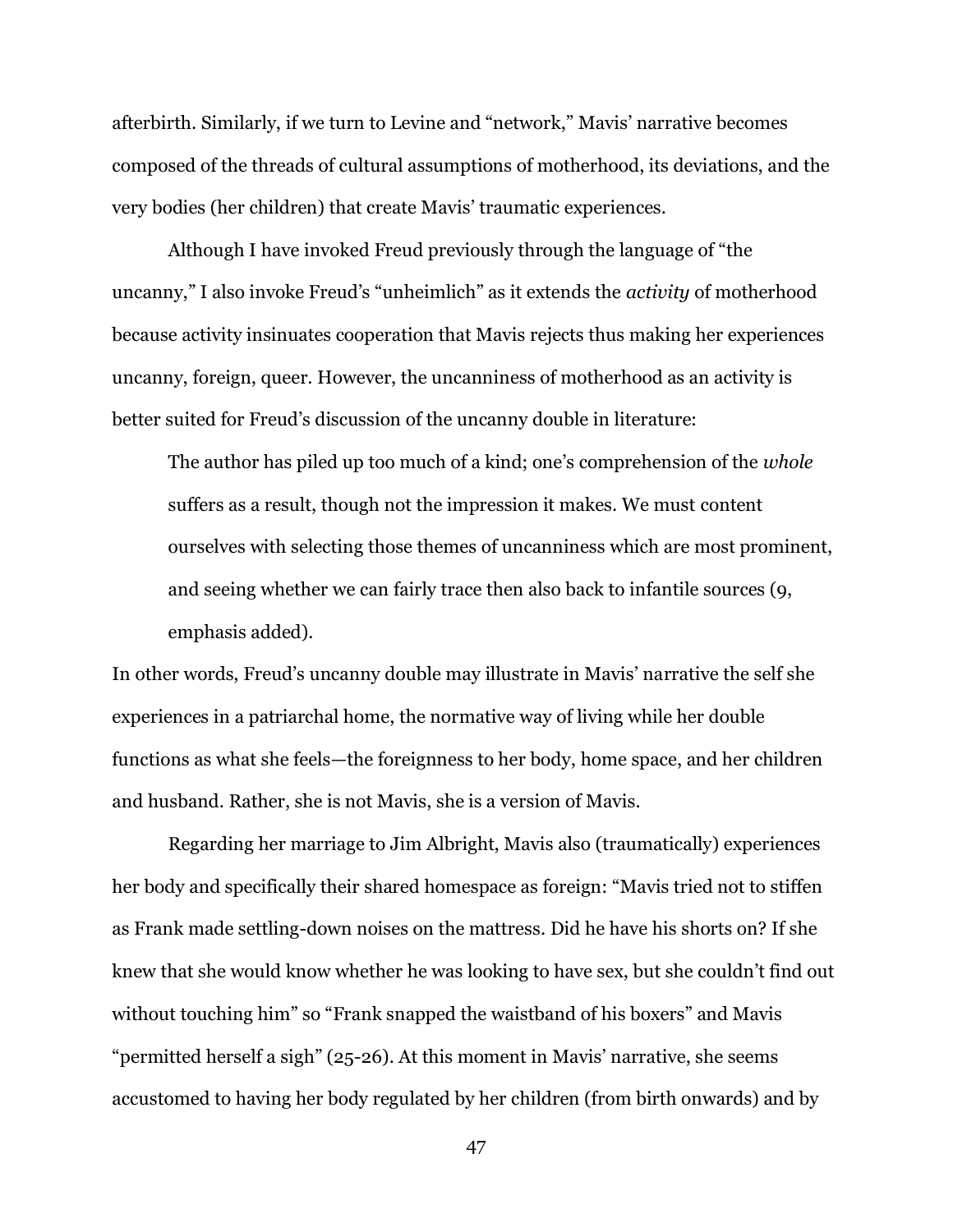her husband and his sexual appetite. I characterize these experiences as queer because of a sense of the traditional western family-unit. Similarly paralleling Chapter 1's discussion of the uncanny home (Vidler), the Albright household operates within a set of patriarchal parameters: heteronormativity, female sexual obligation, unrelenting commitment to children to which Mavis disengages. Notice here my exclusion of "white" in western family-unit because as Morrison notes we are supposed to read the women as "fully realized" and as such cannot, or perhaps should not, racially code them. However, we can utilize the western perspective as grounding *normativity* as she clearly experiences. Moreover, if we consider an "alternative" to normative, patriarchal homespace we cannot displace place it with a matriarchal homespace—this formula only operates within a substitution or binary, which we as readers, witness when Mavis appears at her mother's doorstep.

For instance, we further see Mavis' queer understandings of her body *and* space rejecting that of motherhood—as she escapes in the early morning from her house to her mother's (Birdie), leaving all children and husband behind: "Getting out of the house had been so intense, she was pulling the Cadillac away from the curb when she realized she had no idea of what to do next" (27). We, as readers, are to imagine the sense of urgency Mavis *lives* in this moment and from one moment to the next despite her narrative progressing in what we may initially consider a linear pattern. Levine might suggest Mavis' narrative seemingly operates within this linear structure, but the narrative itself is not composed of or defined by one instance that is queer, rather, many fragmented instances that create her oriented network—part of the network including Birdie. Birdie appears to be a "voice of reason" although only from a normative perspective: "'You still have children. Children need a mother. I know what you've been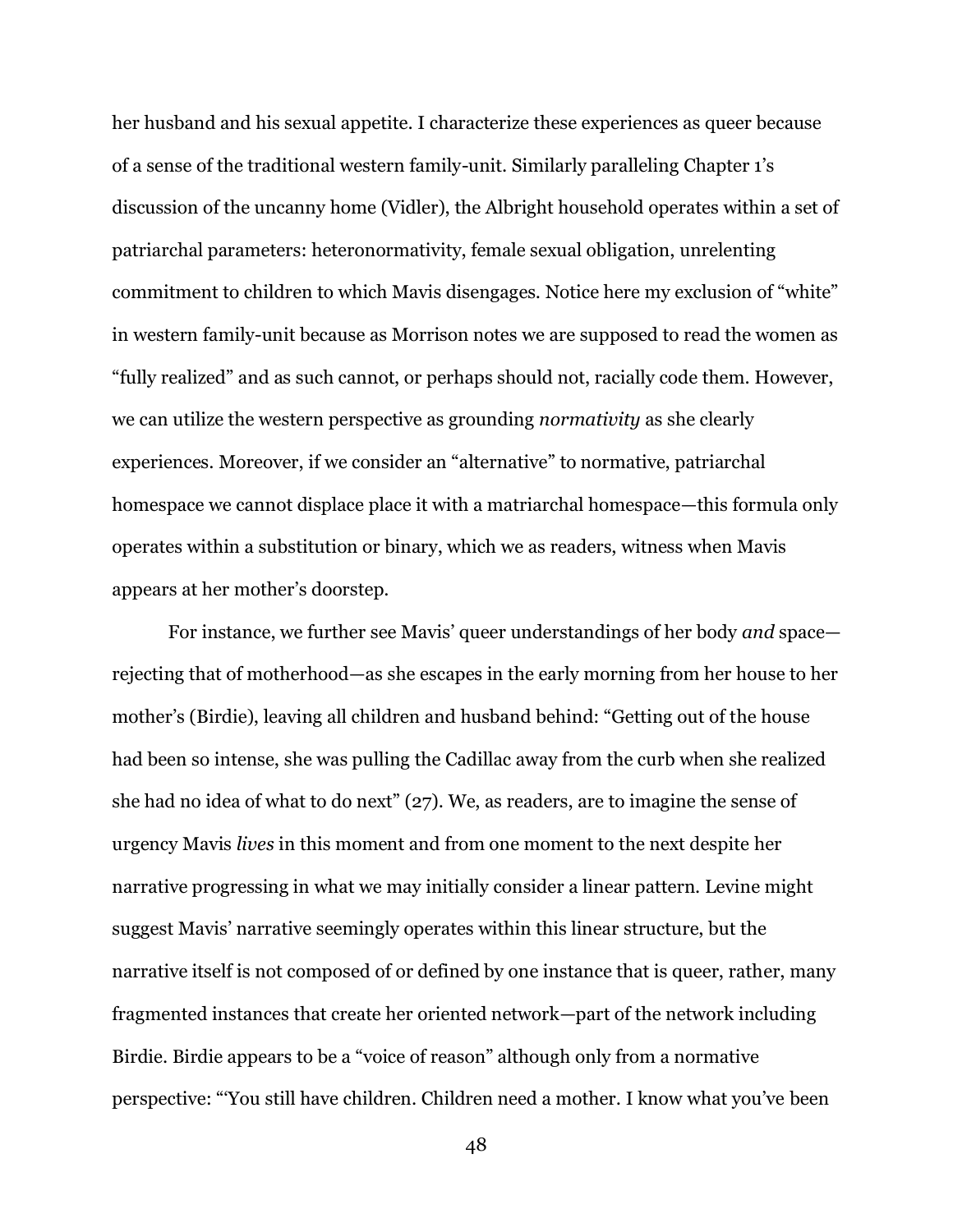through, honey, but you do have other children" (31). If Mavis' considers Birdie's request to haul herself back "home" then Mavis' becomes trapped once again in the demands of her husband and "monster" kids. However, Mavis says "'They're going to kill me, Ma," I suggest, to illustrate the urgency of her own safety and the *desire* to find belongingness elsewhere, that "elsewhere" not quite known to Mavis yet (31). Seemingly stunned, Birdie makes an executive decision to phone Jim and alert him of Mavis' visit. Birdie's call appears to be an attempt to "correct" Mavis' violation of her motherhood status, to "normalize" her behavior, body, and space she exists in stifling her back into what is considered culturally "appropriate" and "proper." At overhearing this phone call, Mavis flees once again and in the eventual direction of the Convent, an appropriated space existing once as both a patriarchal and matriarchal homespace. I briefly turn our attention to Laura Bieger's conceptualization of "home sense" as it seemingly characterizes Mavis' narrative informed by negative space—what she knows she doesn't want (motherhood), but also not a promise of what she does want (something ambiguous but not motherhood).

I argue that Grace's "Gigi" narrative should be read through Mavis'. In other words, Mavis struggles with being a mother, her (sexual) "obligations," and what course of action to take whereas if we read Gigi as Mavis' "double" then we may also get a better sense of what Levine describes as "cooperation," the cultural recognition of the network and its whole. Perhaps the doubleness articulates why Mavis and Gigi come to hate each other so much; it's because they are parts of a whole, a narrative, a story, experiences two versions or sides of the same coin. We may even extend this sense of doubleness towards Mavis and the reader as the reader may embody a different worldview much like Gigi does.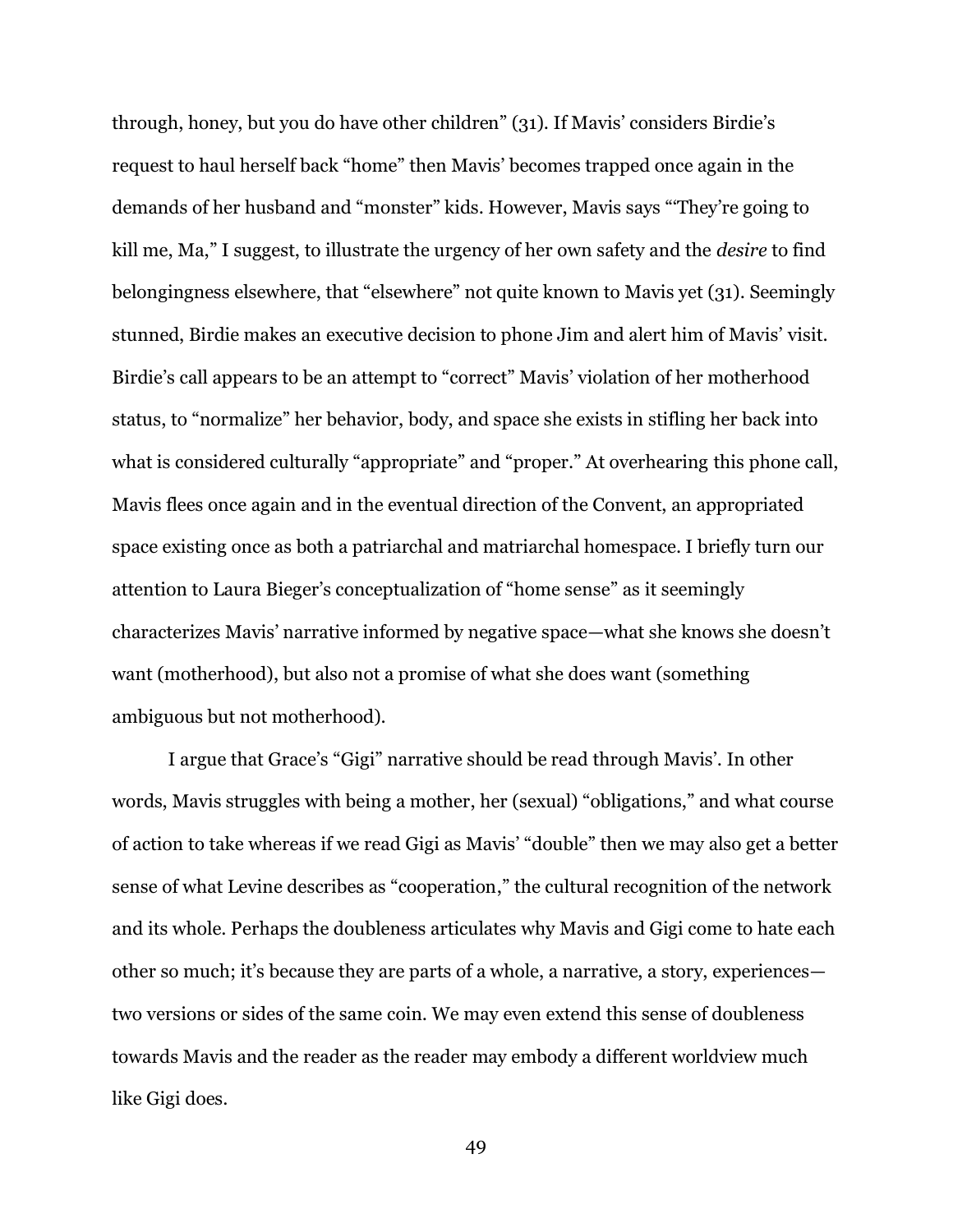Unlike Mavis' narrative, Gigi's narrative begins as one intentionally consumed by and with *desire*. Her boyfriend, Mikey, said that in Arizona there was a mountain that looked like "A man and woman fucking forever. When the light changes every four hours they do something new [and] nothing can stop them. Nothing wants to" (63). Gigi, captivated by the story of these lovers, plans to visit the site with Mikey. The site was notable among locals, specifically the "concerned Methodists" because it "Was believed by some, who had looked very carefully, that the couple was two women making love in the dirt [others] said no, there were two males" (63). As mirrored in Mavis' narrative through heteronormative and furthermore heterosexual relations, the potential of two women or two men having sex suggest that queer sex and/or love, perhaps as a culture of desire, must be regulated by the "concerned Methodists," or at large the socio-cultural appropriateness of what bodies may be oriented towards one another. However, when Gigi and Mikey plan to visit the lovers in the desert, he's a no-show. Notably, his absence brings Gigi closer, or more closely orienting her body towards the Convent because instead of heading home to her grandaddy, perhaps the comfort of a traditional home space/sense, a stranger's story of a "lake in the middle of a wheat field [and] two trees [that] grew in each other's arms" that produced such an ecstasy intrigues her (66). It is in this moment that Gigi decides to set off for Ruby, Oklahoma, the place with the lover's tree. As readers, we are implicitly asked to consider Gig's movement: Is it spontaneous and irresponsible? Is it motivated and daring? Could it be both? I argue that these questions will be answered differently per every reader and in these answers, readers will find how their own contexts inform their responses. For myself, I'm compelled by Gigi to suspend my judgment as her network is not my own. Additionally,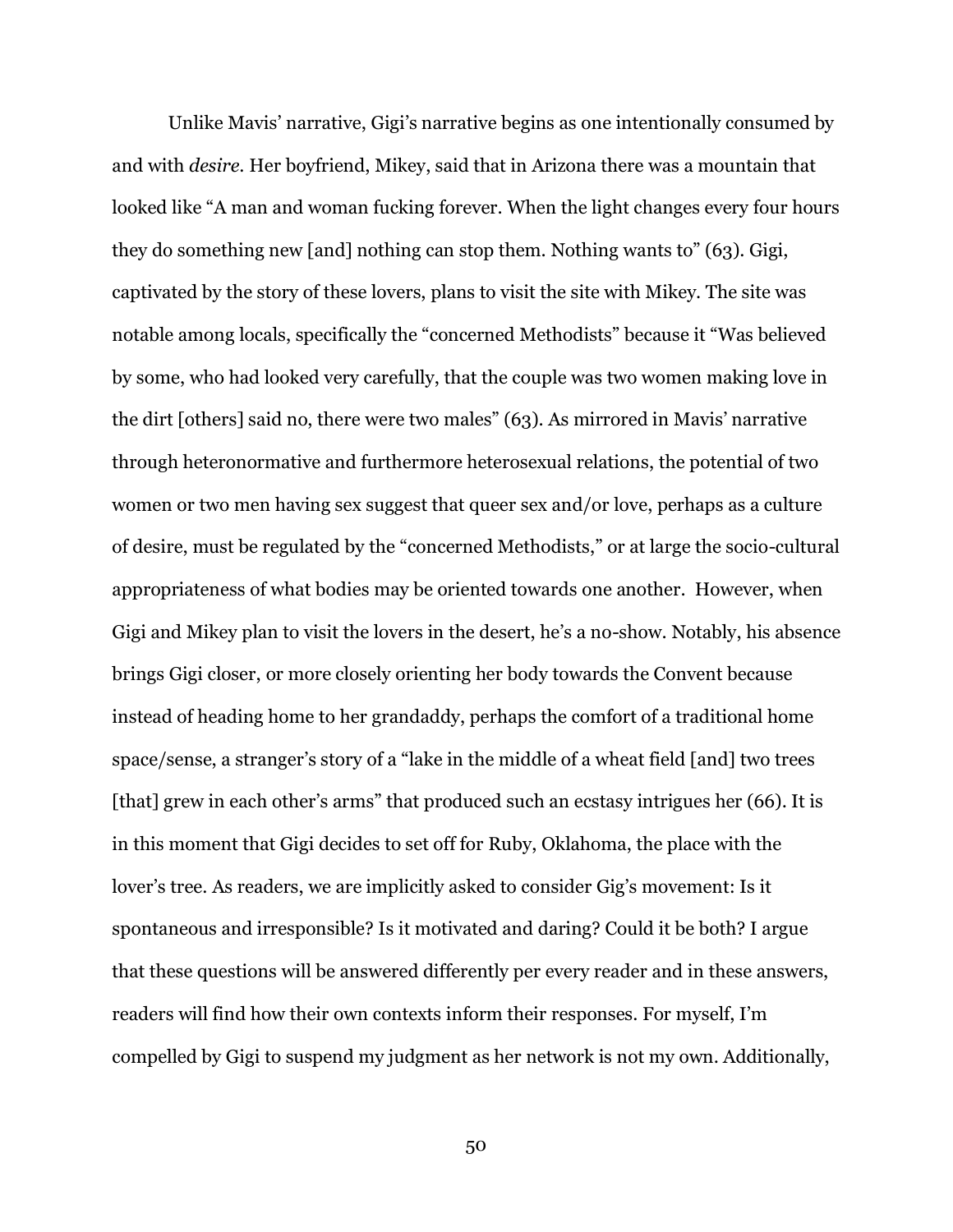I find it more useful to assemble Gigi's narrative in light of Mavis as I have already mentioned.

As previously mentioned, the text becomes a cultural artifact for readers. However, if we are to specify what kind of cultural artifact the text functions as, we may get a better sense of how we as readers are supposed to find ourselves complicit in its narrative. Let us examine "desire" as a cultural artifact, one that has been constructed and silenced, through the story of Ruby's and the Convent's spatial origin. In other words, Ruby's residents often emphasize the body as a cultural, historical site and artifact—i.e., slavery as the historical condition of Blackness "sedimented" by white coloniality as discussed in Chapter 2. However, Blackness and the Black body is not the only bodily artifact "sedimented" or perhaps "regulated"—the female body and sexuality. Let us turn to Ruby's origin story to make sense of Ruby and Convent residents.

The ancestors of Ruby residents composed of Black families fleeing from the whiteman's laws, discrimination, and cruelty in 1890. It is said that these families migrated from Mississippi and Louisiana parishes towards Oklahoma with a warning of "'Come Prepared or Not at All'" indicative of homesteaders, but their Blackness stained them as slaves: "'They don't know we or about we, [Us] free like them ["lucky" Black homesteaders]; was slave like them. What for is this difference'" (14)? Namely, they were not welcomed among other Black communities for being poor, a class divide projected by whiteman's laws for success and failure. So, in the search for their own space for their own bodies, the caravan settled in Haven. However, in 1924 twins, Deacon and Steward, were born and later set out to "repeat what the Old Fathers had done in 1890" (16)—migrate "Out There" where it was free, no link between the Black and white man. So that's what they did, settling in "New Haven" until one special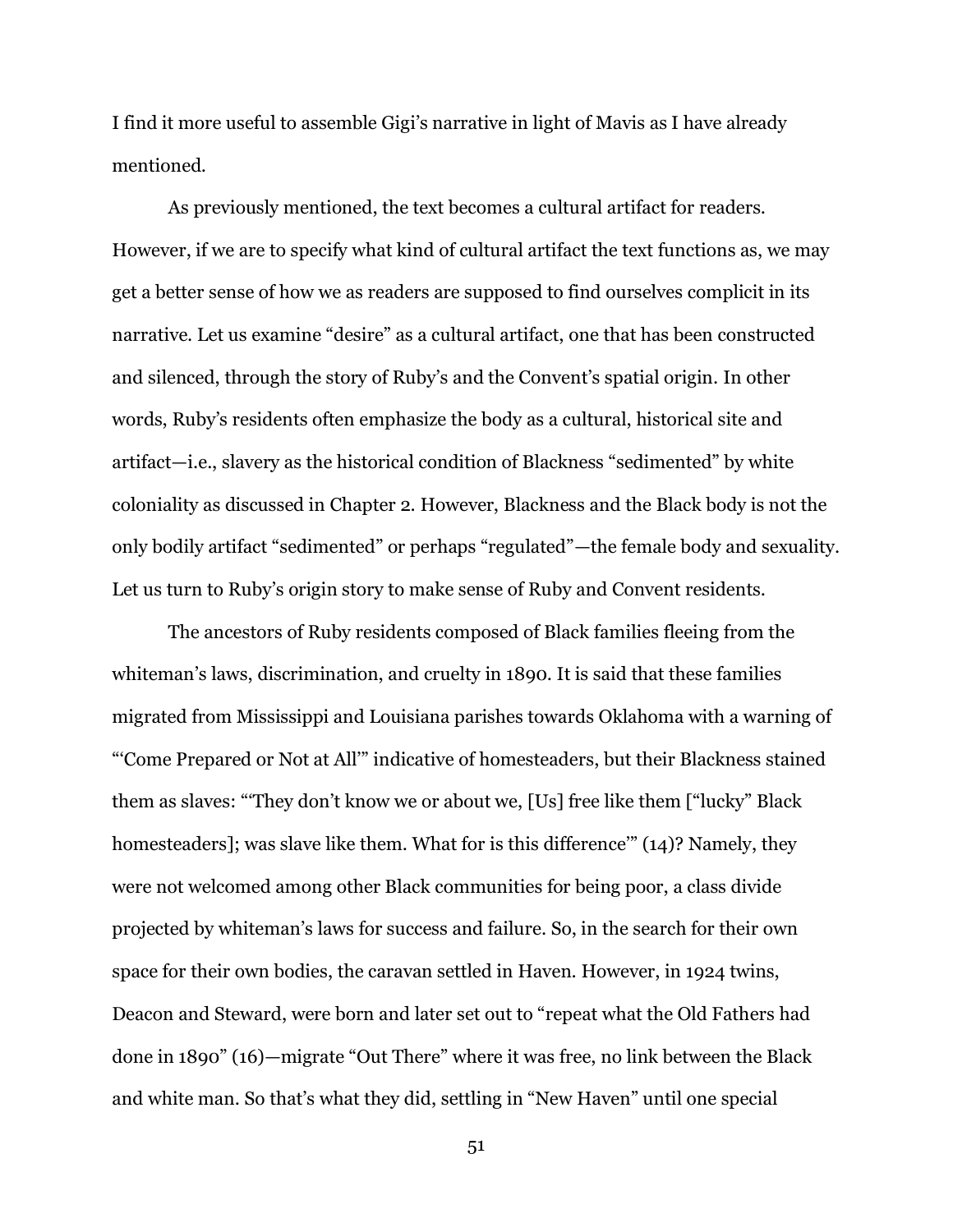woman, Ruby, died. Her name was paid as tribute to renaming New Haven. What is ironic in Haven, New Haven/Ruby's history is how the community's migration depends on men seeking out or *desiring* freedom from oppressive white, patriarchal society. However, the very naming of Ruby as *Ruby* suggests a potential female orientation. The irony rests in how the town's name is a tribute to a woman, but the town never uplifts female voices or narratives. The latter is left to the Convent which eventually *becomes* a threat to Ruby men: "They shoot the white girl first. With the rest they can take their time" (3). The rationale of Ruby men for targeting Convent women rests upon their desire to maintain order, faith, and freedom which Convent women, from their perspective, violated:

Yet here, not twenty miles away from a quiet, orderly community (Ruby), there were women like none he knew or ever heard of. In this place of all places. Unique and isolated, his was a town justifiably pleased. It neither had nor needed a jail. No criminals had ever come from his town. And the one or two people who acted up, humiliated their families or threatened the town's view of itself were taken good care of. Certainly there wasn't a slack or sloven woman anywhere in town and the reasons, he thought, were clear. From the beginning its people were free and protected (8).

In each of these instances of Ruby's history, a common theme emerges: freedom and goodness. However, in aiming to create a community unmarred by white, patriarchal laws, Ruby men end up replicating them: "They think they have out-foxed the whiteman when in fact they imitate him. They think they are protecting their wives and children [from the Convent and its women], when in fact they are maiming them. And when maimed children ask for help, they look elsewhere for the cause" (306). When we, again,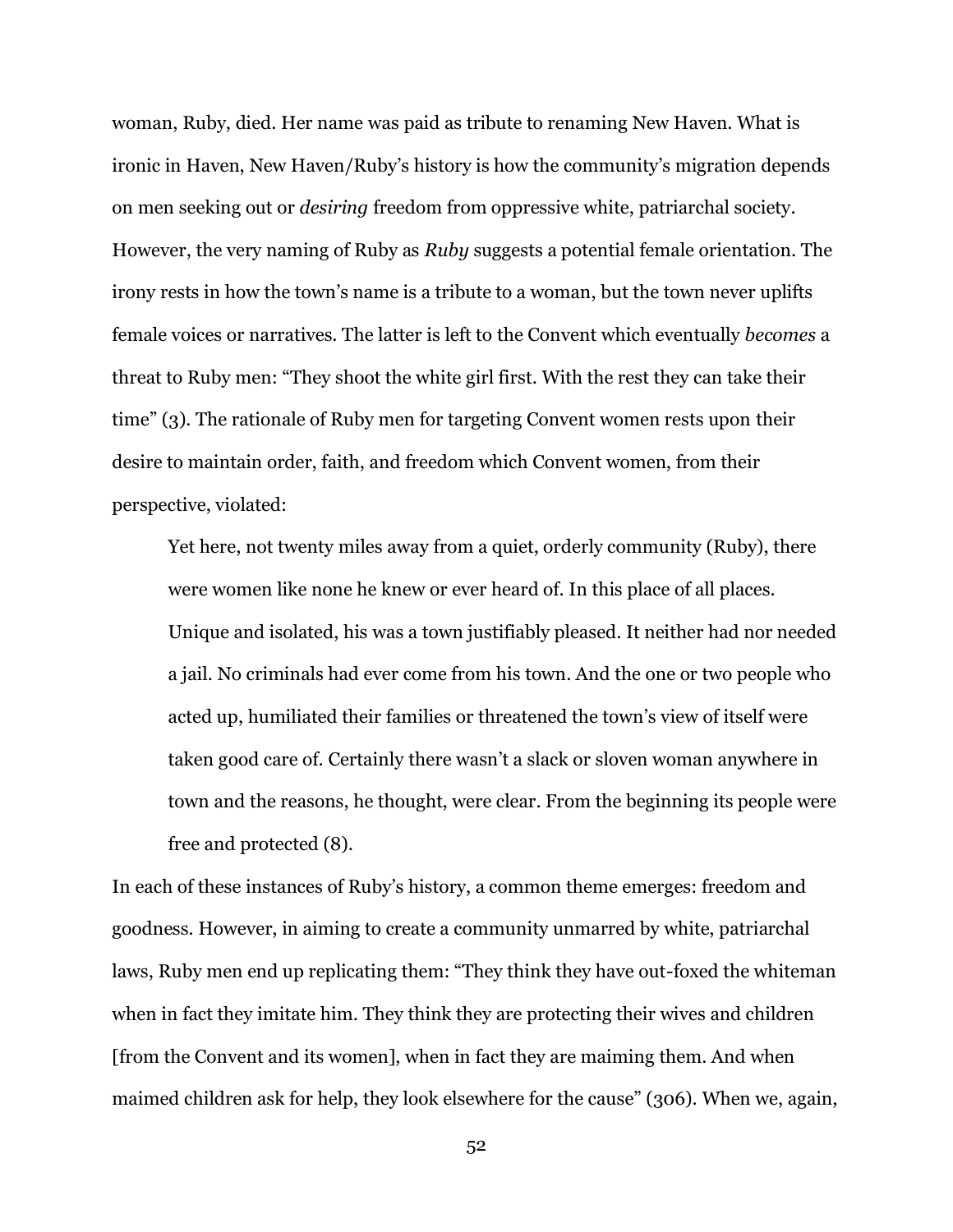consider desire as a cultural artifact, the Convent women *become* "impure" as outsiders "unholy [because they were] fornicators at the least, abortionists at most," and because Ruby men "could" control them, it was "what being an 8-rock meant to them and was also what the 'deal' required" (297). In other words, Convent women only *become* a threat to Ruby men because of desire—Gigi's sexual comfortability, Mavis' unholy desire to not be a mother, and most importantly, Ruby's women who turn to the Convent for help—their desires ranging from a safe temporary space to stay to abortions and contrastingly saving babies (midwifery).

However, desire as a cultural artifact has its own grounding at the Convent. It is worth noting that a fuller description of the desires of those who have occupied the Convent are weaved into Gigi's narrative, paralleling the many facets of desire—wealth and fame, sexual, colonial and imperial, familial. It is said that Gigi discovered a range of explicit objects from the original owner's sexualized architectural desire. There were "female-torso candleholders in the candelabra," "nursing cherubim emerging from layers of paint in the foyer," "nipple-tipped doorknobs, "a Venus or two among several pieces of nude statuary," "brass male genitalia that had been ripped from sinks and tubs," "testicles designed to release water from the penis," [and] "alabaster vaginas in the game room" (72). However, by the time that the nuns took over the house to maintain an Arapaho boarding school, these various pieces of architecture were torn down or hidden from sight. By the time the Arapaho schoolgirls left, it appears that the vulgarness of genitalia and sexual images were not as bothersome. In this description of the Convent, readers witness how appropriated the space becomes when different bodies enter it: The sexual overtones from the original house's architect and owner to the prudish nature of the nuns who converted the house to an Arapaho boarding school,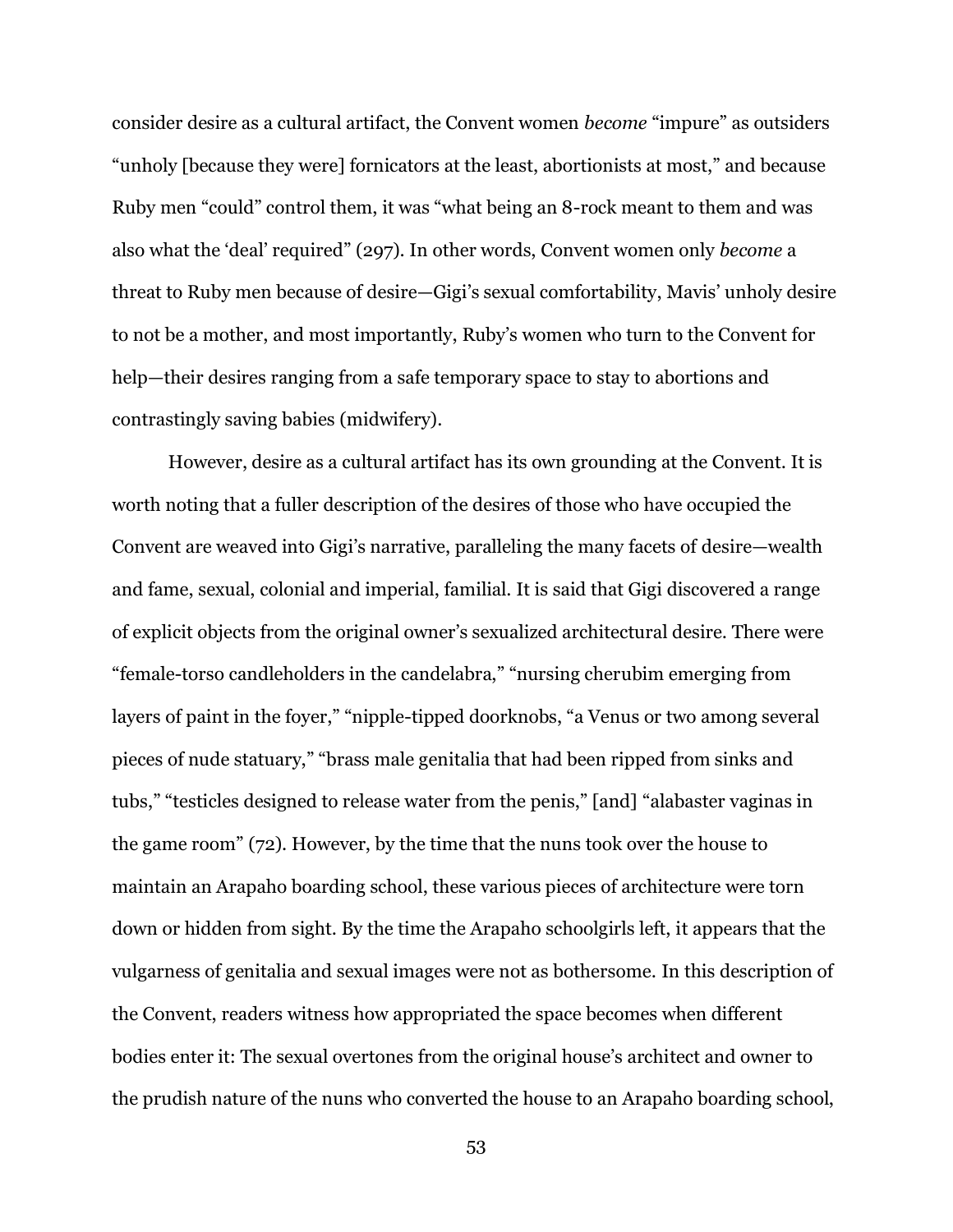to the disorganized, unmoved nature of the current residents. Rather, there's no prescribed narrative at the Convent – it's a space that opens itself up to those who are in "search for one's own space." So, when new bodies come to the Covent, so do their stories/narratives just like Mavis and Gigi, their first encounter illustrating how they experience their bodies differently: "Lady, are you looking at something you never saw before or something you don't have or you a clothes freak or what" (76)? "Lady" in this exchange is Mavis, who appears to be shocked at Gigi's nakedness, enacting the very "normative" behavior she's accustomed to which is to reserve one's body for private spaces even though she previously found that private space between husband and wife (and children) uncomfortable. Gigi, on the other hand, finds comfort in her body and gives a sense of personal freedom or pride. So, what we begin to get a sense of is Ruby's history and cultural definition at odds with the Convent --the Convent welcomes anyone and everyone, a safe home, and for these reasons it's perceived as dangerous. Yet, if readers are following closely, these reasons are similar if not the same as Deacon and Steward resettling in Ruby—to be free, to *desire* to be free. Moreover, we can read the narrative of the Convent also acts as a double for Ruby, but the Convent achieves something that Ruby does not—reorienting how to be when new bodies and circumstances come and go.

As I have described both a reader's participation as methodology and specific instances that demonstrates this, we may now come to consider narrative as a site of and for potential. In other words, this potential not only rests on the shoulders of the reader as a narrativizing and queer activity that occurs singularly, but also the consciousness of said reader and their society. To recall Mobley's recovery effort and emancipatory cause, the reader should and can utilize *Paradise* as a spokesbeing (like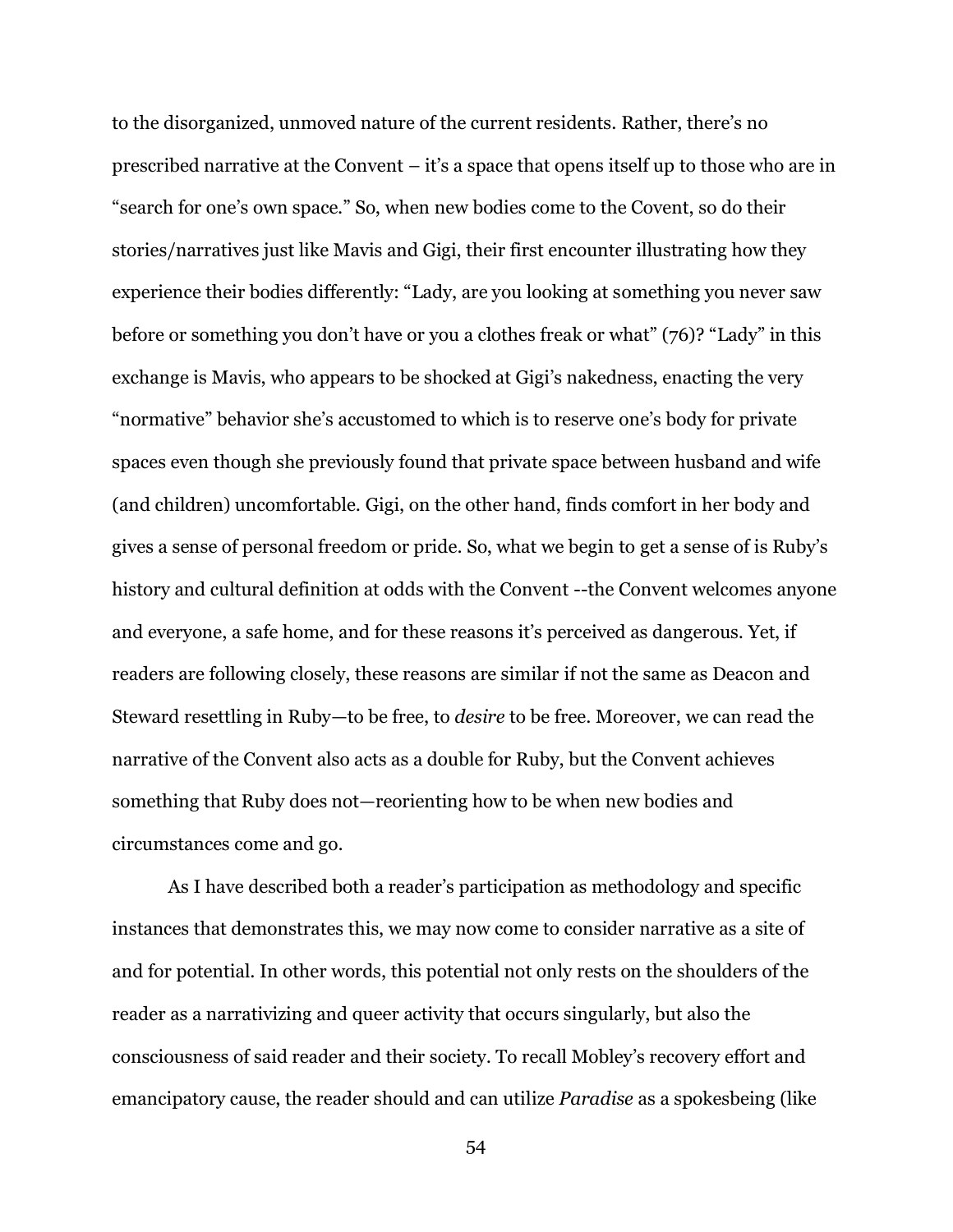spokesperson) for enacting social change and awareness. For example, *Paradise*  compels a reading of female liberation to which a reader may then seek out instances or opportunities in their own socio-cultural contexts to partake in liberatory practices: protests, theory, teaching, further reading, etc.

Additionally, *Paradise* also compels a hauntologically-inclined narrative which allows for readers to speculate how their own contexts may queer the experiences of characters (i.e., whether their experiences allow for such a queer reading or limit the reading to the reproduction of normative values). This is similar to the discussion I pose of Hill House in Chapter 1 and 124 in Chapter 2 allowing for the speculation of space as bodies enter or come into contact with it. For example, what haunts Hill House and its residents is a cultural and social system predicated on the presence of a white, western, patriarchal narrative. However, queerness may also haunt the white, western narrative as it attempts to redefine being and experience. What haunts 124 is also culturally and socially informed experiences of race and knowledge, but also the supernatural, mythical, "folk lore" component of Beloved's corporealization. Namely, her corporealization does not manifest through the white colonial imagination, but through the imagination of African folklorists which haunt both white people as unfamiliar, but also Black people in that it may remind them of a forgotten, or perhaps stolen knowledge. For the Convent, it's haunted by spiritual means—Mavis often hears her twins playing in the house—but also by lived realities: "Scary things not always outside. Most scary things is inside" (39). In essence, the perception is that "Other" spaces and bodies are haunted, but is what's haunted the spaces and bodies that are habituated, a blinded sense of "normalness" only recognized by displacing and disorienting another? Mobley might argue this is a cultural, racial phenomenon that readers are tasked with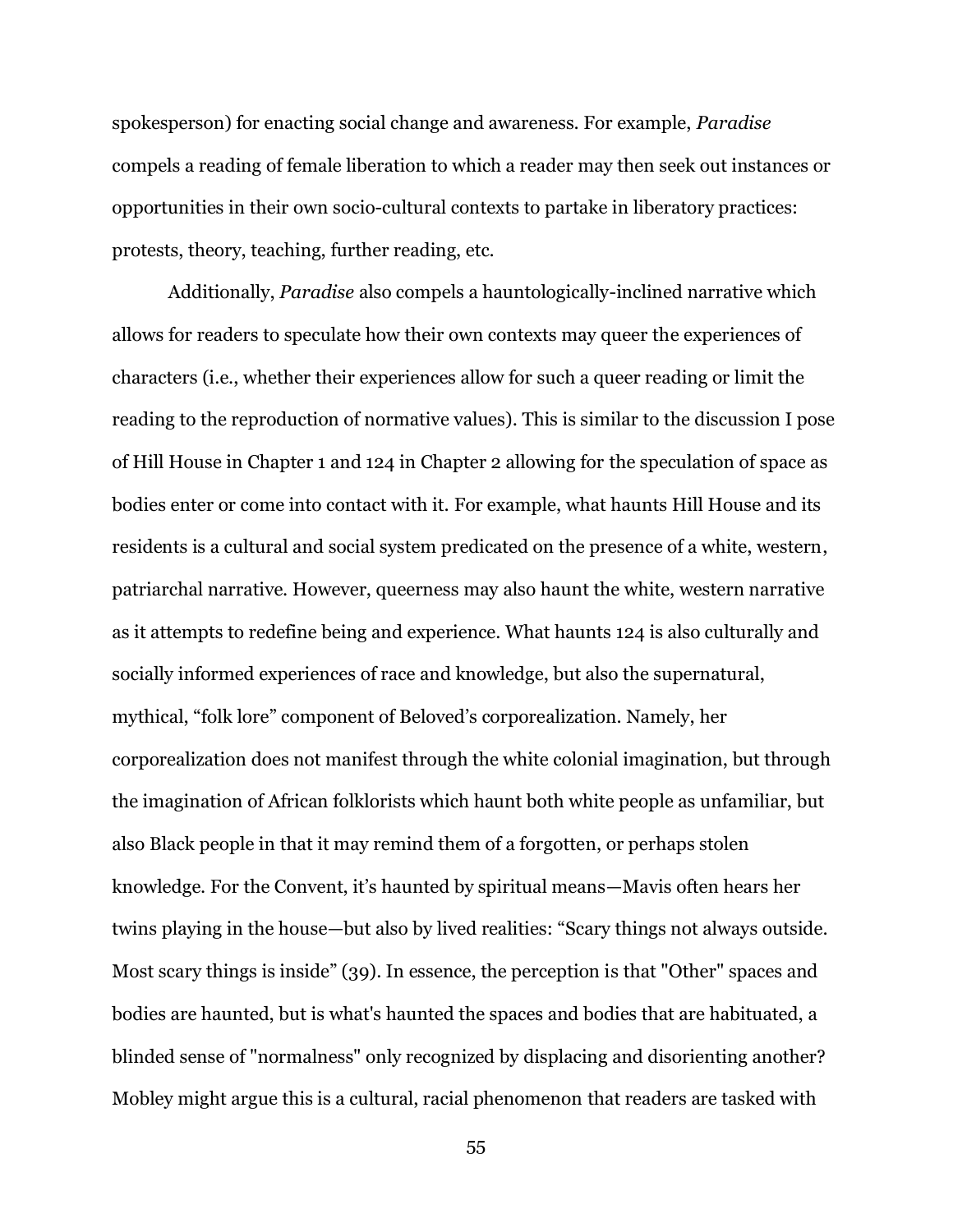identifying and Levine might argue that this is the larger cultural network that narrative orients us (readers, authors, and characters) towards.

Although many women and their narratives are weaved into *Paradise* (Seneca, Divine, Patricia, Lone, Save-Marie) throughout their own narratives and chapters, each one does not exist without Consolata or "Connie." Again, if we turn to Levine's definition of "network" Connie appears to be at the center. Connie seems to be a body that exists only in relation to others, perhaps a commentary on her provisional status, that her body exists much like the space of the Convent—to (be) reshape(d) by those it encounters. To use the language of Chapter 2, Connie is "boundarized." Connie's narrative grounds the other female narratives repurposing a "matriarch" figure as "keeper" through her associations and orientations to other bodies which I would argue is a queer positionality and activity: (1) To Mother (the last boarding school maintainer), colonization, (2) To herself, as a young girl of nine perceived as "rapable" as a colonized person, (3) To Deacon, a lover or a sexual release, (4) To Convent women, a pseudomother, (5) To Ruby men, a harbinger of sin, (6) To Ruby women, an outlet to protect or abort their babies. Under each of these categorizations, they mimic "unspeakable things unspoken" in Morrison's *Beloved—*Connie, in fact, has or is the *keeper* of the oriented knowledge I examine in Chapter 2. In other words, her body also acts as a space to house secrets, memories, and knowledge that others seem to have forgotten or never learned. As such, she tells the women who have come to the Convent "If you want to be here you do what I say. Eat how I say. Sleep when I say. And I will teach you what you are hungry for" (262). The response: "No one left. There were nervous questions, a single burst of frightened giggling, a bit of pouting and simulated outrage, but in no time at all *they came to see that they could not leave the one place they were free to leave*"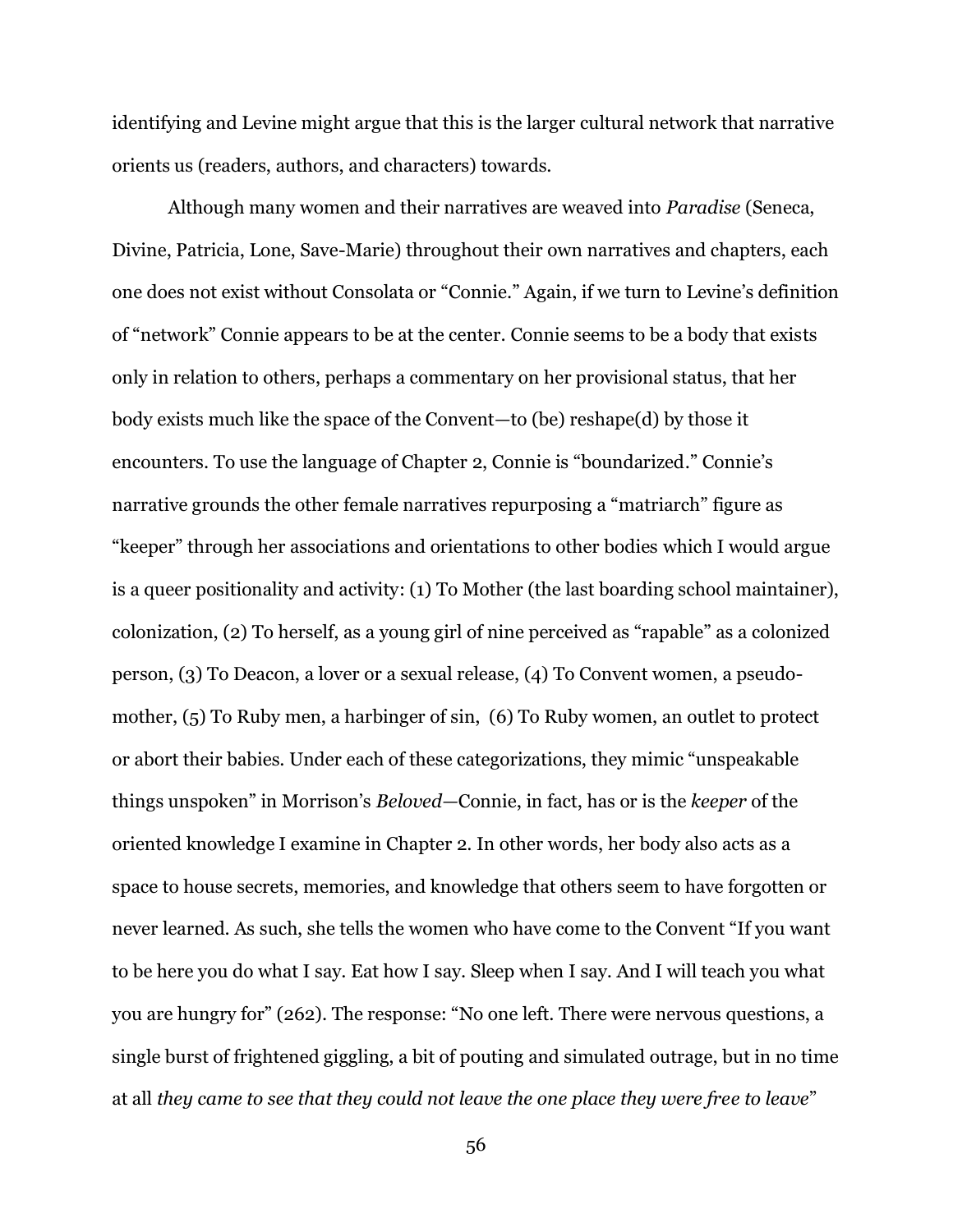(262, emphasis added). The Convent women were different, free, perhaps desired nothing than what they had because they were no longer "haunted" only "hunted" (266). Distinctively, "haunted" and "hunted" operate within a paradigm of the spectral: specter and spectator that can be occupied at the same time when readers consider the network.

Morrison said in a 2012 Ingersoll Lecture on "Altruism and the Literary Imagination" that "Evil has a blockbuster audience; Goodness lurks backstage. Evil has vivid speech; Goodness bites its tongue" (15). So, although our attention as readers might linger on the men of Ruby who set out to "hunt" Convent women, we may be encouraged to reorient our attention to the narratives that matter, Convent women. In other words, Ruby (8-rock) men are evil, and their voices are the ones that vibrate among the first pages and through the Convent in their hunt of Covent women. However, the last words we read are from Convent women reminding us that their narratives are good, are worthy of our attention, and should be the narratives we discuss in our own cultural contexts. Namely, we have been participants in *Paradise* when we continue to discuss the Convent women and question Ruby (8-rock) men. We're also implicated just like characters to witness the complexity of lived experiences through bodies and spaces. Yet, we're left to consider the aftermath of the Convent's intrusion as bodies are not found inside the Convent—so where are they? We know they "shoot the white girl first" but we're also left with an ambiguous end. Levine calls this "narrative" closure" which attempts to spatially orient a reader: "The ending's political force depends not on resolution and finality, but on repetitions that will extend past the time represented in the text. To call this closure and containment is to overlook the future implied by the text, a deliberately uncontained temporal process" (41). We should heed Levine's "narrative closure" as our dutiful role as the reader—to actualize literature,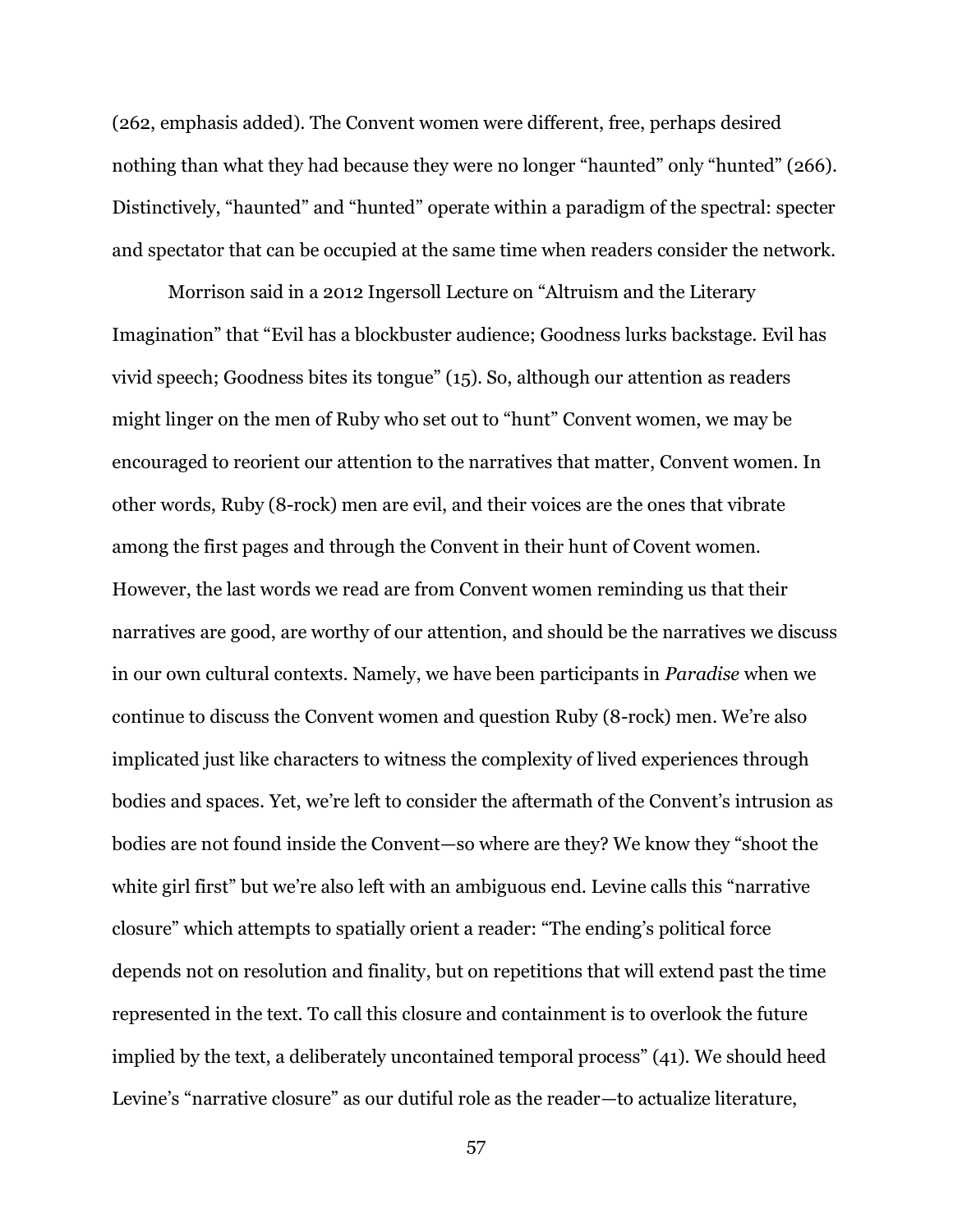specifically *The Haunting of Hill House*, *Beloved*, and *Paradise* as cultural artifacts and us as cultural archivists (Mobley). In other words, these texts, as I have argued, should all open discussions of the potential that readers have on reimagining or limiting narrative.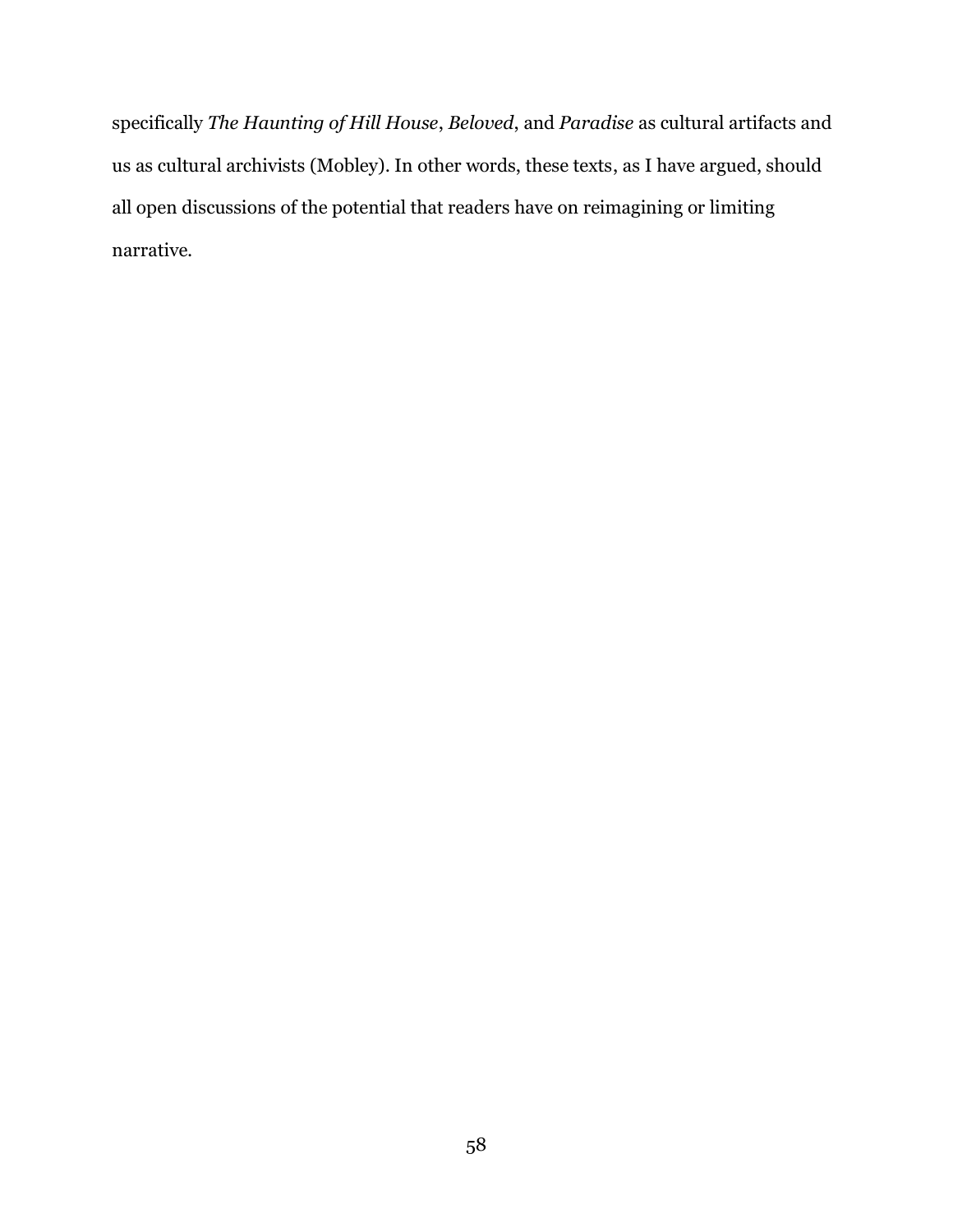#### **CONCLUSION**

This thesis project "Becoming Oriented: Queering Bodies and Space in Shirley Jackson's *The Haunting of Hill House* and Toni Morrison's *Beloved* and *Paradise*" has attempted to investigate gender and normativity, racialized and gendered knowledge construction, and narrative form as ways of becoming oriented. In other words, this thesis operates within the framework of queering orientation to more fully animate how queerness, race and knowledge, and narrative are purposefully critical lenses to understanding one's bodily and spatial experiences. In doing so, it foregrounds *The Haunting of Hill House*, *Beloved*, and *Paradise* as exemplary texts in which we may situate this framework as well as how these texts are already sites of potential for this framework.

Additionally, this thesis orients itself towards various bodies of scholars and scholarship to closely resemble the intersectional awareness and experiences that corporeal bodies and spaces are shaped by and reshape. Namely, this project enacts Derrida's frame which negotiates the terms of "centrality" and "periphery" as a social activity and more so in line with Ahmed's perspective of experiencing the world through a queer lens. Although not articulated as such previously, I consider this project as embodying feminist aspirations including but not limited to validating and representing various identities, valuing experiences as personal, collective, social, and political, and offering a space to rethink normative ideologies, assumptions, and behaviors for a more fully informed world in which we live. In other words, the labeling of such feminist aspirations has not been encountered through a direct discussion, but through the framework I have created by positioning such texts, scholars, and scholarship in conversation, a more implicit kind of networking strategy.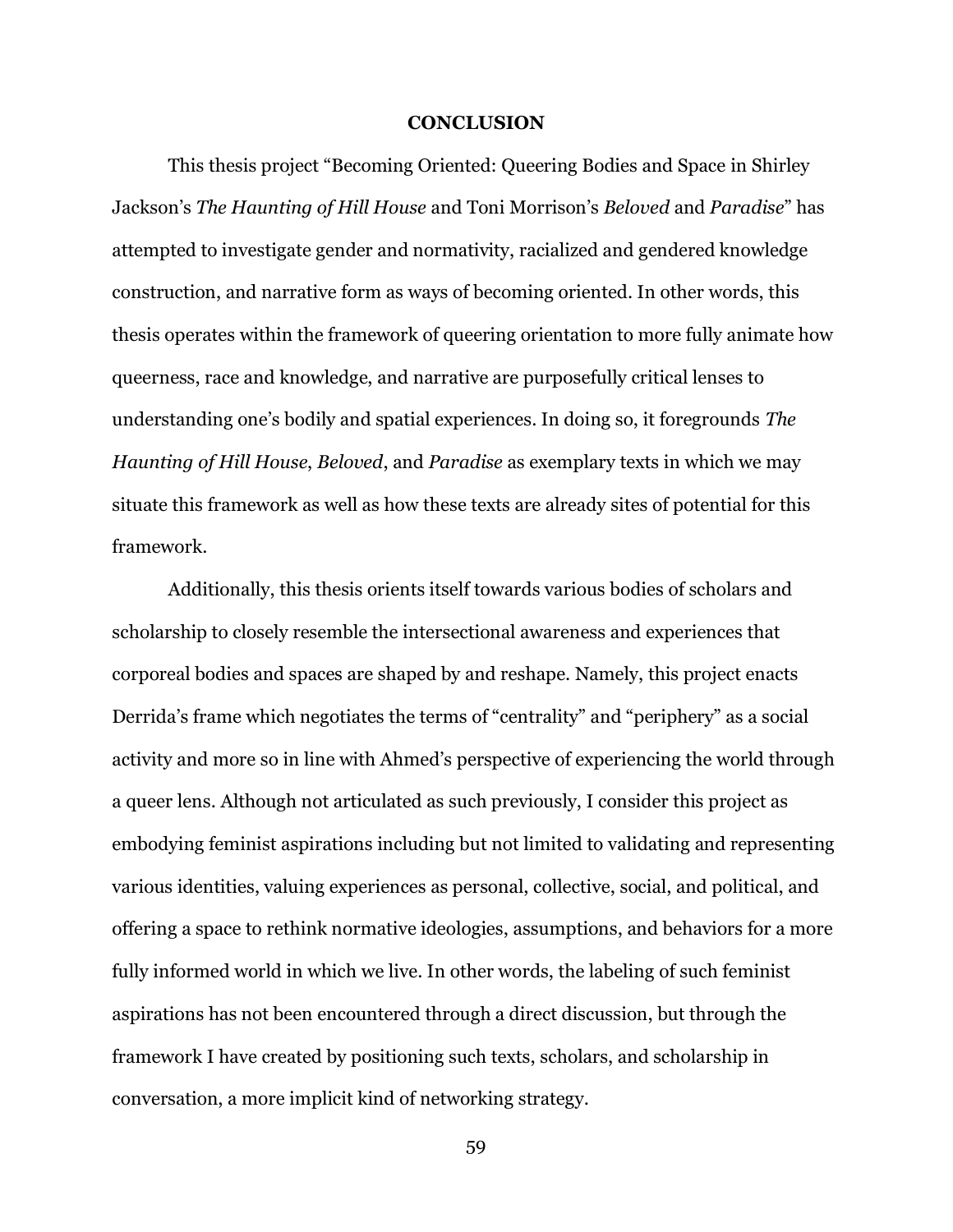Although this project has come to a close, I hope that it encourages others to think critically about the purpose and potential of literature through a conceptual framework as we all are complicit in a larger network.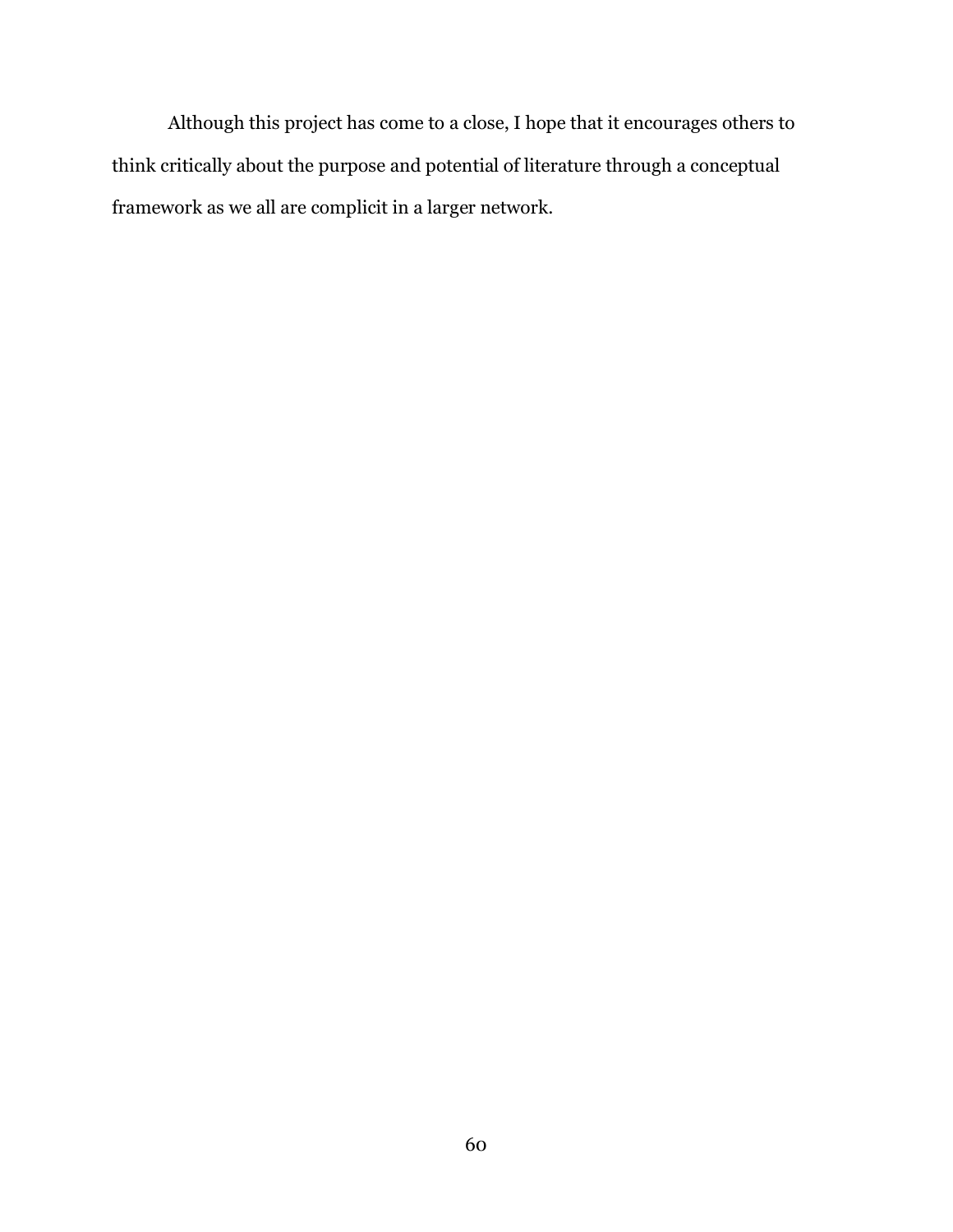### **BIBLIOGRAPHY**

- Ahmed, Sara. "Orientations: Toward a Queer Phenomenology." Glq, vol. 12, no. 4, 2006, pp. 543-574.
- Ahmed, Sara. *Queer Phenomenology: Orientations, Objects, Others*. Duke University Press, 2006.

Bachelard, Gaston. *The Poetics of Space*. Penguin Classics, 2014.

- Bhaba, Homi. The Location of Culture. Routledge, 1994.
- Bieger, Laura. "No Place Like Home; or, Dwelling in Narrative." New Literary History, vol. 46, no. 1, 2015, pp. 17–39.
- Butler, Judith. "Imitation and Gender Insubordination." The Lesbian and Gay Studies Reader, edited by Henry Abelove et al. Routledge, 1993.
- Byrd, Rudolph P. "Shared Orientation and Narrative Acts in Cane, Their Eyes Were Watching God, and Meridian." MELUS, vol. 17, no. 4, 1991, pp. 41–56.

Derrida, Jacques, and Craig Owens. "The Parergon." *October*, vol. 9, 1979, pp. 3–41.

- Foucault, Michel. *Power*. Edited by James D. Faubion, translated by Robert Hurley and others, The New Press, 2000.
- Foucault, Michel. *The Order of Things: An Archaeology of the Human Sciences*. Vintage, 1994.
- Freud, Sigmund. "The Uncanny." 1919.
- Hernadi, Paul. "Why Is Literature: A Coevolutionary Perspective on Imaginative Worldmaking." Poetics Today, vol. 23, no. 1, 2002 Spring 2002, pp. 21–42.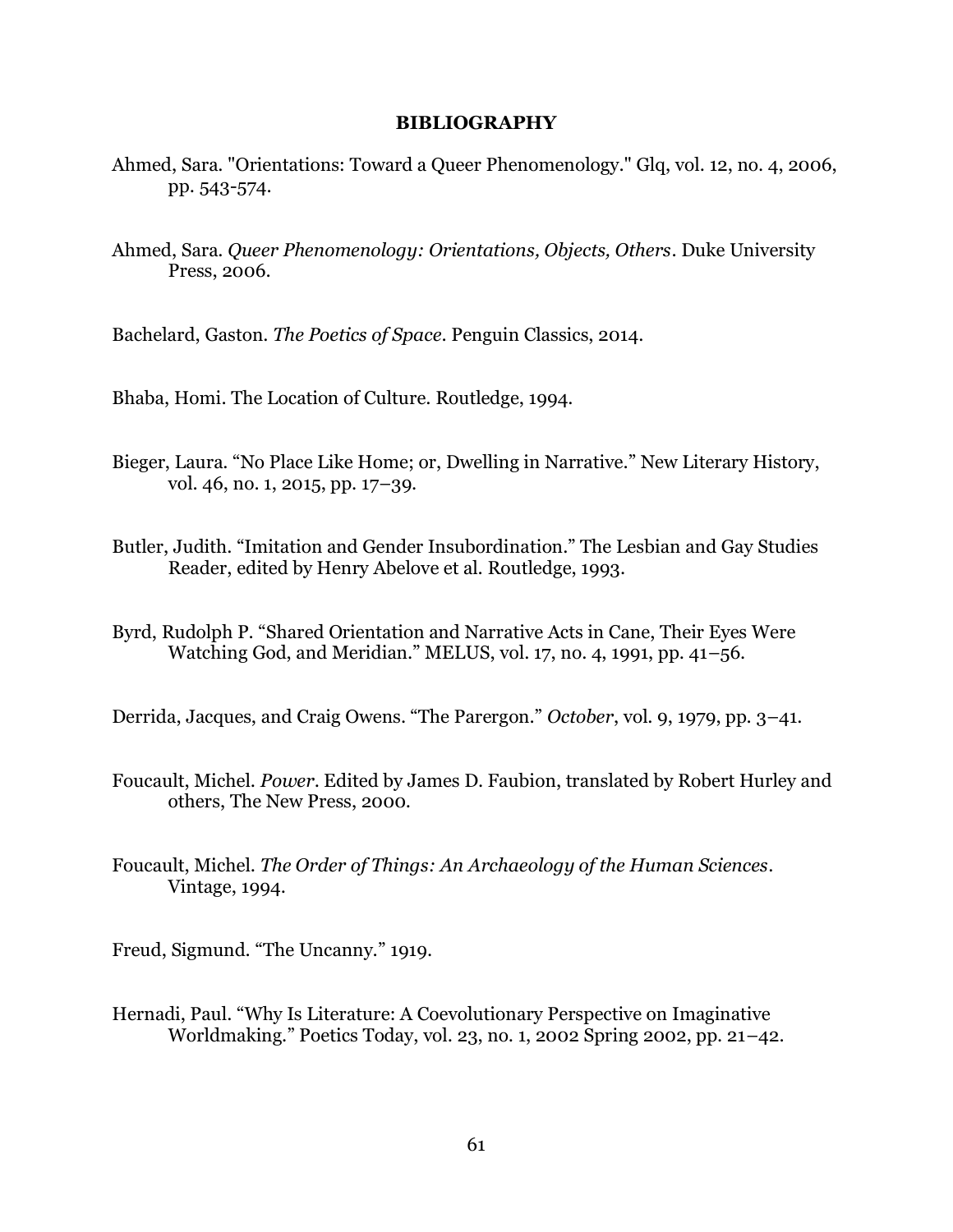hooks, bell. "'Homeplace (a Site of Resistance)' (1990)." Available Means: An Anthology Of Women's Rhetoric(s), edited by Joy Ritchie and Kate Ronald, University of Pittsburgh Press, 2001, pp. 383–90.

Jackson, Shirley. *The Haunting of Hill House*. Penguin Classics, 2006.

- Jacobson, Kirsten. "A developed nature: a phenomenological account of the experience of home." Cont Philos Rev 42, 355–373 (2009).
- Lee, Emily S. "Body Movement And Responsibility For A Situation." Living Alterities: Phenomenology, Embodiment, and Race. State University of New York Press, Albany, NY, 2014.
- Levine, Caroline. *Forms: Whole, Rhythm, Hierarchy, Network*. Princeton University Press, 2015.
- Lorde, Audre. "The Master'sTools Will Never Dismantle the Master's House." Sister Outsider. The Crossing Press Feminist Series, 1984. pp.110-113.
- Merleau-Ponty, Maurice. *Phenomenology of Perception*, "The Body as a Sexed Being" and "Others and the Human World." Translated by Donald A. Landes, Routledge, 2014. pp. 156–178, 363.
- Mobley, Marilyn. *Folk Roots and Mythic Wings in Sarah Orne Jewett and Toni Morrison*. Louisiana State University Press, 1991.
- Mobley Mckenzie, Marilyn. "Spaces for Readers." The Cambridge Companion to the African American Novel. Cambridge University Press, 2004.
- Moers, Ellen. "Female Gothic: The Monster's Mother." The New York Review of Books, 1974.

Morrison, Toni. "Altruism and the Literary Imagination." Ingersoll Lecture, 2012.

Morrison, Toni. *Beloved*. Vintage Books, 2004.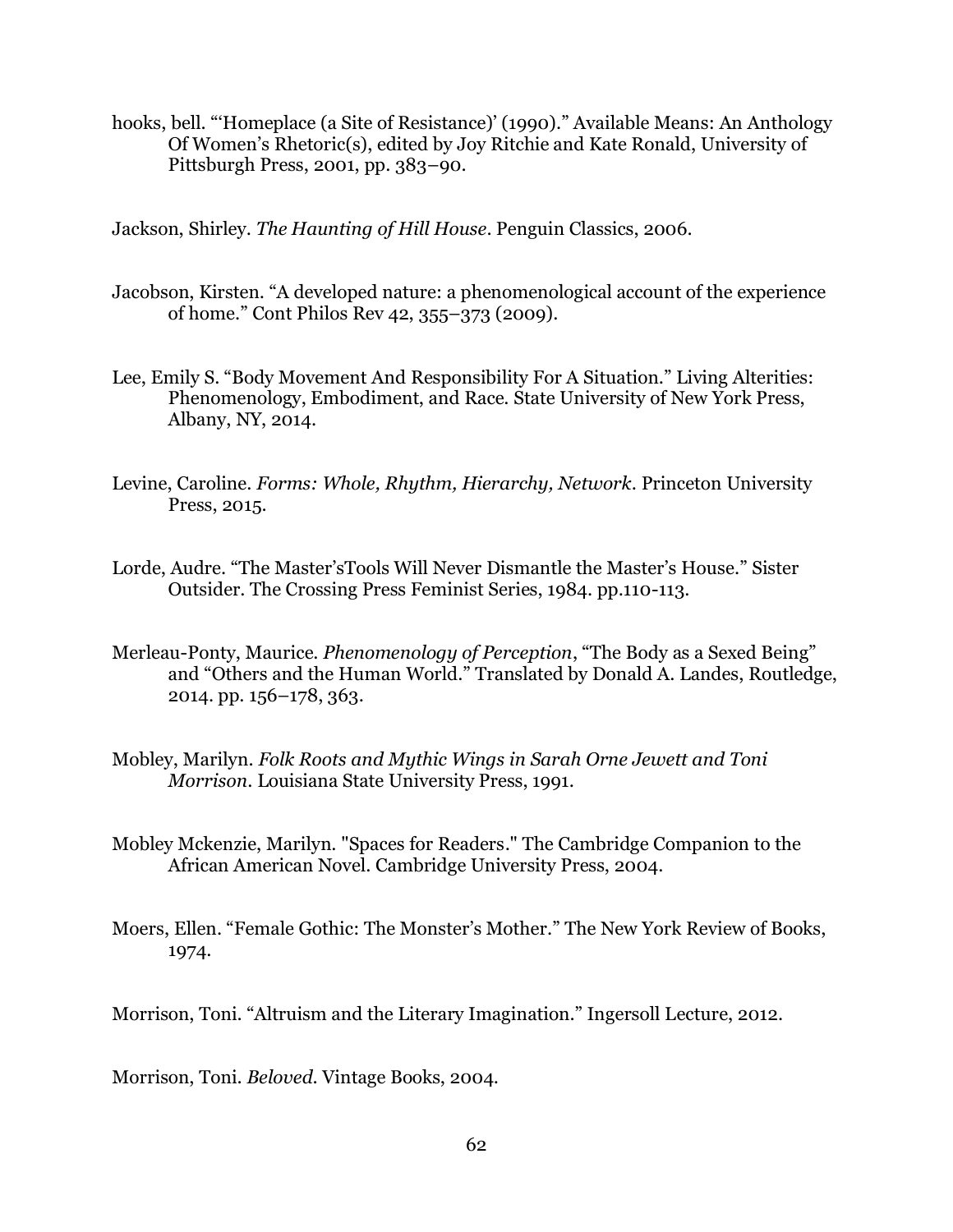Morrison, Toni. *Paradise*. Vintage Books, 2015.

- Morrison, Toni. "The Site of Memory." Inventing the Truth: The Art and Craft of Memoir, edited by William Zinsser, Mariner Books, 1998, pp.183-200.
- Ordóñez, Elizabeth J. "Narrative Texts by Ethnic Women: Rereading the Past, Reshaping the Future." MELUS: The Journal of the Society for the Study of the Multi-Ethnic Literature of the United States, vol. 9, no. 3, 1982 Winter 1982, pp. 19–28.
- Ortega, Mariana. "Hometactics: Self-Mapping, Belonging, and the Home Question." Living Alterities: Phenomenology, Embodiment, and Race, edited by Emily S. Lee, State University of New York Press, 2014.
- Rich, Adrienne. "Compulsory Heterosexuality and Lesbian Existence." Signs, vol. 5, no. 4, 1980, pp. 631–60.

Robinson, Sara. *Architecture is a Verb*. Routledge, 2021.

Van Der Kolk, Bessel. *The Body Keeps the Score*. Penguin Books, 2015.

Vidler, Anthony. *The Architectural Uncanny: Essays in the Modern Unhomely*. The MIT Press, 1996.